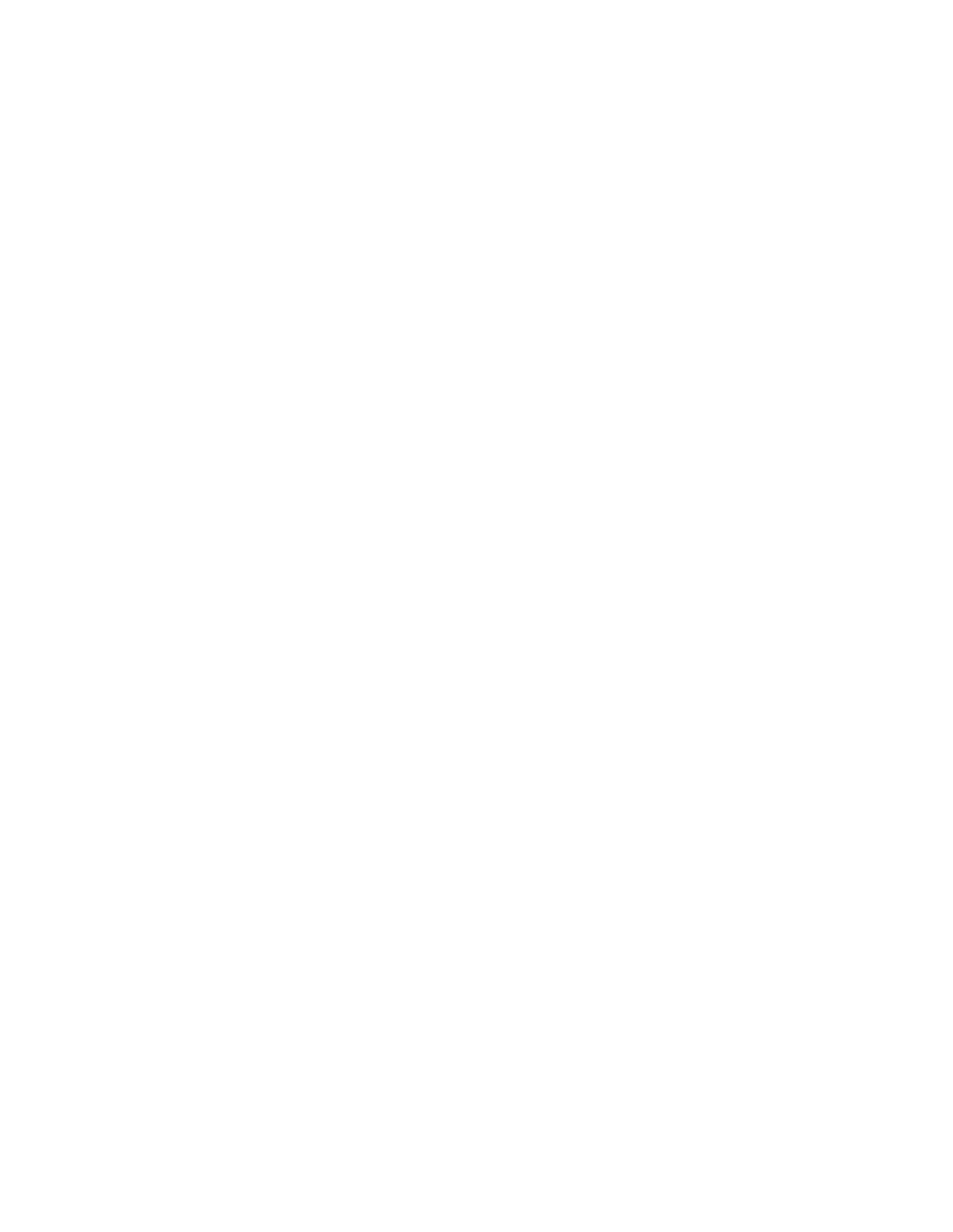

## **State of Alabama** Department of **Examiners of Public Accounts** P.O. Box 302251, Montgomery, AL 36130-2251

401 Adams Avenue, Suite 280 Montgomery, Alabama 36104-4325 Rachel Laurie Riddle Telephone (334) 242-9200 *Chief Examiner* FAX (334) 242-1775

May 18, 2022

Representative Sanderford Chairman, Sunset Committee Alabama State House Montgomery, AL 36130

Dear Mr. Sanderford,

This report was prepared to provide information for use by the Sunset Committee in conducting its review and evaluation of the operations of the Alabama Board of Licensure for Professional Engineers and Land Surveyors in accordance with the *Code of Alabama 1975,* Section 41-20-9.

The report contains unaudited information obtained from the management, staff, and records of the Alabama Board of Licensure for Professional Engineers and Land Surveyors, in addition to information obtained from other sources.

Please contact me if you have any questions concerning this report.

Sincerely,

fachel Lanie Lidde

Rachel Laurie Riddle Chief Examiner

**Examiner** Christine Kilpatrick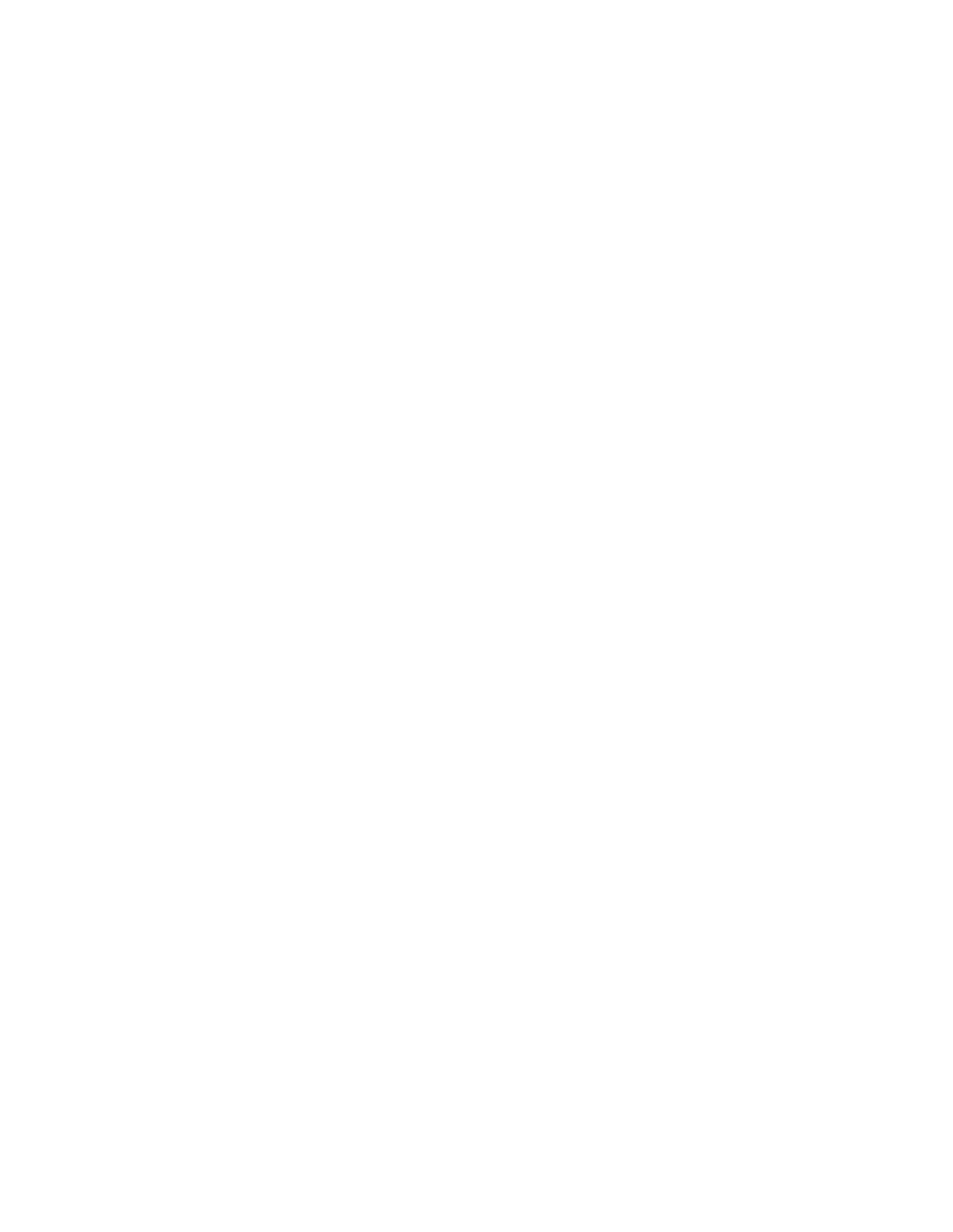## **CONTENTS**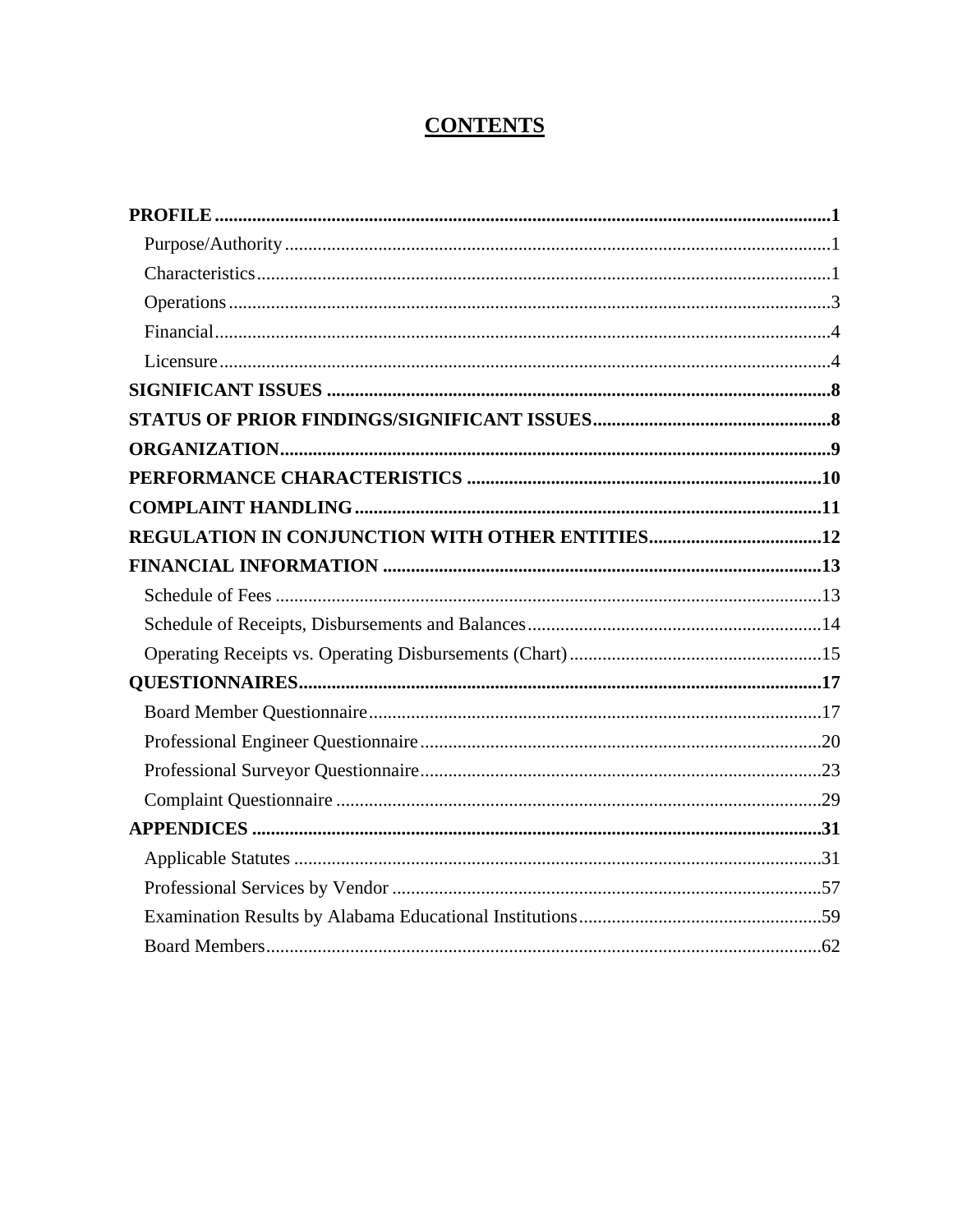## <span id="page-5-0"></span>**PROFILE**

## <span id="page-5-1"></span>*Purpose/Authority*

The Alabama Board of Licensure for Professional Engineers and Land Surveyors licenses and regulates the professional practice of engineering and land surveying in the State of Alabama. The Board operates under the authority of the *Code of Alabama 1975*, Section 34-11-1 through 34-11-16 and 34-11-30 through 34-11-37.

<span id="page-5-2"></span>

| <b>Characteristics</b> |                                                                                                                                                                                                                                                                                                                                                                                                                                                                                                                                                                                                                                                                                                                                                                                                                                                                                                                                                                                                                                                                                                                                                                                                                                                                      |
|------------------------|----------------------------------------------------------------------------------------------------------------------------------------------------------------------------------------------------------------------------------------------------------------------------------------------------------------------------------------------------------------------------------------------------------------------------------------------------------------------------------------------------------------------------------------------------------------------------------------------------------------------------------------------------------------------------------------------------------------------------------------------------------------------------------------------------------------------------------------------------------------------------------------------------------------------------------------------------------------------------------------------------------------------------------------------------------------------------------------------------------------------------------------------------------------------------------------------------------------------------------------------------------------------|
| <b>Members and</b>     | Nine members. All members are appointed by the Governor.                                                                                                                                                                                                                                                                                                                                                                                                                                                                                                                                                                                                                                                                                                                                                                                                                                                                                                                                                                                                                                                                                                                                                                                                             |
| <b>Selection</b>       | Five professional engineers shall be appointed from a list of<br>three persons nominated for each appointment by a professional<br>engineer nominating committee consisting of one member from<br>each of the following:<br>Alabama Society of Professional Engineers<br>$\bullet$<br>American Council of Engineering Companies in Alabama<br>$\bullet$<br>American Institute of Chemical Engineers<br>$\bullet$<br>American Society of Civil Engineers, Alabama Section<br>$\bullet$<br>American Society of Mechanical Engineers<br>$\bullet$<br>Institute of Electrical and Electronics Engineers<br>$\bullet$<br>Society of Mining Engineers<br>$\bullet$<br><b>Structural Engineers Association of Alabama</b><br>٠<br>Association of County Engineers of Alabama<br>$\bullet$<br>Two land surveyors appointed from a list of three persons<br>nominated for each appointment by the Alabama Society of<br>Professional Land Surveyors.<br>Two public members appointed from a list of three persons<br>nominated for each appointment by the Public Member<br>Nominating Committee, which consists of the following<br>organizations:<br><b>Chamber of Commerce Association of Alabama</b><br>$\bullet$<br>Alabama State Black Chamber of Commerce<br>$\bullet$ |
|                        | Economic Development Association of Alabama<br>$\bullet$<br>Women's Business Enterprise Council South                                                                                                                                                                                                                                                                                                                                                                                                                                                                                                                                                                                                                                                                                                                                                                                                                                                                                                                                                                                                                                                                                                                                                                |
|                        | National Federation Independent Business Alabama<br>٠<br>Alabama Farmers Federation<br>$\bullet$                                                                                                                                                                                                                                                                                                                                                                                                                                                                                                                                                                                                                                                                                                                                                                                                                                                                                                                                                                                                                                                                                                                                                                     |
|                        | Code of Alabama 1975, Section 34-11-30(a)(b)<br><b>Administrative Rule 330-X-1-.13</b>                                                                                                                                                                                                                                                                                                                                                                                                                                                                                                                                                                                                                                                                                                                                                                                                                                                                                                                                                                                                                                                                                                                                                                               |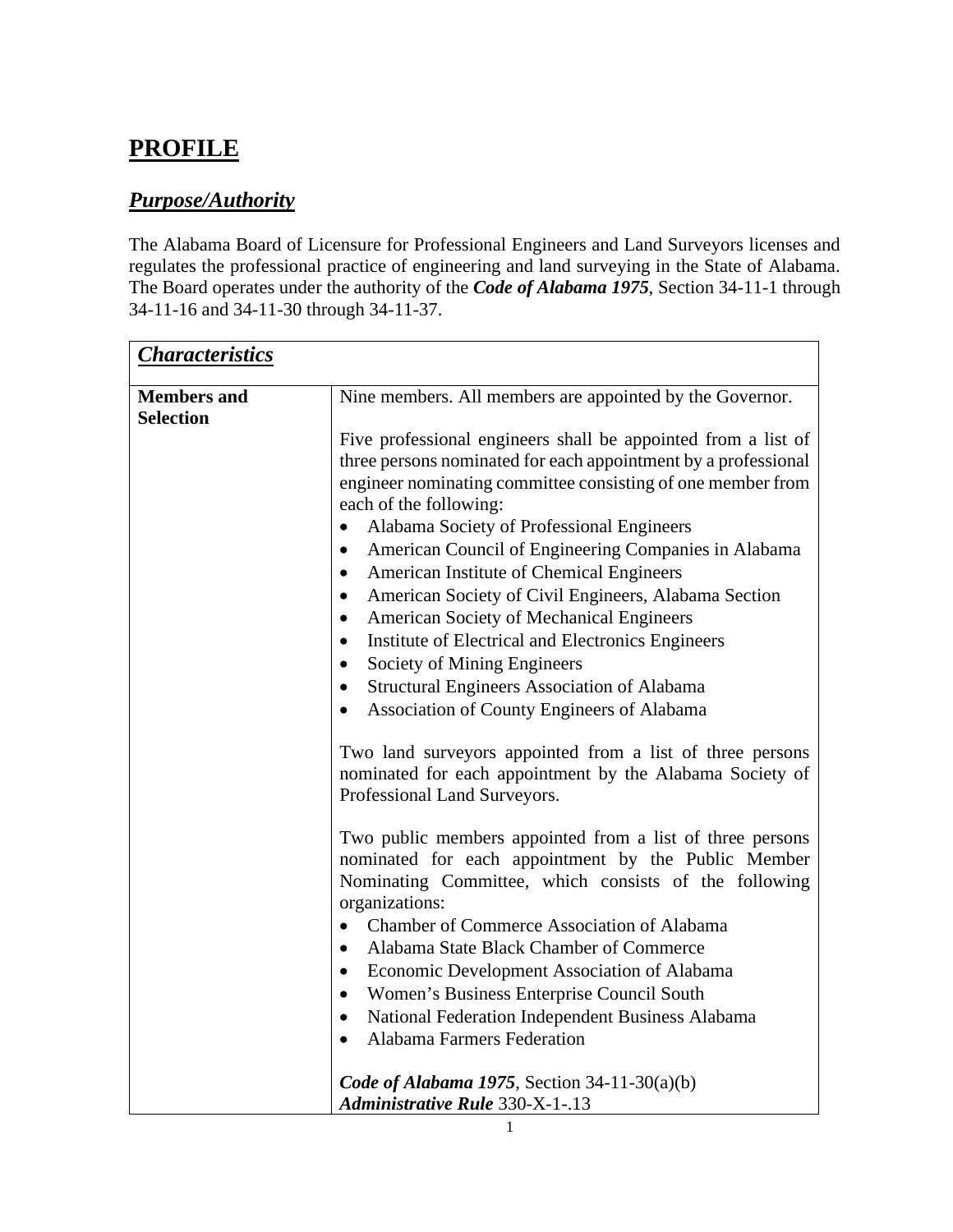| <b>Term</b>                  | Members serve 5-year, staggered terms.                          |
|------------------------------|-----------------------------------------------------------------|
|                              | No member shall serve more than two consecutive full terms.     |
|                              |                                                                 |
|                              | Code of Alabama 1975, Section 34-11-30(c)                       |
|                              |                                                                 |
| Qualifications               | Professional members shall be:                                  |
|                              | U.S. citizen and Alabama resident.                              |
|                              | Must have an Alabama Professional Engineers/Land<br>$\bullet$   |
|                              | Surveyor license in active status.                              |
|                              | Engaged in the practice of engineering or land surveying        |
|                              | for at least 12 years.                                          |
|                              | Public members shall be:                                        |
|                              | Alabama resident.                                               |
|                              | At least 40 years of age.                                       |
|                              | Is not nor ever been a professional engineer or professional    |
|                              | land surveyor.                                                  |
|                              |                                                                 |
|                              | Code of Alabama 1975, Section 34-11-31                          |
| <b>Consumer</b>              | Two public members required.                                    |
| <b>Representation</b>        | Two public members serving.                                     |
|                              |                                                                 |
|                              | Code of Alabama 1975, Section 34-11-30(a)                       |
| <b>Racial Representation</b> | No specific statutory requirement.                              |
|                              | Two minority members serving.                                   |
|                              |                                                                 |
| Geographical                 | No specific statutory requirement.                              |
| <b>Representation</b>        |                                                                 |
| <b>Other Representation</b>  | To the extent possible, the nominating committees, the          |
|                              | Alabama Society of Professional Land Surveyors, and the         |
|                              | Governor shall select those persons whose appointments ensure   |
|                              | that the membership of the Board is inclusive and reflects the  |
|                              | racial, gender, geographic, urban/rural, and economic diversity |
|                              | of the state.                                                   |
|                              |                                                                 |
|                              | Code of Alabama 1975, Section 34-11-30(a)                       |
|                              |                                                                 |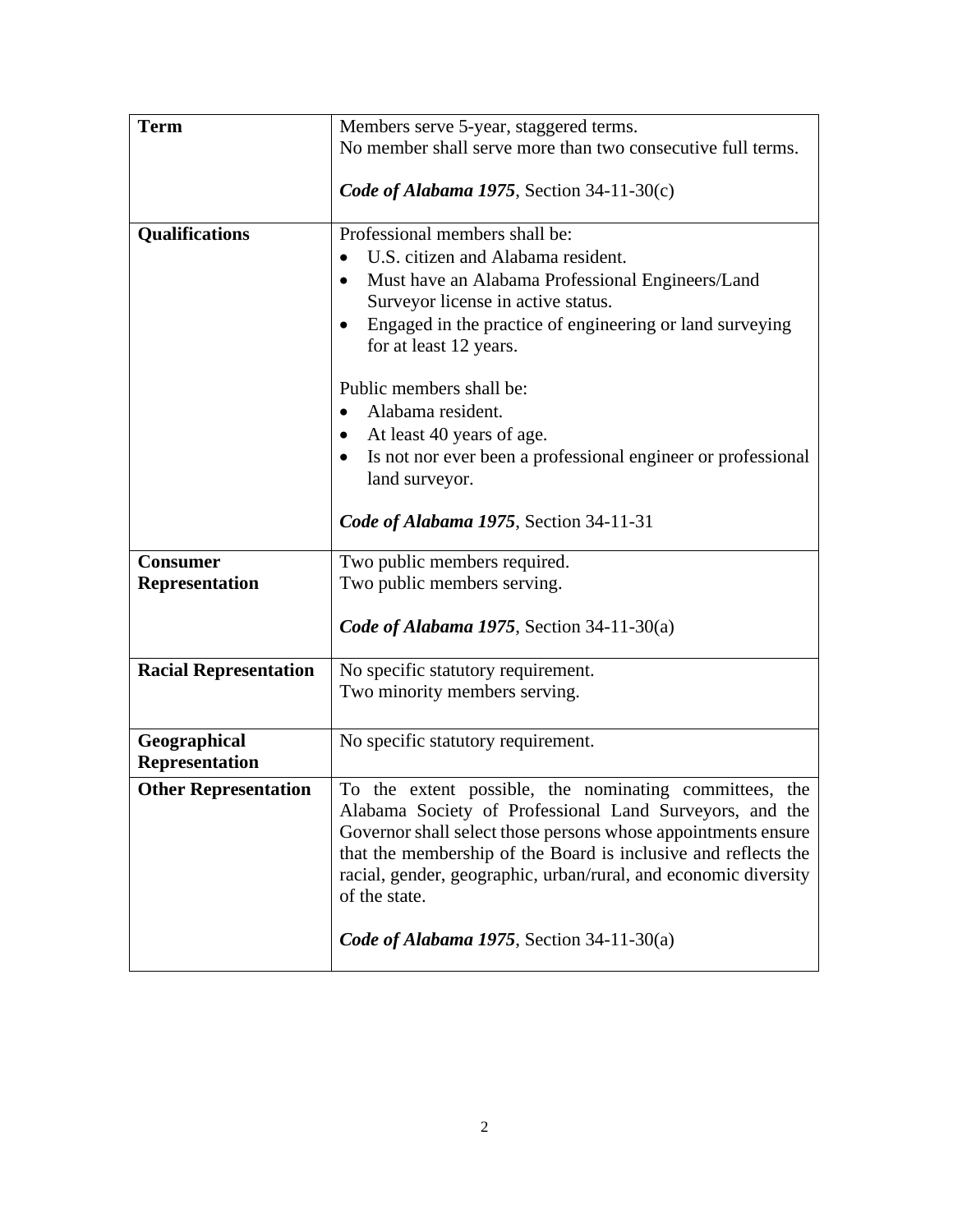<span id="page-7-0"></span>

| Compensation                                    | Board members receive \$200.00 per diem when attending to the<br>work of the Board or any of its committees and for the time<br>spent in necessary travel. Board members are reimbursed<br>necessary travel expenses at the same rates provided for state<br>employees, plus incidental and clerical expenses. |
|-------------------------------------------------|----------------------------------------------------------------------------------------------------------------------------------------------------------------------------------------------------------------------------------------------------------------------------------------------------------------|
|                                                 | Code of Alabama 1975, Section 34-11-32<br><b>Administrative Rule 330-X-1-.03</b>                                                                                                                                                                                                                               |
| <b>Attended Board</b><br><b>Member Training</b> | Nine Board members<br><b>Executive Director</b><br>Accountant<br>Chief Investigator<br><b>Executive Assistant</b>                                                                                                                                                                                              |
| <i><b>Operations</b></i>                        |                                                                                                                                                                                                                                                                                                                |
| <b>Administrator</b>                            | William Huett, Executive Director, appointed by the Board. An<br>annual salary of \$99,650.40 is set by the Board and approved<br>by the State Personnel Department.                                                                                                                                           |
|                                                 | Code of Alabama 1975, Section 34-11-36                                                                                                                                                                                                                                                                         |
| <b>Location</b>                                 | 100 North Union Street, Suite 382<br>Montgomery, AL 36104<br>Office hours: Monday – Friday $7:30$ am – 4:30 pm                                                                                                                                                                                                 |
| <b>Employees</b>                                | Eight                                                                                                                                                                                                                                                                                                          |
| <b>Legal Counsel</b>                            | Benjamin Albritton, Assistant Attorney General, Attorney<br>General's Office.                                                                                                                                                                                                                                  |
| <b>Subpoena Power</b>                           | Yes, persons and records.<br>Code of Alabama 1975, Section 34-11-35(b)                                                                                                                                                                                                                                         |
| <b>Internet Presence</b>                        | www.bels.alabama.gov<br>Contact information<br>Online application and renewal links<br>Licensee search<br>Complaint filing information<br>Board meeting agendas/minutes<br><b>Laws and Rules</b><br>FAQ <sub>s</sub>                                                                                           |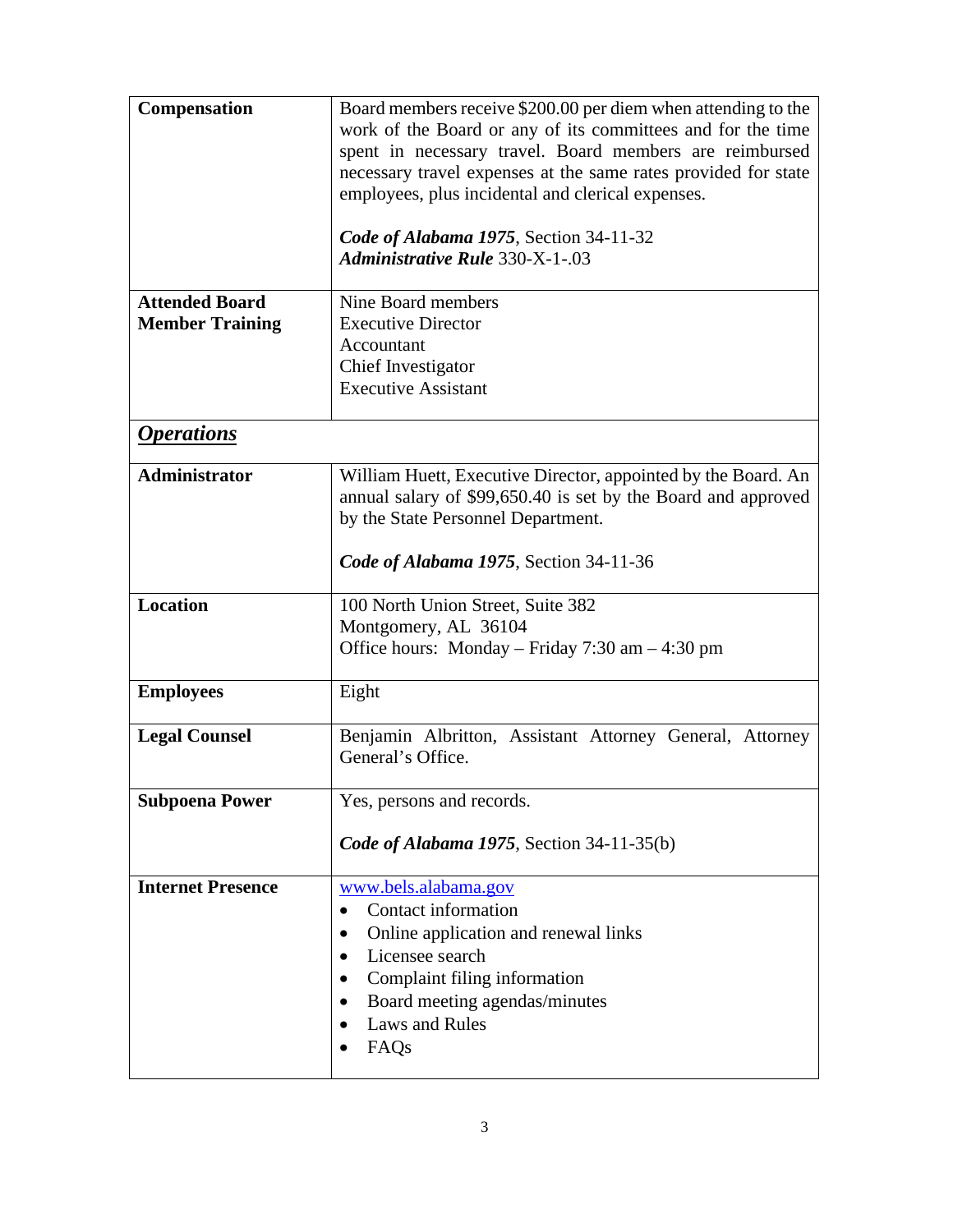<span id="page-8-1"></span><span id="page-8-0"></span>

| <b>Financial</b>              |                                                                                                                                                                                                                                                                                                              |        |  |
|-------------------------------|--------------------------------------------------------------------------------------------------------------------------------------------------------------------------------------------------------------------------------------------------------------------------------------------------------------|--------|--|
| <b>Source of Funds</b>        | Licensing fees and administrative penalties.                                                                                                                                                                                                                                                                 |        |  |
| <b>State Treasury</b>         | Yes – Special Revenue Fund 0359.                                                                                                                                                                                                                                                                             |        |  |
|                               | Code of Alabama 1975, Section 34-11-36                                                                                                                                                                                                                                                                       |        |  |
| <b>Required Distributions</b> | Any remaining funds at fiscal year-end in excess of that amount<br>equal to 33% of the prior fiscal year's budget must be<br>transferred to the State General Fund. The transfer only applies<br>at the end of the non-license year of the biennial license cycle.<br>Code of Alabama 1975, Section 34-11-36 |        |  |
| <b>Unused Funds</b>           | Any remaining funds at fiscal year-end that does not exceed<br>33% of the prior year's budget remains in the Board's operating<br>fund.                                                                                                                                                                      |        |  |
|                               | Code of Alabama 1975, Section 34-11-36                                                                                                                                                                                                                                                                       |        |  |
| <u>Licensure</u>              |                                                                                                                                                                                                                                                                                                              |        |  |
| <b>Licensees</b>              | Licenses as of January 27, 2022                                                                                                                                                                                                                                                                              |        |  |
|                               | <b>Professional Engineers (PE)*</b>                                                                                                                                                                                                                                                                          |        |  |
|                               | Active                                                                                                                                                                                                                                                                                                       | 15,406 |  |
|                               | Inactive                                                                                                                                                                                                                                                                                                     | 563    |  |
|                               | <b>Total PE</b>                                                                                                                                                                                                                                                                                              | 15,969 |  |
|                               | <b>Professional Land Surveyors (PLS)*</b>                                                                                                                                                                                                                                                                    |        |  |
|                               | Active                                                                                                                                                                                                                                                                                                       | 969    |  |
|                               | Inactive                                                                                                                                                                                                                                                                                                     | 59     |  |
|                               | <b>Total PLS</b>                                                                                                                                                                                                                                                                                             | 1,028  |  |
|                               | Interns**                                                                                                                                                                                                                                                                                                    |        |  |
|                               | Engineer                                                                                                                                                                                                                                                                                                     | 8,019  |  |
|                               | <b>Land Surveyor</b>                                                                                                                                                                                                                                                                                         | 47     |  |
|                               | <b>Total Interns</b>                                                                                                                                                                                                                                                                                         | 8,066  |  |
|                               |                                                                                                                                                                                                                                                                                                              |        |  |
|                               | <b>Overall Total Licenses</b><br>25,063                                                                                                                                                                                                                                                                      |        |  |
|                               | *Some individuals are licensed as both engineers and<br>land surveyors.<br>** Interns no longer renew certificates and do not<br>expire. Total is an inclusive number.                                                                                                                                       |        |  |
|                               | <b>Source:</b> Executive Director                                                                                                                                                                                                                                                                            |        |  |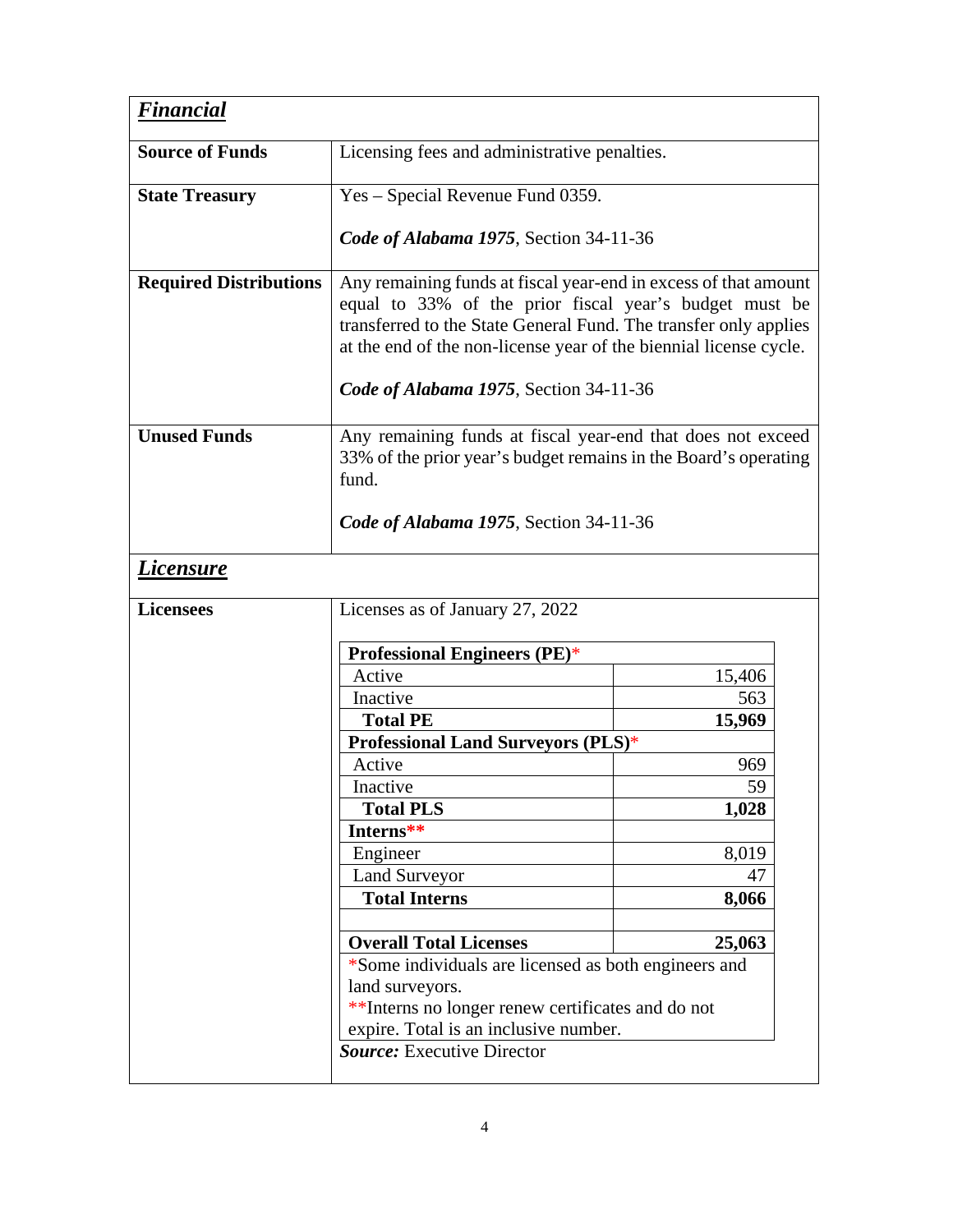| Licensure             | <b>Professional Engineer</b>                                                                          |
|-----------------------|-------------------------------------------------------------------------------------------------------|
| <b>Qualifications</b> | Graduation in an approved engineering curriculum and four                                             |
|                       | years' experience.                                                                                    |
|                       | Graduation in an unapproved engineering curriculum and<br>$\bullet$                                   |
|                       | six years' experience.                                                                                |
|                       | Pass an examination.                                                                                  |
|                       |                                                                                                       |
|                       | <b>Professional Land Surveyor</b>                                                                     |
|                       | Graduation in an approved land surveying curriculum and<br>four years' experience.                    |
|                       | Graduation in an approved curriculum related to surveying<br>$\bullet$<br>and five years' experience. |
|                       | Graduation in a related science curriculum and six years'<br>experience.                              |
|                       | Pass an examination.                                                                                  |
|                       |                                                                                                       |
|                       | <b>Engineer Intern</b>                                                                                |
|                       | Graduation in an approved engineering curriculum.<br>$\bullet$                                        |
|                       | Graduation in an unapproved engineering curriculum plus                                               |
|                       | two years' experience.                                                                                |
|                       | Pass an examination.                                                                                  |
|                       |                                                                                                       |
|                       | <b>Land Surveyor Intern</b>                                                                           |
|                       | Graduation in an approved land surveying curriculum.                                                  |
|                       | Graduation in an approved curriculum related to surveying<br>$\bullet$                                |
|                       | plus one year experience.                                                                             |
|                       | Graduation in a related science curriculum plus two years'                                            |
|                       | experience.                                                                                           |
|                       | Pass an examination.                                                                                  |
|                       |                                                                                                       |
|                       | Code of Alabama 1975, Section 34-11-4                                                                 |
| <b>Examinations</b>   | Professional Engineers must pass the Principals and Practice of                                       |
|                       | Engineering Exam (PE) and the Fundamentals of Engineering<br>Exam (FE) for licensure.                 |
|                       |                                                                                                       |
|                       | Professional Land Surveyors must pass the Principals and                                              |
|                       | Practice of Surveying Exam (PS); the Fundamentals of                                                  |
|                       | Surveying Exam (FS); and the Alabama Land Surveying                                                   |
|                       | Standards, History, and Law Exam (ALSS) for licensure.                                                |
|                       | The National Council of Examiners for Engineering and                                                 |
|                       | Surveying (NCEES) prepares, administers and grades all of the                                         |
|                       | exams; except the ALSS, which is prepared and graded by the                                           |
|                       | Board.                                                                                                |
|                       |                                                                                                       |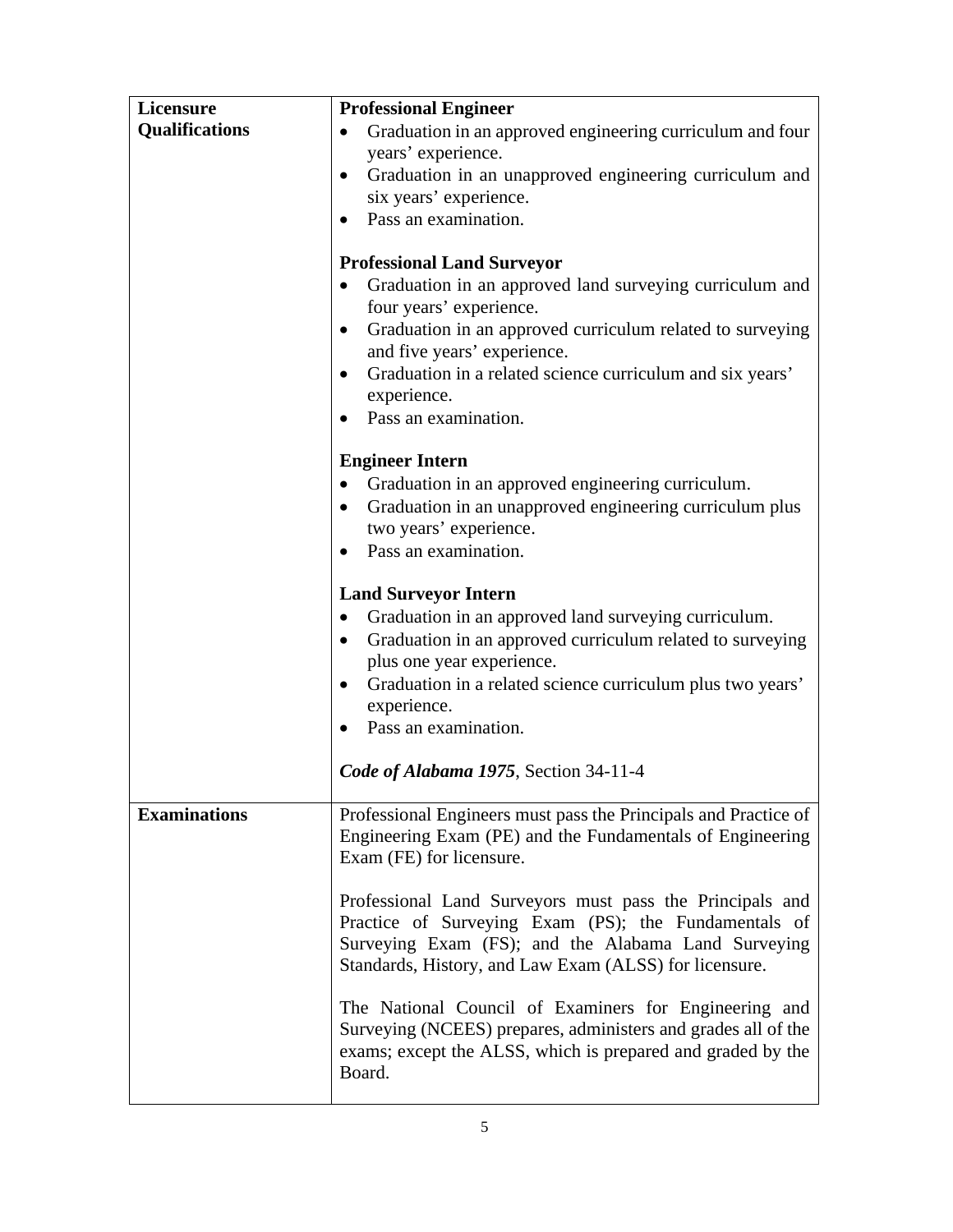|                                                                                                                              |                                                         |          | Exams are given in a computer-based format at approved       |
|------------------------------------------------------------------------------------------------------------------------------|---------------------------------------------------------|----------|--------------------------------------------------------------|
|                                                                                                                              |                                                         |          | Pearson Vue test centers. The test date and test center are  |
| selected by the exam candidate. The exam is administered year-<br>round. Approved testing centers are in Auburn, Birmingham, |                                                         |          |                                                              |
|                                                                                                                              |                                                         |          |                                                              |
| Decatur, Dothan, Mobile, Montgomery, and Tuscaloosa.                                                                         |                                                         |          |                                                              |
|                                                                                                                              |                                                         |          | The ALSS exam is given in a computer-based format and        |
| administered and proctored year-round by the Board.                                                                          |                                                         |          |                                                              |
|                                                                                                                              |                                                         |          | Fees for the national examinations (PE, PS, FE, and FS) are  |
|                                                                                                                              |                                                         |          | paid directly to NCEES. The fee for the ALSS exam is paid to |
| the Board.                                                                                                                   |                                                         |          |                                                              |
|                                                                                                                              |                                                         |          |                                                              |
| Code of Alabama 1975, Section 34-11-6                                                                                        |                                                         |          |                                                              |
| <b>Source:</b> Executive Director                                                                                            |                                                         |          |                                                              |
|                                                                                                                              | <b>Fundamentals of Engineering Examination</b>          |          |                                                              |
| <b>Fiscal Year</b>                                                                                                           | # Taken                                                 | # Passed | % Passed                                                     |
| 2018                                                                                                                         | 800                                                     | 407      | 51%                                                          |
| 2019                                                                                                                         | 872                                                     | 428      | 49%                                                          |
| 2020                                                                                                                         | 593                                                     | 320      | 54%                                                          |
| 2021                                                                                                                         | 856                                                     | 446      | 52%                                                          |
|                                                                                                                              |                                                         |          |                                                              |
| <b>Principles and Practice of Engineering Examination</b>                                                                    |                                                         |          |                                                              |
| <b>Fiscal Year</b>                                                                                                           | # Taken                                                 | # Passed | % Passed                                                     |
| 2018                                                                                                                         | 207                                                     | 99       | 48%                                                          |
| 2019                                                                                                                         | 451                                                     | 217      | 48%                                                          |
| 2020                                                                                                                         | 603                                                     | 325      | 54%                                                          |
| 2021                                                                                                                         | 539                                                     | 285      | 53%                                                          |
|                                                                                                                              |                                                         |          |                                                              |
|                                                                                                                              |                                                         |          |                                                              |
|                                                                                                                              | <b>Fundamentals of Surveying Examination</b>            |          |                                                              |
| <b>Fiscal Year</b>                                                                                                           | # Taken                                                 | # Passed | % Passed                                                     |
| 2018                                                                                                                         | 8                                                       | 4        | 50%                                                          |
| 2019                                                                                                                         | 15                                                      | 8        | 53%                                                          |
| 2020                                                                                                                         | 15                                                      | 6        | 40%                                                          |
| 2021                                                                                                                         | 20                                                      | 11       | 55%                                                          |
|                                                                                                                              |                                                         |          |                                                              |
|                                                                                                                              | <b>Principles and Practice of Surveying Examination</b> |          |                                                              |
| <b>Fiscal Year</b>                                                                                                           | # Taken                                                 | # Passed | % Passed                                                     |
| 2018                                                                                                                         | 6                                                       | 3        | 50%                                                          |
| 2019                                                                                                                         | 11                                                      | 9        | 82%                                                          |
|                                                                                                                              |                                                         | 8        | 80%                                                          |
| 2020                                                                                                                         | 10                                                      |          |                                                              |
| 2021                                                                                                                         | 17                                                      | 9        | 53%                                                          |
|                                                                                                                              |                                                         |          |                                                              |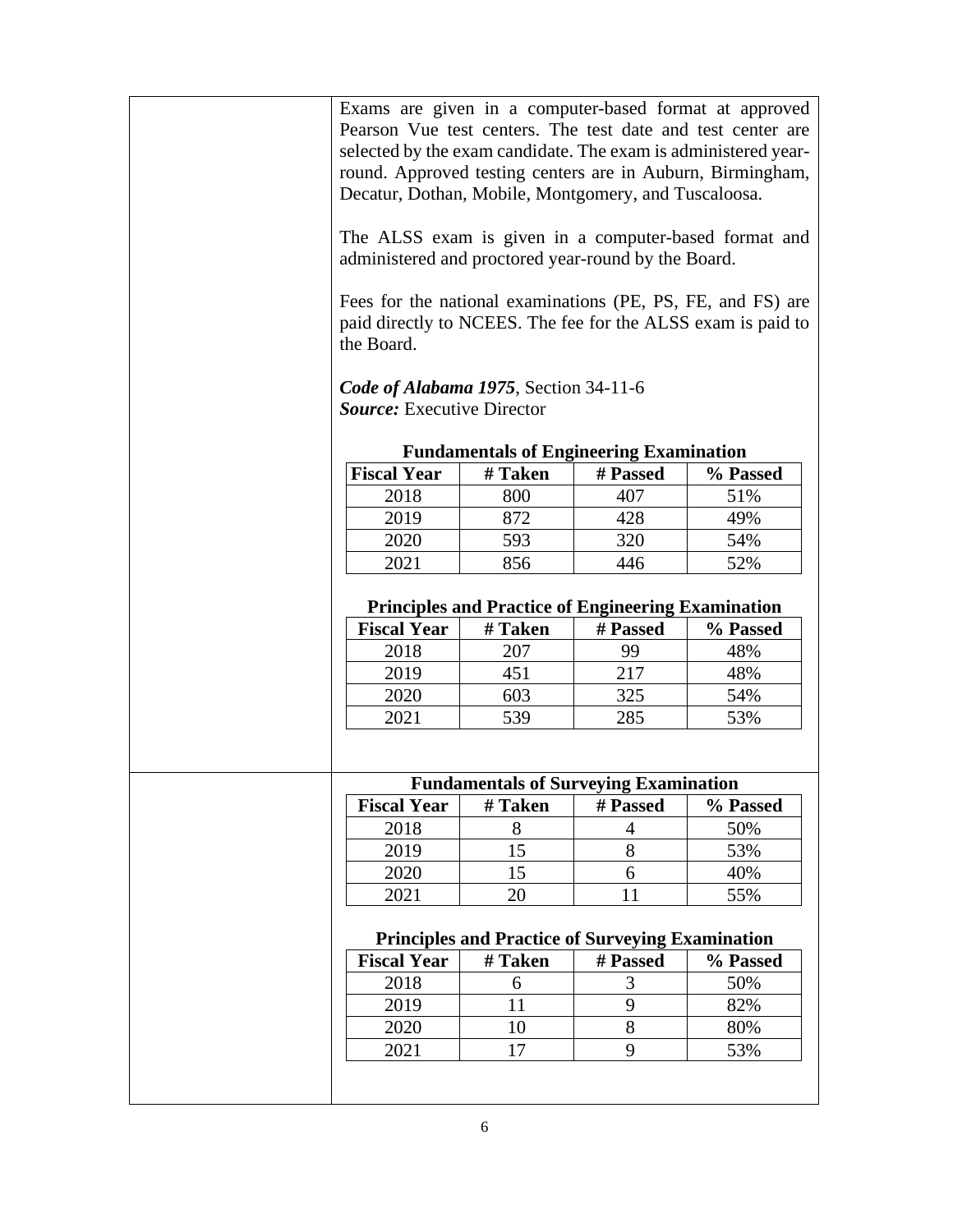| <b>Reciprocity</b>          | The Board, upon application, may issue a certificate of<br>licensure as a professional engineer or professional land<br>surveyor to any person who holds a valid professional license<br>issued by an jurisdiction of the United States or of any country;<br>provided, that the education, experience, and examination<br>qualifications of the applicant are, in the judgement of the<br>Board, of a standard not lower than that specified in the<br>applicable licensure act in effect in Alabama at the time of such<br>certificate issuance.<br>Code of Alabama 1975, Section 34-11-4 |
|-----------------------------|---------------------------------------------------------------------------------------------------------------------------------------------------------------------------------------------------------------------------------------------------------------------------------------------------------------------------------------------------------------------------------------------------------------------------------------------------------------------------------------------------------------------------------------------------------------------------------------------|
| <b>Renewals</b>             | Professional Engineer and Land Surveyor licenses expire on<br>December 31 <sup>st</sup> biennially. Lapsed licenses may be reinstated<br>without examination for up to two years.                                                                                                                                                                                                                                                                                                                                                                                                           |
|                             | Enrollment as an Engineer or Land Surveyor Intern shall not<br>expire.                                                                                                                                                                                                                                                                                                                                                                                                                                                                                                                      |
|                             | Code of Alabama 1975, Section 34-11-8(a) & (c)<br><b>Administrative Rule 330-X-13-.01</b><br>Administrative Rule 330-X-13-.03(1)                                                                                                                                                                                                                                                                                                                                                                                                                                                            |
|                             | Certificate of Authorization issued to corporations,<br>partnerships, or firms practicing or offering to practice<br>engineering or land surveying expire December 31 <sup>st</sup> biennially.<br>Lapsed certificates may be reinstated for up to two years.                                                                                                                                                                                                                                                                                                                               |
|                             | Code of Alabama 1975, Section 34-11-9(g)<br><i>Administrative Rule</i> 330-X-15-.04(1) & (2)                                                                                                                                                                                                                                                                                                                                                                                                                                                                                                |
|                             | 100% of licensees renewed online for Fiscal Year 2022.                                                                                                                                                                                                                                                                                                                                                                                                                                                                                                                                      |
|                             | <b>Source:</b> Executive Director                                                                                                                                                                                                                                                                                                                                                                                                                                                                                                                                                           |
| <b>Licensee</b>             | Data not collected by agency.                                                                                                                                                                                                                                                                                                                                                                                                                                                                                                                                                               |
| <b>Demographics</b>         | <b>Source:</b> Executive Director                                                                                                                                                                                                                                                                                                                                                                                                                                                                                                                                                           |
| <b>Continuing Education</b> | Professional engineers and professional land surveyors must<br>earn a minimum of thirty professional development hours per<br>biennial renewal period. Up to fifteen hours can be carried<br>forward into the next renewal period.                                                                                                                                                                                                                                                                                                                                                          |
|                             | Code of Alabama 1975, Section 34-11-8(b)<br><i>Administrative Rule</i> 330-X-13-.02(4)(d)(1)                                                                                                                                                                                                                                                                                                                                                                                                                                                                                                |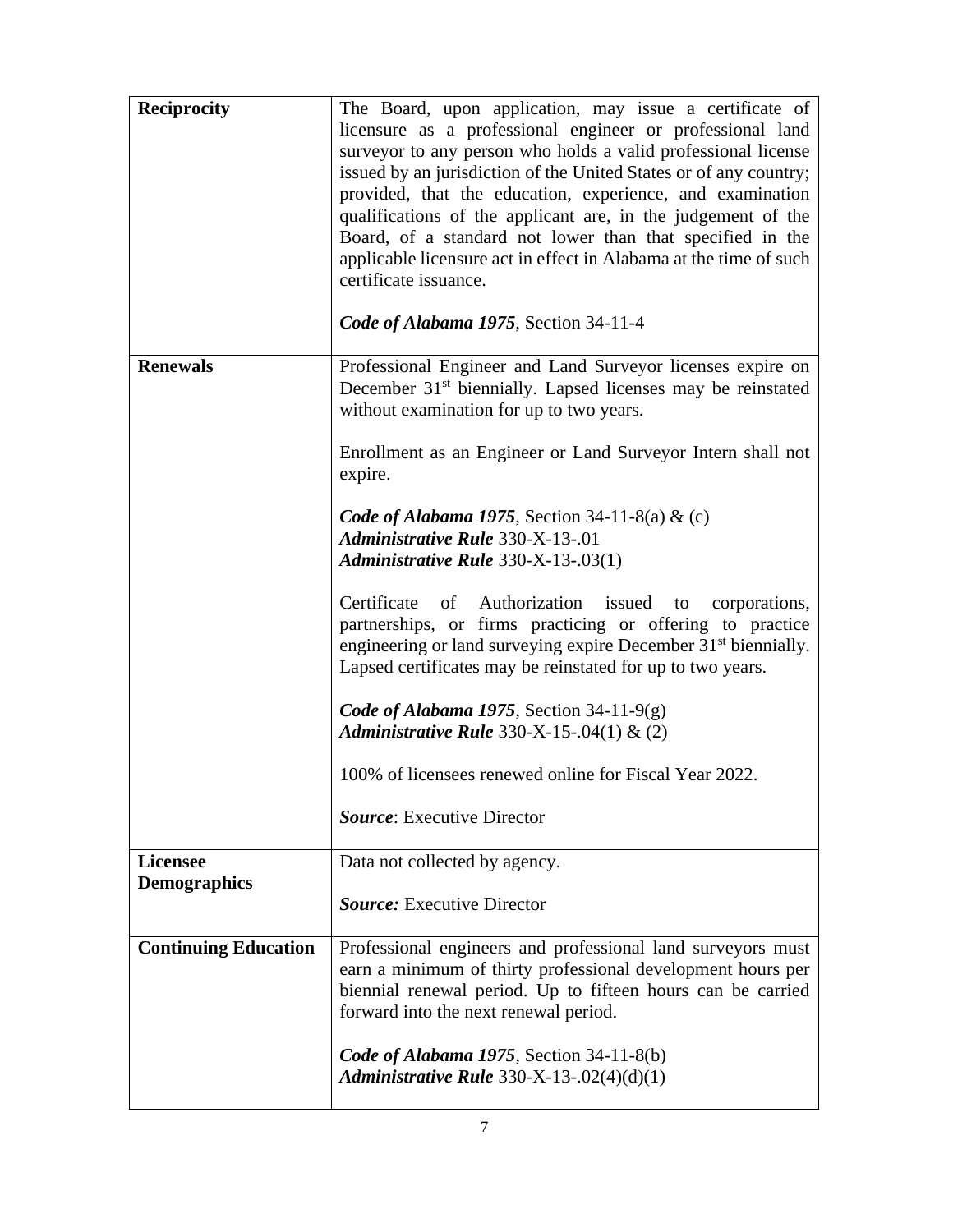## <span id="page-12-0"></span>**SIGNIFICANT ISSUES**

No new significant issues.

## <span id="page-12-1"></span>**STATUS OF PRIOR FINDINGS/SIGNIFICANT ISSUES**

All prior findings/significant issues have been resolved.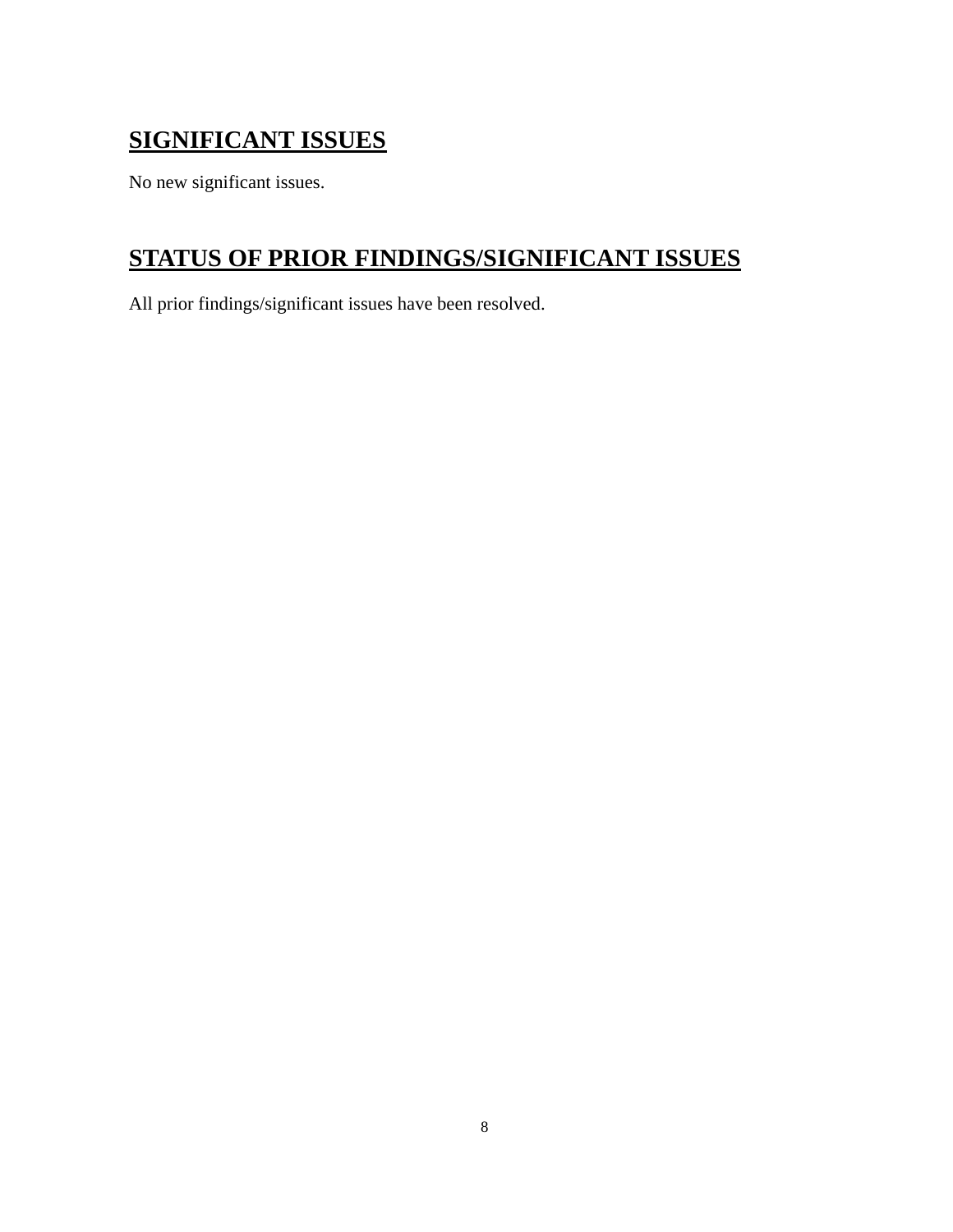## **ORGANIZATION**

<span id="page-13-0"></span>

## **PERSONNEL**

| <b>Schedule of Employees</b><br><b>By Classification/Race/Gender</b>                             |   |   |               |              |             |   |
|--------------------------------------------------------------------------------------------------|---|---|---------------|--------------|-------------|---|
| <b>Vehicles</b><br>Assigned*<br>#<br><b>Classification</b><br>W/M<br>W/F<br>B/F<br><b>Salary</b> |   |   |               |              |             |   |
| <b>Executive Director</b>                                                                        |   |   |               |              | \$99,650.40 |   |
| <b>Executive Assistant</b>                                                                       |   |   |               |              | \$86,037.60 |   |
| Chief Investigator                                                                               |   |   |               |              | \$65,359.20 |   |
| Special Investigator                                                                             |   |   |               |              | \$59,289.60 |   |
| <b>Retired State Employees</b>                                                                   |   |   |               | 2            | \$25.82/hr. |   |
| <b>Total</b>                                                                                     | 8 | 4 | $\mathcal{D}$ | $\mathbf{2}$ |             | 4 |

W/M=white male, W/F=white female, B/F=black female.

\*Vehicles are used in performance of Board duties. Employees do not commute to and from work.

### **Legal Counsel**

Assistant Attorney General Benjamin Albritton, an employee of the Attorney General's Office, provides legal counsel to the Board.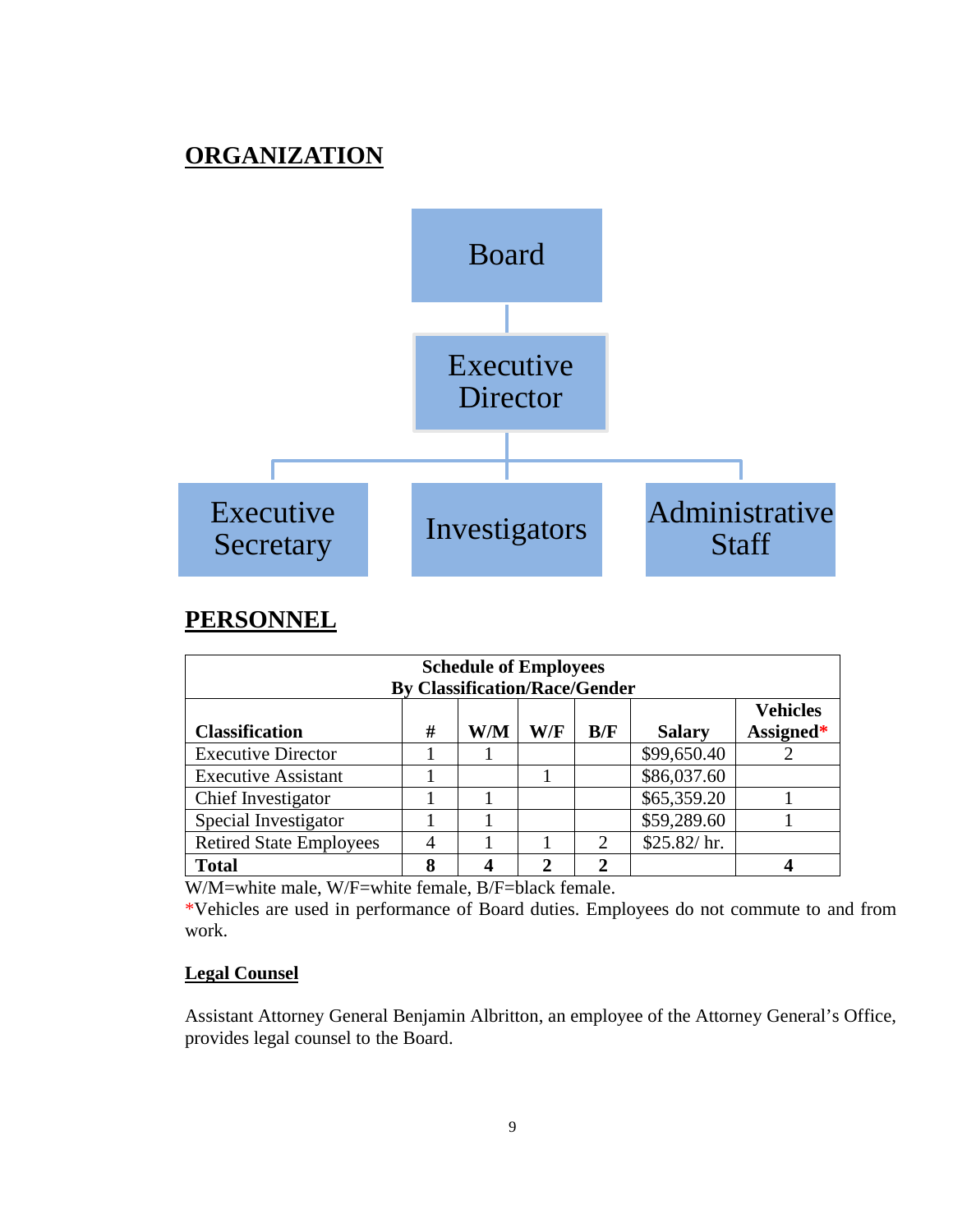## <span id="page-14-0"></span>**PERFORMANCE CHARACTERISTICS**

## **Number of Licenses per Employee (FY 2021)** - 2,164

## **Number of Licensees for the Past Four Fiscal Years**

|                              | <b>FISCAL YEARS</b> |        |        |        |
|------------------------------|---------------------|--------|--------|--------|
| Type of Licenses*            | 2018                | 2019   | 2020   | 2021   |
| <b>Professional Engineer</b> | 15,826              | 15,728 | 15,728 | 16,199 |
| Professional Land Surveyor   | 1,078               | 1,078  | 1,078  | 1,110  |
| Total                        | 16,904              | 16,806 | 16,806 | 7,309  |

*Source*: Executive Director

\*Some individuals are licensed as both engineers and land surveyors

## **Operating Disbursements per License (FY 2021)** – \$72.74

## **Fines/Penalties as a Percentage of Operating Receipts**

|                       | <b>FY 2021</b> | <b>FY 2020</b> | <b>FY 2019</b> | <b>FY 2018</b> |
|-----------------------|----------------|----------------|----------------|----------------|
| <b>Total Receipts</b> | \$562,070.00   | \$2,192,321.03 | \$508,025.82   | \$2,072,224.14 |
| Fines                 | 10,370.00      | 20,935.43      | 20,915.00      | 12,184.00      |
| <b>Percentage</b>     | $1.84\%$       | $0.95\%$       | 4.12%          | $0.59\%$       |

## **Notification of Board decisions to Amend Administrative Rules**

The Board complied with notification procedures prescribed in the Administrative Procedure Act, which includes publication of proposed rules in the Administrative Monthly and held public hearings on proposed rules. According to the Executive Director, the Board notifies licensees of proposed changes to administrative rules by sending emails to all licensees with a link to the newsletter posted on the Board's website.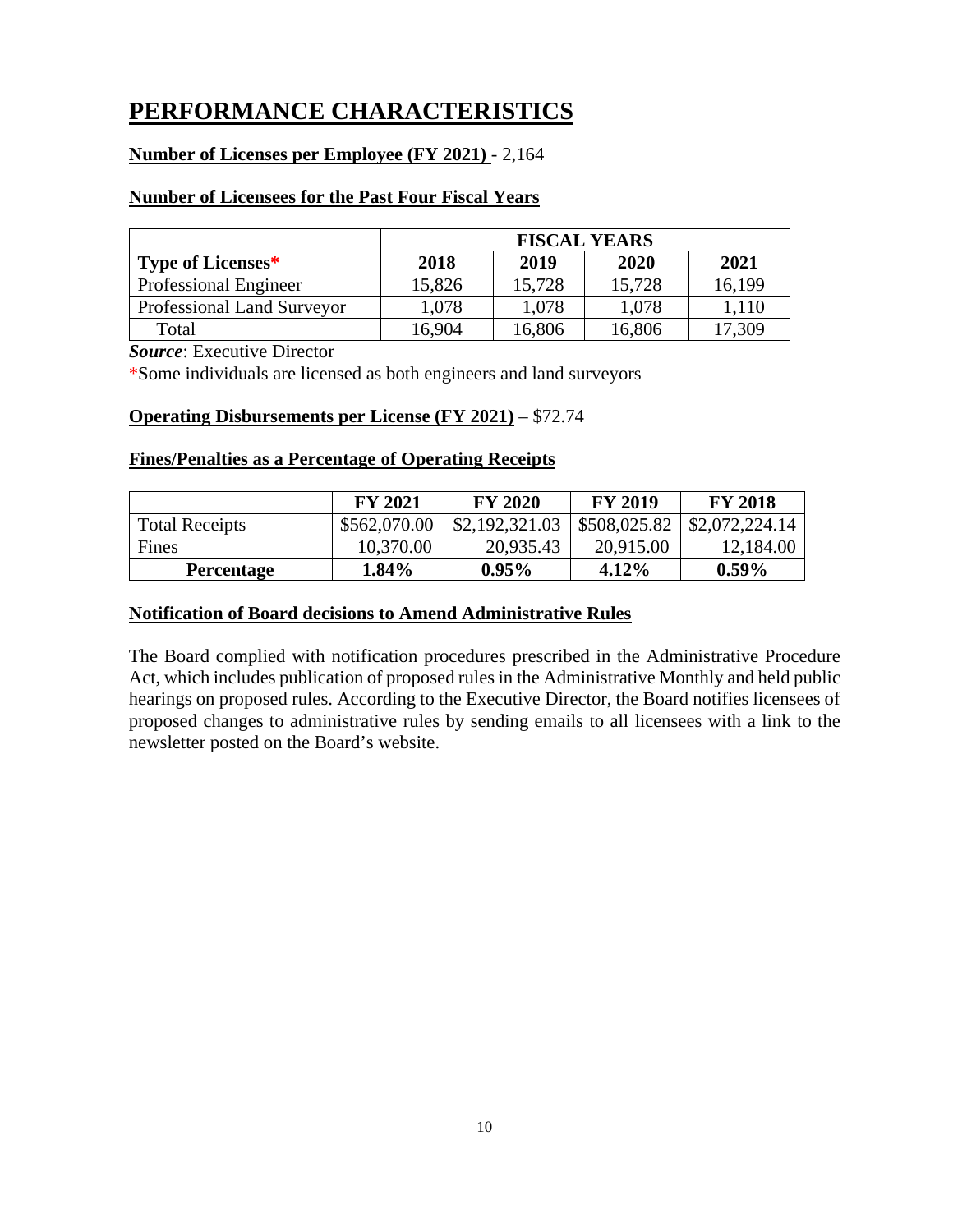## <span id="page-15-0"></span>**COMPLAINT HANDLING**

The *Code of Alabama 1975*, Section 34-11-11 and *Administrative Rule* 330-X-16 provide for the investigation of written complaints filed with the Board concerning alleged violations of the Professional Engineers and Land Surveyors' Practice Act and administrative rules adopted by the Board.

| <b>Initial</b>                       | Complaints must be in writing and signed, but                                                                                                                                                                                                                                                                                                                                                                                                                                                                                                                                                                                                                                                                                                                                      |
|--------------------------------------|------------------------------------------------------------------------------------------------------------------------------------------------------------------------------------------------------------------------------------------------------------------------------------------------------------------------------------------------------------------------------------------------------------------------------------------------------------------------------------------------------------------------------------------------------------------------------------------------------------------------------------------------------------------------------------------------------------------------------------------------------------------------------------|
| <b>Contact/Documentation</b>         | notarization is not required. Complaints must be                                                                                                                                                                                                                                                                                                                                                                                                                                                                                                                                                                                                                                                                                                                                   |
|                                      | filed within two years of the date of discovery of the                                                                                                                                                                                                                                                                                                                                                                                                                                                                                                                                                                                                                                                                                                                             |
|                                      | violation, but no later than ten years from the date                                                                                                                                                                                                                                                                                                                                                                                                                                                                                                                                                                                                                                                                                                                               |
|                                      | of the violation. A letter is sent to the complainant                                                                                                                                                                                                                                                                                                                                                                                                                                                                                                                                                                                                                                                                                                                              |
|                                      | acknowledging receipt.                                                                                                                                                                                                                                                                                                                                                                                                                                                                                                                                                                                                                                                                                                                                                             |
| <b>Anonymous Complaints</b>          | N <sub>o</sub>                                                                                                                                                                                                                                                                                                                                                                                                                                                                                                                                                                                                                                                                                                                                                                     |
| <b>Accepted</b>                      |                                                                                                                                                                                                                                                                                                                                                                                                                                                                                                                                                                                                                                                                                                                                                                                    |
| <b>Investigative Process /</b>       | An Investigative Committee consisting of a Board                                                                                                                                                                                                                                                                                                                                                                                                                                                                                                                                                                                                                                                                                                                                   |
| <b>Probable Cause</b>                | Member who directs the investigation, the Board's                                                                                                                                                                                                                                                                                                                                                                                                                                                                                                                                                                                                                                                                                                                                  |
| <b>Determination</b>                 | Executive Director, and the Board's Legal Counsel.                                                                                                                                                                                                                                                                                                                                                                                                                                                                                                                                                                                                                                                                                                                                 |
|                                      |                                                                                                                                                                                                                                                                                                                                                                                                                                                                                                                                                                                                                                                                                                                                                                                    |
|                                      | Complaints concerning competency issues are<br>forwarded to a Board Technical Advisor with<br>expertise in the questioned area of practice. Once<br>the report from the Board Technical Advisor is<br>received, it is reviewed and forwarded to the<br>Respondent for review and response.<br>The<br>Investigator prepares the investigative report which<br>contains information obtained through interviews,<br>technical reviews, and documents obtained during<br>the investigation. The Investigative Committee<br>reviews the file and Investigator's report to<br>determine if probable cause exists.<br>The<br>Investigative Committee then formulates a course<br>of action that it will recommend to the Board and<br>will include one or more of the following options: |
|                                      | • Close without disciplinary action.                                                                                                                                                                                                                                                                                                                                                                                                                                                                                                                                                                                                                                                                                                                                               |
|                                      | • Close with informal disciplinary action such as a<br>letter of caution.                                                                                                                                                                                                                                                                                                                                                                                                                                                                                                                                                                                                                                                                                                          |
|                                      | • Present to the Circuit Court for possible criminal                                                                                                                                                                                                                                                                                                                                                                                                                                                                                                                                                                                                                                                                                                                               |
|                                      | prosecution.                                                                                                                                                                                                                                                                                                                                                                                                                                                                                                                                                                                                                                                                                                                                                                       |
|                                      | • Refer to other agency for their action.                                                                                                                                                                                                                                                                                                                                                                                                                                                                                                                                                                                                                                                                                                                                          |
|                                      | • Proceed with formal disciplinary action.                                                                                                                                                                                                                                                                                                                                                                                                                                                                                                                                                                                                                                                                                                                                         |
| <b>Negotiated Settlements</b>        | Yes                                                                                                                                                                                                                                                                                                                                                                                                                                                                                                                                                                                                                                                                                                                                                                                |
| <b>Notification of Resolution to</b> | The complainant is notified by mail<br>at the                                                                                                                                                                                                                                                                                                                                                                                                                                                                                                                                                                                                                                                                                                                                      |
| the Complainant                      | conclusion/resolution of the complaint.                                                                                                                                                                                                                                                                                                                                                                                                                                                                                                                                                                                                                                                                                                                                            |

*Source:* Executive Director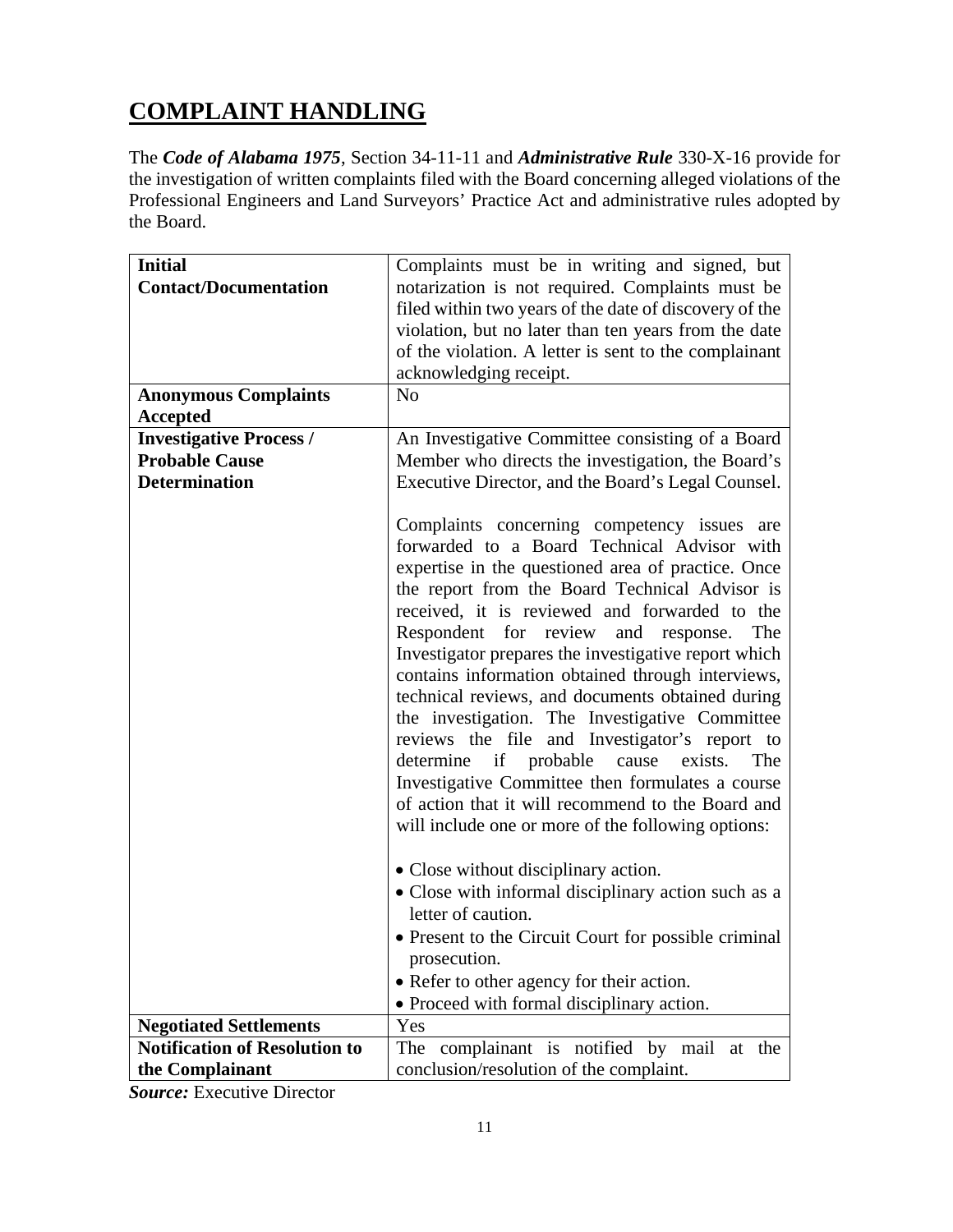| <b>Schedule of Complaints Resolved</b> |                                      |    |                      |    |  |                |
|----------------------------------------|--------------------------------------|----|----------------------|----|--|----------------|
|                                        |                                      |    | FY 2018 through 2021 |    |  |                |
| <b>Year/Number</b>                     | Year/Number Resolved                 |    |                      |    |  |                |
| <b>Received</b>                        | 2022<br>2018<br>2019<br>2021<br>2020 |    |                      |    |  | <b>Pending</b> |
| 2018/33                                |                                      | 23 |                      |    |  |                |
| 2019/31                                |                                      | 19 |                      |    |  |                |
| 2020 / 29                              |                                      |    | 19                   |    |  |                |
| 2021 / 33                              |                                      |    |                      | 20 |  | ∣າ             |
| <b>Source:</b> Executive Director      |                                      |    |                      |    |  |                |

## **Average Time to Resolve Complaints** – 127 days

## **Disposition of Resolved Complaints**

| # of Complaints* | <b>Resolution</b>             |
|------------------|-------------------------------|
| 39               | No action taken               |
| 34               | Letters of caution            |
| 26               | Fine                          |
| 17               | Cease and Desist              |
| 14               | <b>Stayed Suspension/Fine</b> |
|                  | Revoked/Fine                  |
|                  | Surrender                     |
|                  | Reprimand/Fine                |

\*Some prior complaints resolved during this examination period are included in this chart. *Source*: Executive Director

## <span id="page-16-0"></span>**REGULATION IN CONJUNCTION WITH OTHER ENTITIES**

There is no direct overlap or regulation with other state or federal agencies.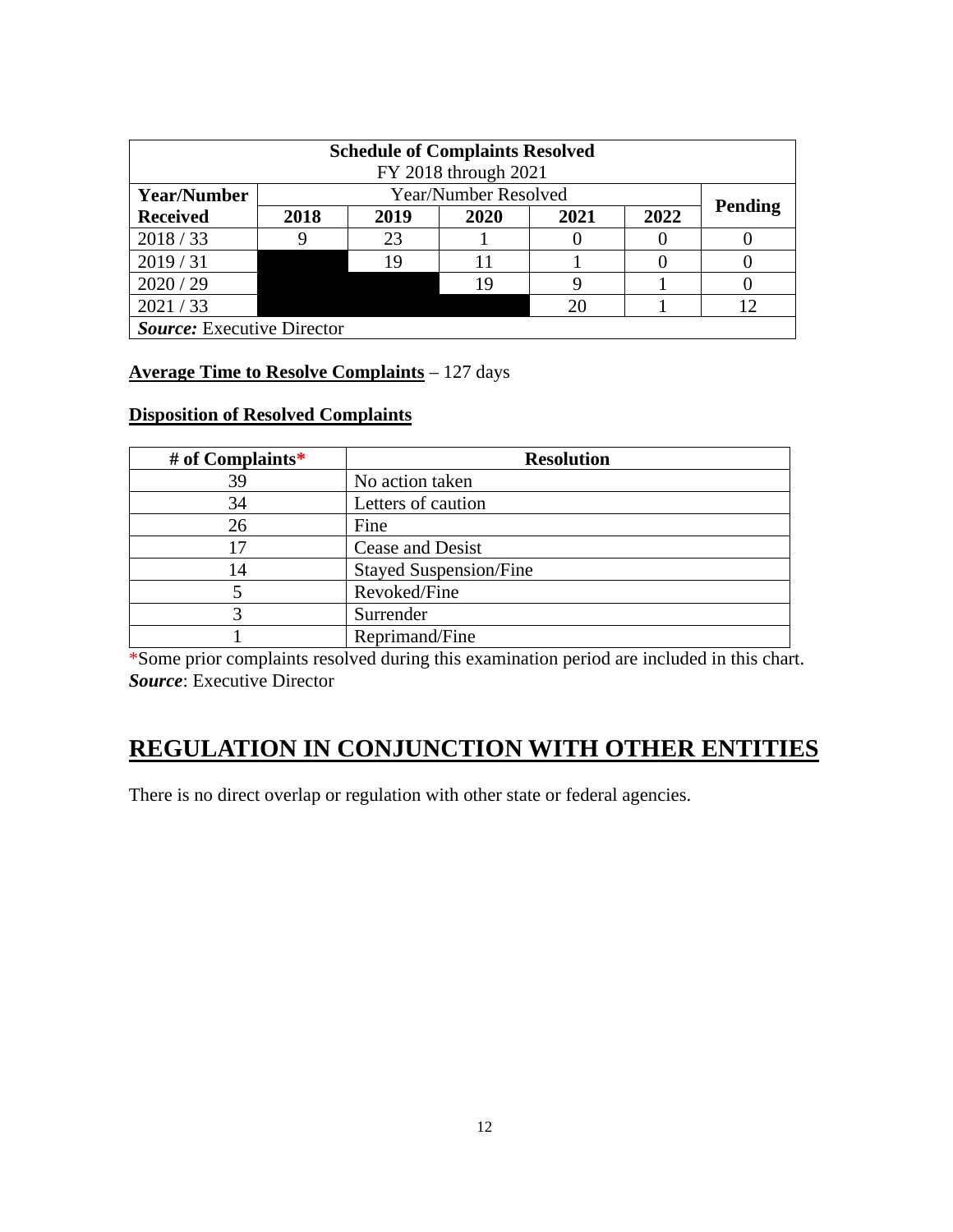## <span id="page-17-0"></span>**FINANCIAL INFORMATION**

## **Source of Funds**

The Board's operating funds consist of licensing fees and penalties.

## **Required Distributions**

The *Code of Alabama 1975*, Section 34-11-36 requires any funds at fiscal year-end in excess of 33 percent of the prior fiscal year's budget shall be transferred to the State General Fund at the end of the non-license year of the biennial license cycle. The remainder is retained in the Board's operating fund.

## *Schedule of Fees*

<span id="page-17-1"></span>The Specific fee amounts have been adopted in the Board's Administrative Rule 330-X-4/Appendix A.

|                                                                      | <b>STATUTORY</b>     | <b>AMOUNT</b>         | <b>AMOUNT</b>         |
|----------------------------------------------------------------------|----------------------|-----------------------|-----------------------|
| <b>FEE TYPE/PURPOSE</b>                                              | <b>AUTHORITY</b>     | <b>AUTHORIZED</b>     | <b>COLLECTED</b>      |
| <b>Application Fees</b>                                              |                      |                       |                       |
| Engineer/Land Surveyor Intern                                        | $34-11-5(c)$         | $<$ \$50.00           | \$25.00               |
| Professional Engineer/Land                                           |                      |                       |                       |
| Surveyor*                                                            | $34-11-5(b)$         | $\leq$ \$300.00       | \$125.00              |
| Certificate of Authorization                                         | $34-11-9(f)(2)$      | $\leq$ \$250.00       | \$100.00              |
| <b>Renewal Fees</b>                                                  |                      |                       |                       |
| Professional Engineer/Land                                           |                      | $≤$ \$400.00          |                       |
| Surveyor                                                             | $34-11-8(a)$         | biennially            | \$100.00              |
| Certificate of Authorization                                         | $34-11-9(g)(1)$      | $≤$ \$250.00          | \$200.00              |
| Reinstatement Fees for Lapsed License (within 2 years of expiration) |                      |                       |                       |
| Professional Engineer/Land                                           |                      |                       |                       |
| Surveyor                                                             | $34-11-8(d)(1)$      | $≤$ \$500.00          | \$350.00              |
| Certificate of Authorization                                         | $34-11-9(g)(3)$      | $<$ \$500.00          | \$350.00              |
| <b>Exam and Re-Exam Fees</b>                                         |                      |                       |                       |
| AL Land Surveying Standards,                                         |                      |                       |                       |
| History, and Law                                                     | $34-11-6(d)$         | Set by the Board      | \$100.00              |
| <b>Other Fees</b>                                                    |                      |                       |                       |
| Roster                                                               | $34 - 11 - 3$        | Set by the Board      | \$15.00               |
| Copy charge per page                                                 | <b>Cost Recovery</b> | Set by the Board      | \$.25                 |
| Duplicate certificate                                                | 34-11-9.1            | Set by the Board      | \$25.00               |
| <b>Bad</b> check                                                     | $8 - 8 - 15$         | Max \$30.00           | \$30.00               |
| <b>Fines/Penalties</b>                                               |                      |                       |                       |
|                                                                      |                      | $\leq$ \$5,000.00 per | $\leq$ \$5,000.00 per |
| Fine                                                                 | $34 - 11 - 11.2(g)$  | offense               | offense               |
| Cost of Investigation or Hearing                                     | $34-11-11.1(a)$      | <b>Cost Recovery</b>  | <b>Cost Recovery</b>  |
|                                                                      |                      | $\leq$ \$5,000.00 per | $\leq$ \$5,000.00 per |
| Civil Penalty                                                        | $34-11-11.1(d)$      | offense               | offense               |

**\***Includes initial license fee.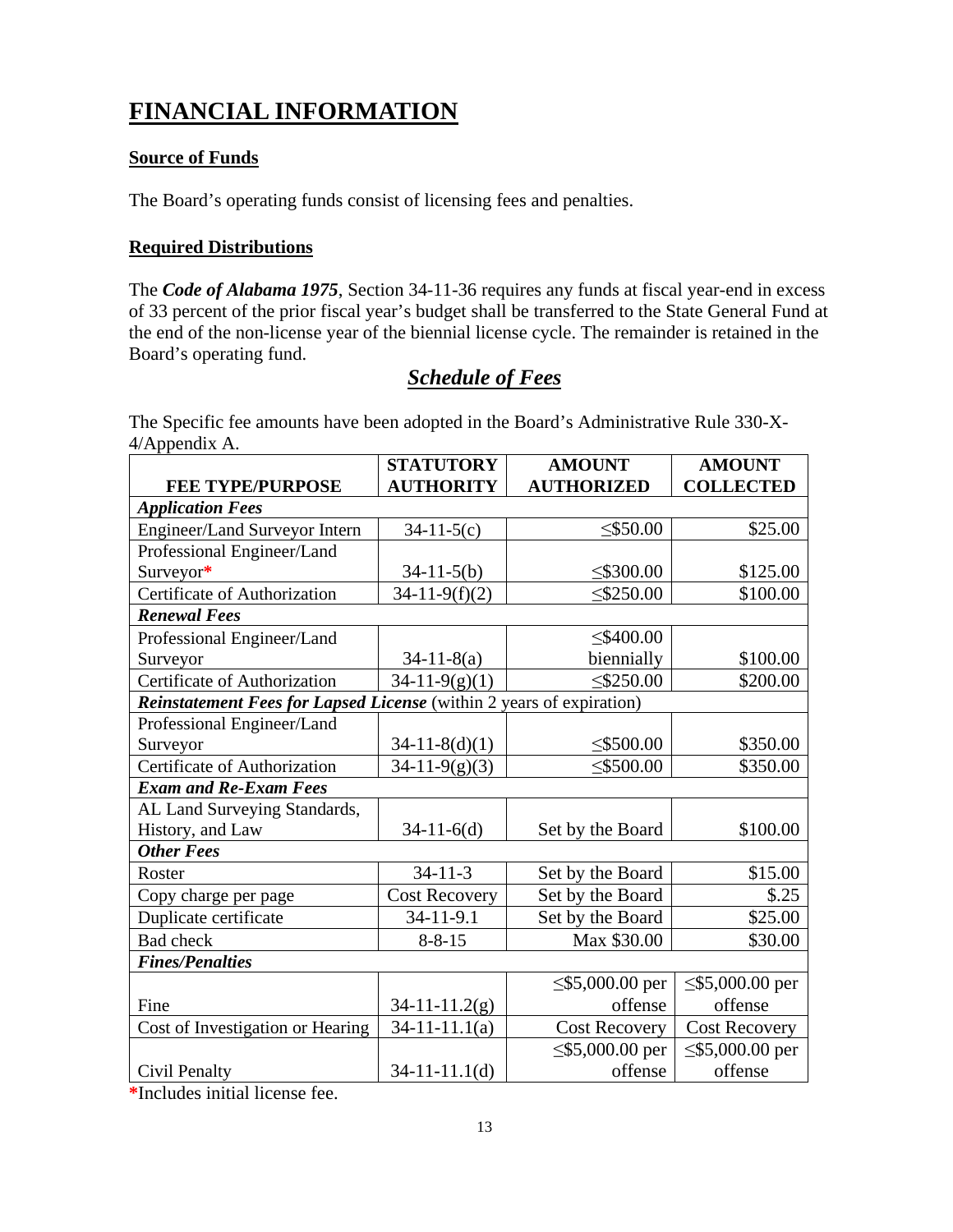## *Schedule of Receipts, Disbursements and Balances*

October 1, 2017 through September 30, 2021

<span id="page-18-0"></span>

|                                            | 2020-2021        | 2019-2020          | 2018-2019        | 2017-2018          |
|--------------------------------------------|------------------|--------------------|------------------|--------------------|
| Receipts                                   |                  |                    |                  |                    |
| Licenses/Certificates                      | \$<br>551,700.00 | 2,171,240.00<br>\$ | \$<br>486,985.00 | 2,059,890.00<br>S. |
| Fines/Penalities                           | 10,370.00        | 20,935.43          | 20,915.00        | 12,184.00          |
| Salvage Equip. Sales                       |                  | 145.60             | 125.82           | 150.14             |
| Total                                      | 562,070.00       | 2,192,321.03       | 508,025.82       | 2,072,224.14       |
| <b>Disbursements</b>                       |                  |                    |                  |                    |
| <b>Personnel Costs</b>                     | 436,339.02       | 402,628.60         | 410,756.77       | 351,138.38         |
| <b>Employee Benefits</b>                   | 133,259.75       | 150,447.30         | 155,421.44       | 139,530.38         |
| <b>In-State Travel</b>                     | 16,194.99        | 9,045.15           | 24,045.85        | 24,928.65          |
| Out-of-State Travel                        |                  | 14,254.74          | 29,482.46        | 23,331.38          |
| Repairs/Maintenance                        | 4,411.01         | 2,758.01           | 7,112.59         | 842.31             |
| <b>Rentals and Leases</b>                  | 148,586.81       | 118,033.90         | 116,360.84       | 138, 107.55        |
| Utilities/Communication                    | 28,535.03        | 32,638.38          | 24,802.33        | 25,486.69          |
| <b>Professional Services</b>               | 377,369.44       | 165,066.68         | 145,460.04       | 187,938.09         |
| Supplies, Materials & Op. Expenses         | 57,588.34        | 57,896.62          | 84,016.49        | 54,899.80          |
| <b>Transportation Equipment Operations</b> | 1,091.77         | 650.34             | 8,044.08         | 1,821.88           |
| <b>Transportation Equipment Purchases</b>  |                  |                    | 55,470.34        |                    |
| Other Equipment Purchases                  | 55,629.55        | 16,246.23          | 49,290.98        | 6,770.18           |
| <b>General Fund Transfers</b>              |                  | 322,965.63         |                  | 216,804.41         |
| Total                                      | 1,259,005.71     | 1,292,631.58       | 1,110,264.21     | 1,171,599.70       |
| Excess (Deficiency) of Receipts over       |                  |                    |                  |                    |
| <b>Disbursements</b>                       | (696, 935.71)    | 899,689.45         | (602, 238.39)    | 900,624.44         |
|                                            |                  |                    |                  |                    |
| Cash Balance at Beginning of Year          | 1,885,168.04     | 985,478.59         | 1,587,716.98     | 687,092.54         |
| Cash Balance at Year End                   | 1,188,232.33     | 1,885,168.04       | 985,478.59       | 1,587,716.98       |
| Reserve for Unpaid Obligations             | (45, 414.20)     | (22, 935.77)       | (117,560.16)     | (103,828.29)       |
| Unobligated Cash Balance at Year End \$    | 1,142,818.13     | 1,862,232.27<br>\$ | 867,918.43<br>\$ | \$1,483,888.69     |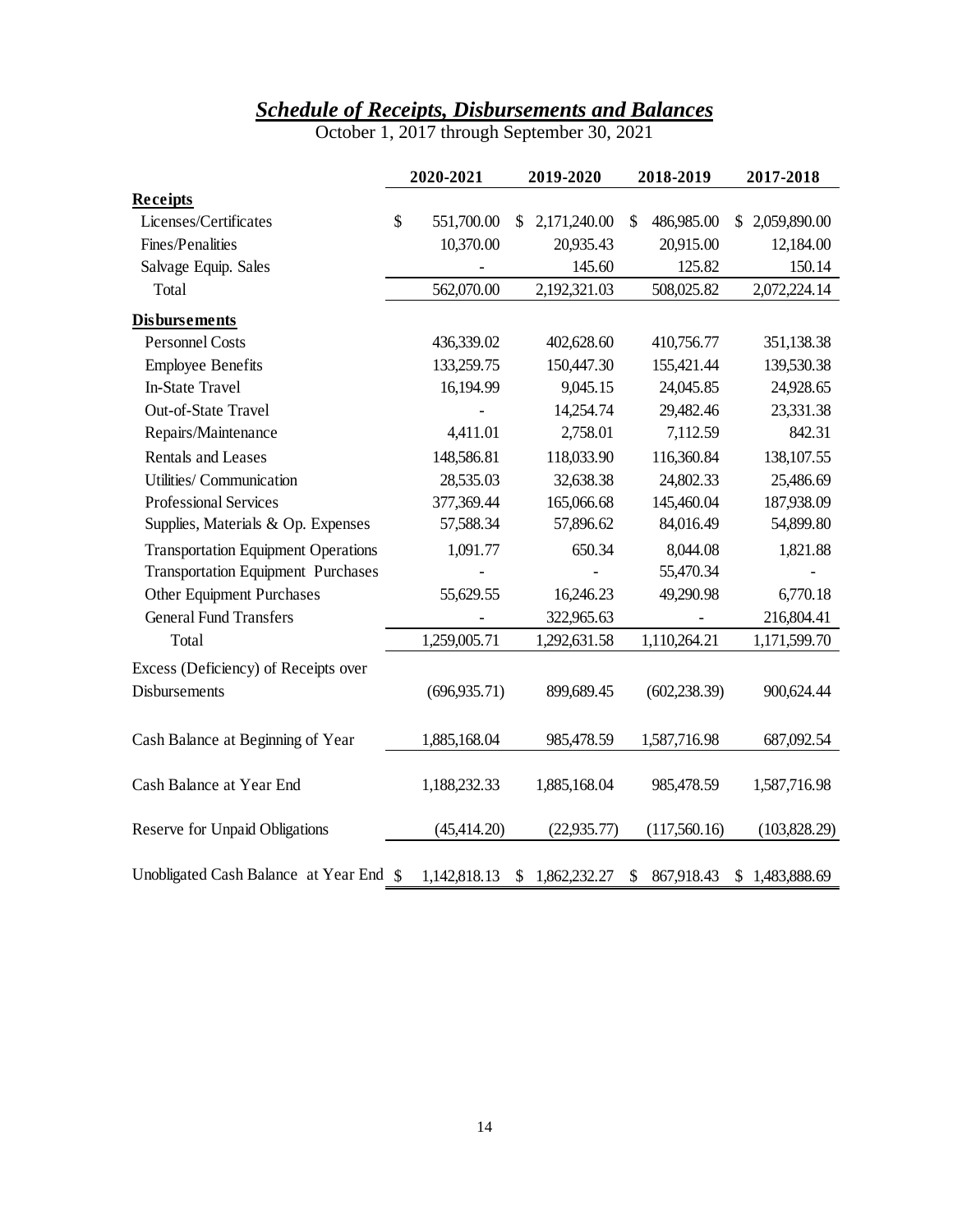<span id="page-19-0"></span>

*Operating Receipts vs. Operating Disbursements (Chart)*

Disbursements do not include transfers to the General Fund.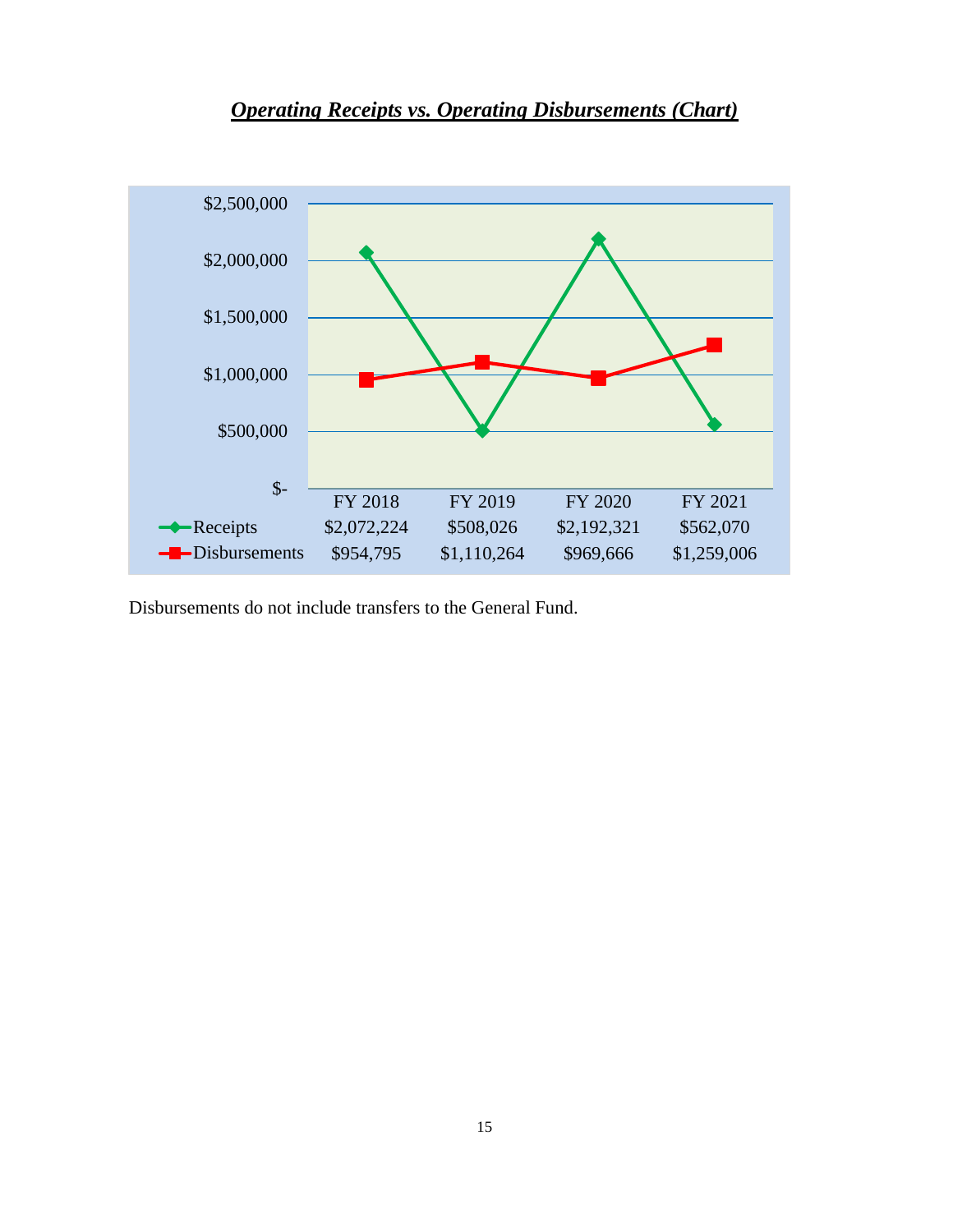| SUMMARY SCHEDULE OF PROFESSIONAL SERVICE DISBURSEMENTS* |                                  |                |                |                |  |
|---------------------------------------------------------|----------------------------------|----------------|----------------|----------------|--|
|                                                         | As of September 30 <sup>th</sup> |                |                |                |  |
| <b>Type of Service</b>                                  | <b>FY 2018</b>                   | <b>FY 2019</b> | <b>FY 2020</b> | <b>FY 2021</b> |  |
| Administrative                                          | 144,578.59                       | 23,773.61      | 87,065.45      | 23,796.37      |  |
| Data Processing                                         | 28,685.20                        | 113,438.56     | 69,541.46      | 346,808.07     |  |
| Legal                                                   | 14,674.30                        | 8,247.87       | 8,459.77       | 6,765.00       |  |
| <b>Total</b>                                            | \$187,938.09                     | 145,460.04     | \$165,066.68   | \$377,369.44   |  |

**\*Detailed information presented in the appendix**



## **Professional Service Disbursement Chart**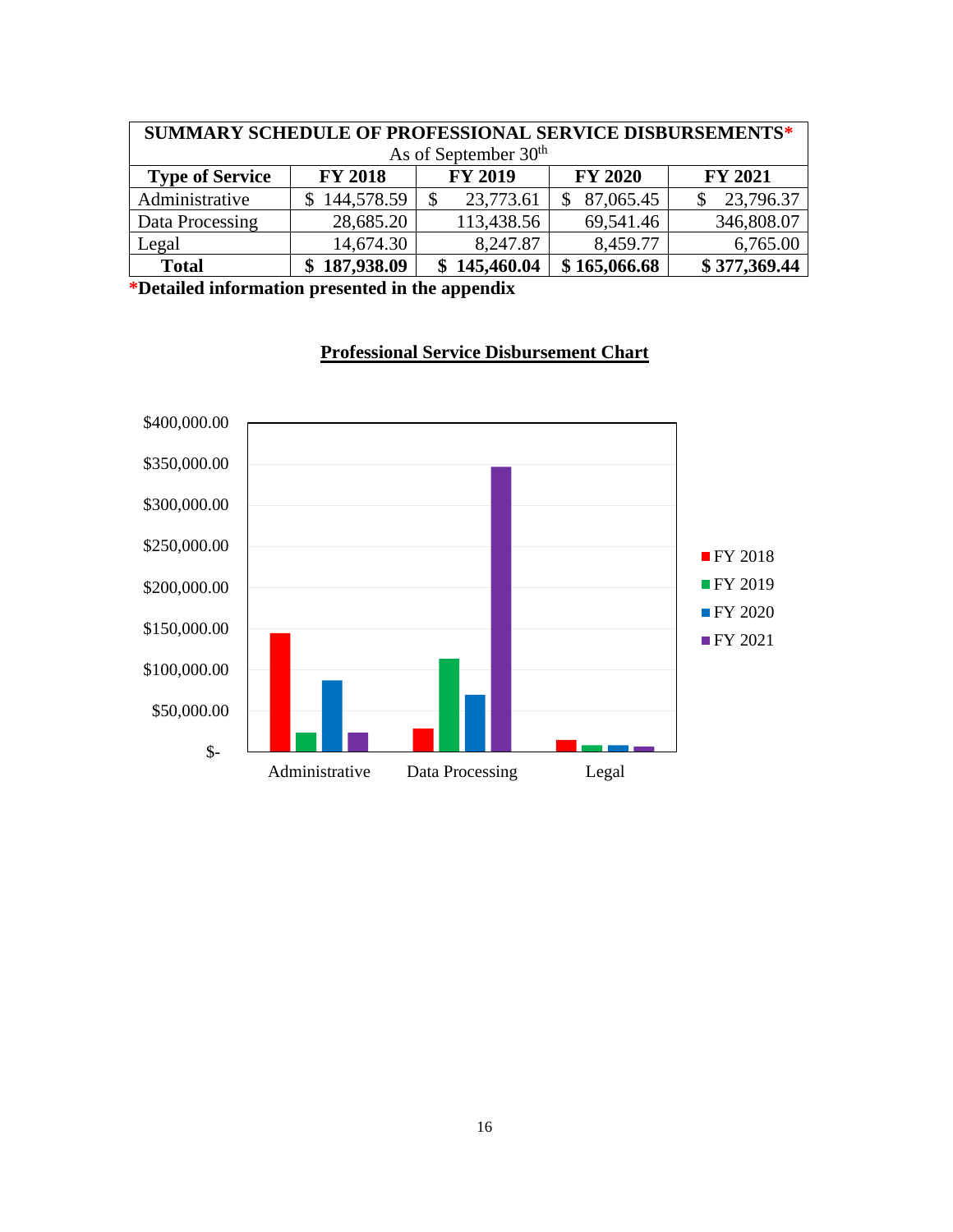## <span id="page-21-0"></span>**QUESTIONNAIRES**

## <span id="page-21-1"></span>*Board Member Questionnaire*

A letter was sent to all nine members of the Board of Licensure for Professional Engineers and Land Surveyors requesting participation in our survey. Six participated in the survey. The percentages, where shown, are based on the number who responded to the question.

## **1. What are the most significant issues currently facing the Board of Licensure for Professional Engineers and Land Surveyors and how is the Board addressing these issues?**

**Respondent #1** – "The mission of the Board is to protect the public by helping safeguard health, life, safety, welfare and property. That said, this is an ongoing issue the Board addresses at every meeting. That is to investigate and discipline the unlicensed, unethical and unlawful practice of engineering and land surveying. The Board has a highly qualified chief investigator and sound protocol for investigations and disciplinary action when needed. Another issue the Board is constantly aware of is monitoring legislation that affects the practice of engineering and land surveying and how new legislation will apply to our practice."

**Respondent #2** – "Lack of land surveyors entering profession. Outreach is being accomplished through the AL Society of Professional Land Surveyors. Remote supervision of engineering interns. The board is encouraging firms to document their process and individuals document their activities."

**Respondent #3** – "Remote supervision – a committee has been formed to investigate this. Construction registration – a committee has been formed to investigate this."

**Respondent #4** – "The board is very functional addressing the charges assigned to them upon nominations by the Governor. The staff, with supervision by the Board, is diligent in executing their duties, managing the funds entrusted to them, reviewing the publics concerns and inquires and of course updating the rules and regulations by which engineers and surveyors practice including reviewing complaints. Keeping up with ever changing technologies in both engineering and surveying is always a discussion topic."

**Respondent #5** – "The Board is currently addressing three issues. The issues of Remote Supervision as it pertains to Supervisory Knowledge of an Engineering Intern's professional competency and progression in experience; the issue of How to define "Office" when considering the need for a Certificate of Authorization; and the issue of Construction Engineering experience as it relates to relevant engineering experience for licensure. The Board works on these issues by the creation of working groups to study the issues in depth and develop policy guidelines for adoption by the board. All issues identified have been addressed using this approach."

**Respondent #6** – "There are three issues: 1) Remote Supervision; 2) Remote work from home vs. establishing a second office; 3) Decline in applications for Land Surveyor licensing. We have established a policy that requires the engineering company and supervising PE to provide a detailed remote supervision work plan; we sue a set of guidelines and criteria to determine if a PE's home should be designated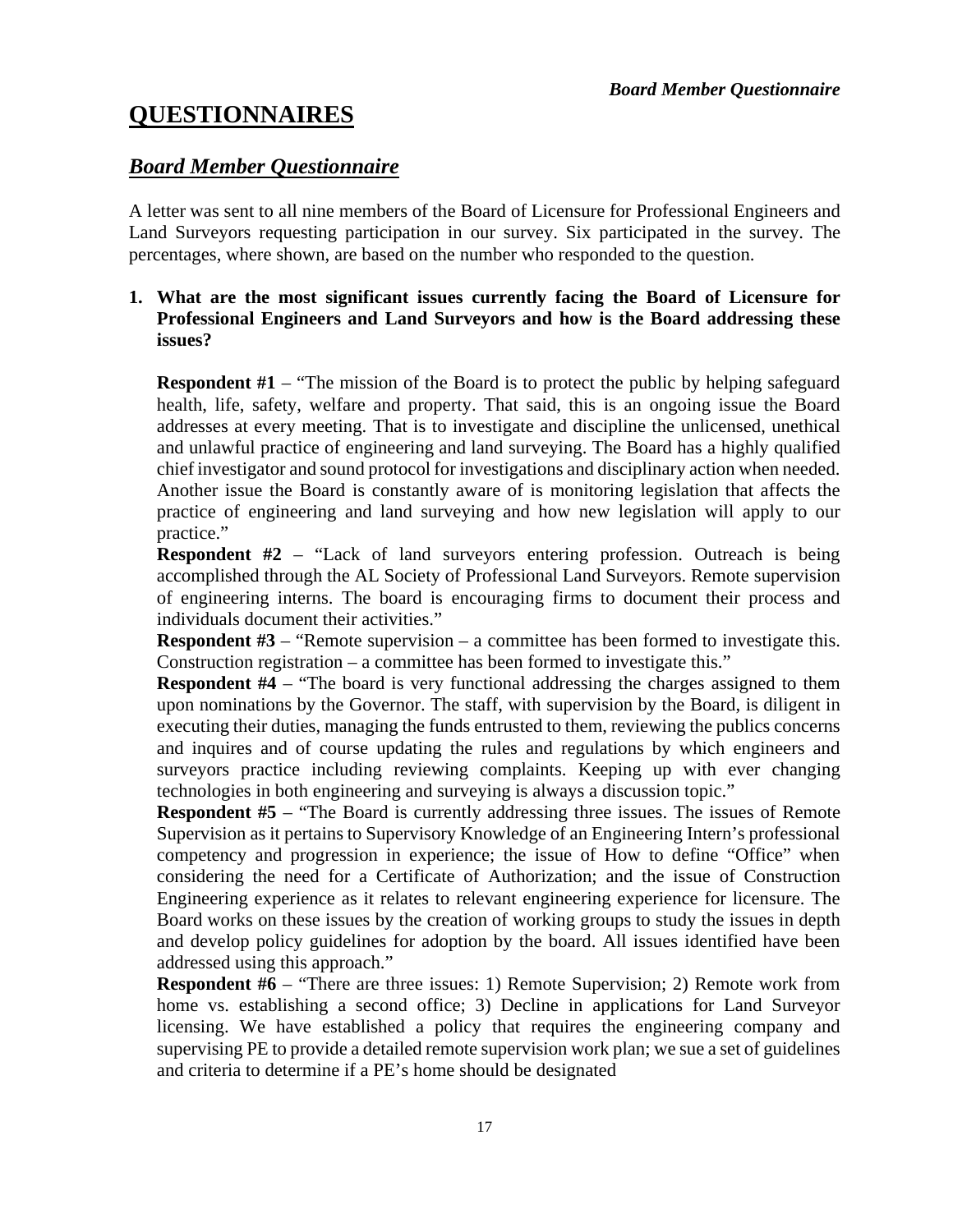as a second office; and we are working with Land Surveyor professional organizations to create an awareness program to increase knowledge and interest in the profession."

#### **2. What, if any, changes to the Board's laws are needed?**

**Respondent #1** – "None that I am aware of at this time."

**Respondent #2** – "none at this time"

**Respondent #3** – "Board laws will need to be changed to accommodate remote supervision and construction registration."

**Respondent #4** – "I think that the Board's laws are adequate and do not need to be changed." **Respondent #5** – "None identified at this time."

**Respondent #6** – "I do not see any immediate changes. We have been able to handle most issues through policies and guidelines that support the existing laws."

#### **3. Is the Board adequately funded?**

**Yes 6 100%**

### **4. Is the Board adequately staffed?**

| Yes        | 83% |
|------------|-----|
| No Opinion | 17% |

**5. Does the Board receive regular reports on the operations of the board from the chief administrative officer**?

**Yes 6 100%**

## **6. Has the Board experienced any significant changes to its operations?**

| Yes            | 17% |
|----------------|-----|
| N <sub>0</sub> | 83% |

**7. Does the Board plan any significant changes in its operations?**

No **6 100%**

#### **8. Do you have any other comments you would like to make?**

**Respondent #1** – "Mr. Rick Huett, as executive director, has been, and is continuing to do an outstanding job at managing and directing the board and associated staff. Mr. Huett is always responsive to the board members and sends board related information, meeting materials and meeting agendas out in timely fashion. The board meetings go well and the board members have an outlined agenda to guide the meetings. I have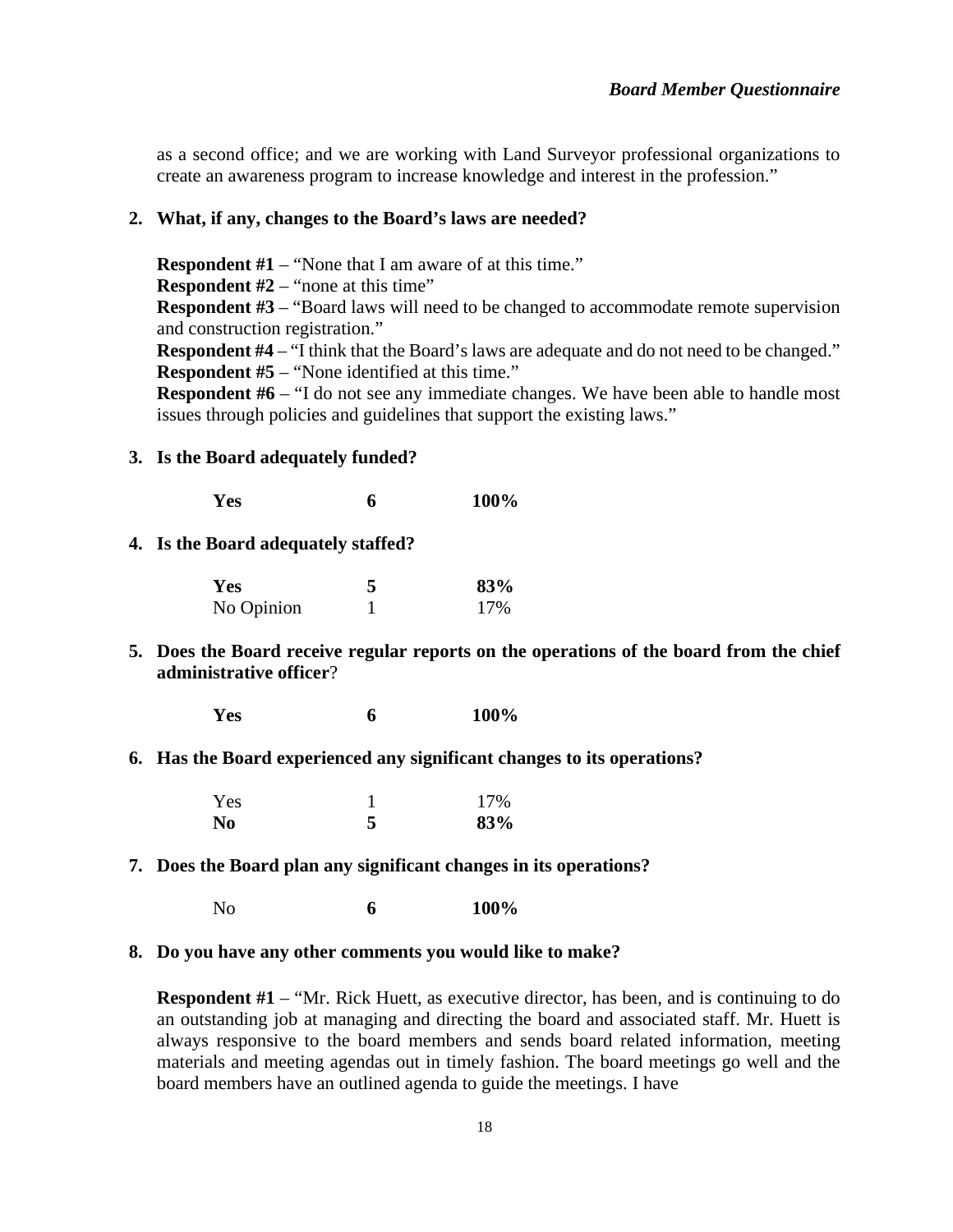been on the board for over three years and view this board as being a highly functioning board."

**Respondent #2** – "A new data management system has been successfully implemented." **Respondent #3** – "No."

**Respondent #4** – "Thank you and it is an honor to have been appointed to the Board."

**Respondent #5** – "The Board worked together and was able to satisfactorily discharge its duties during the Pandemic restriction on "in-House" meetings. This is a tribute to the strong commitment of the Board members and the Board Executive Director and staff."

**Respondent #6** – "The organization is looking to hire additional support staff to assist with administrative duties, including marketing and communications, due to a staff member leaving, but the existing staff and executive director are more than capable of managing the organization during the interim until these additional FTEs are hired."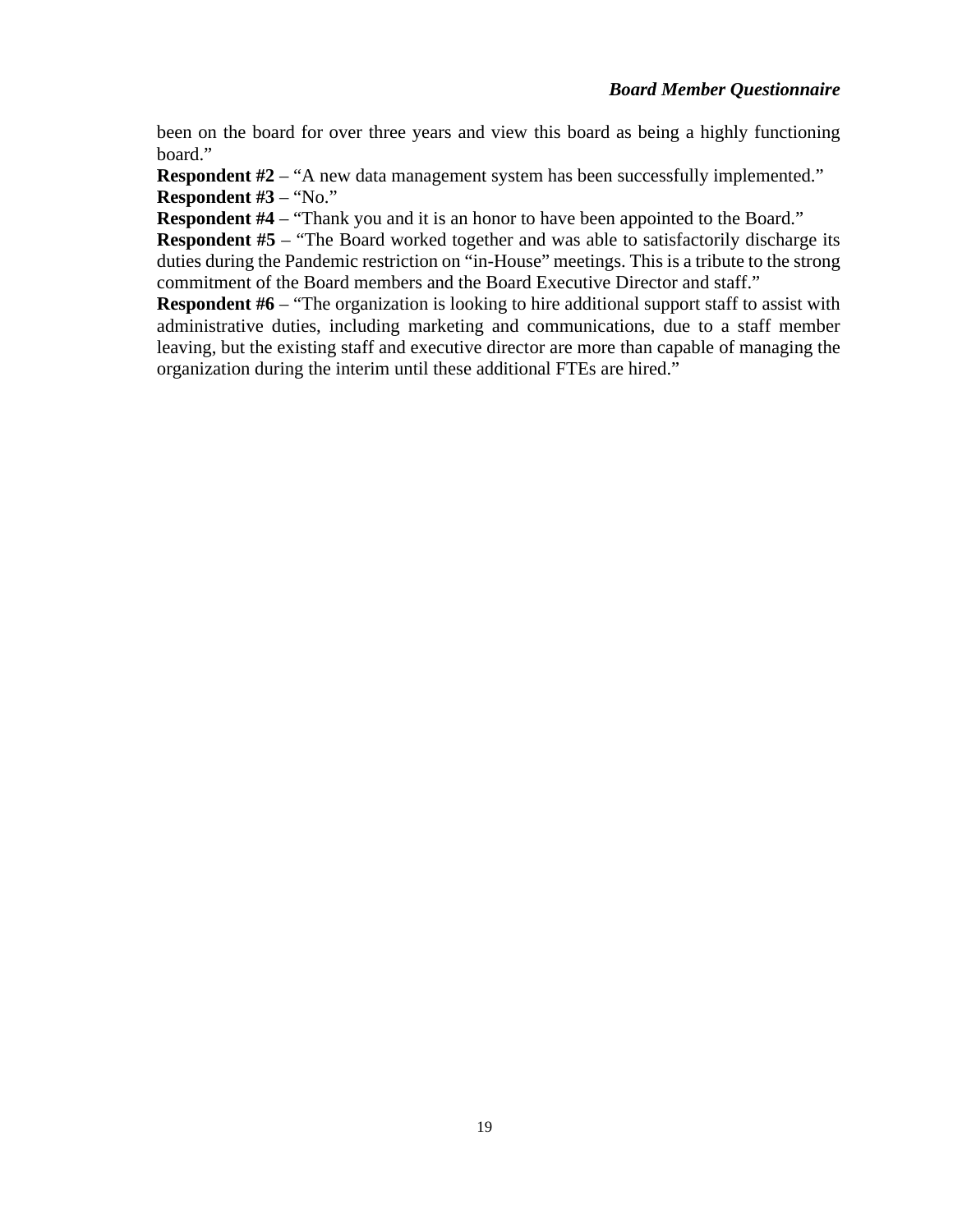## <span id="page-24-0"></span>*Professional Engineer Questionnaire*

A letter was sent to one hundred licensees requesting participation in our survey. Twenty participated in the survey. The percentages, where shown, are based on the number who responded to the question.

## **1. What do you think is the most significant issue(s) currently facing your profession in Alabama?**

**Respondent #1** – "Loss of knowledge as baby boomers retire."

**Respondent #2** – "I think the significant issues include not having enough candidates to fill positions and candidates that are sufficiently qualified."

**Respondent #3** – "Renewing the license, limiting fields of authority."

**Respondent #4** – "Keeping qualified engineering graduates in engineering roles and encouraging those young engineers that professional registration is a worthwhile endeavor. Career paths are often determined solely by monetary gain and not by the training and education that they have attained."

**Respondent #5** – "Liability."

**Respondent #6** – "People who practice without a license both engineering and land surveying."

**Respondent #7** – "Adequate state and federal funding for public infrastructure projects."

**Respondent #8** – "High Value (Low Cost) Engineering Centers Overseas."

**Respondent #9** – "Unlicensed Engineers and Engineers Practicing outside their field of expertise."

**Respondent #10** – "There are not enough of us!"

**Respondent #11** – "The White House and Congress"

**Respondent #12** – "No opinion."

**Respondent #13** – "Maintaining high ethical standards."

**Respondent #14** – "A separate board for each profession is needed."

**Respondent #15** – "The most significant issue facing the engineering profession in Alabama (and nationwide), is the lack of labor in the construction industry. The labor force appears to be less educated and less experienced each passing year. This is forcing the engineer to spend more time on site to ascertain that the buildings and systems are being installed properly, per plans and specs."

**Respondent #16** – "Keeping up with the ever-changing energy codes is a challenge. Of course, this is nation / worldwide."

**Respondent #17** – "A lack of qualified Engineers to take us into the next decade."

**Respondent #18** – "Engineers that lose their moral compass."

**Respondent #19** – "N/A."

**Respondent #20** – "Allowing the title "Engineer" to be used by persons without an Engineering Degree."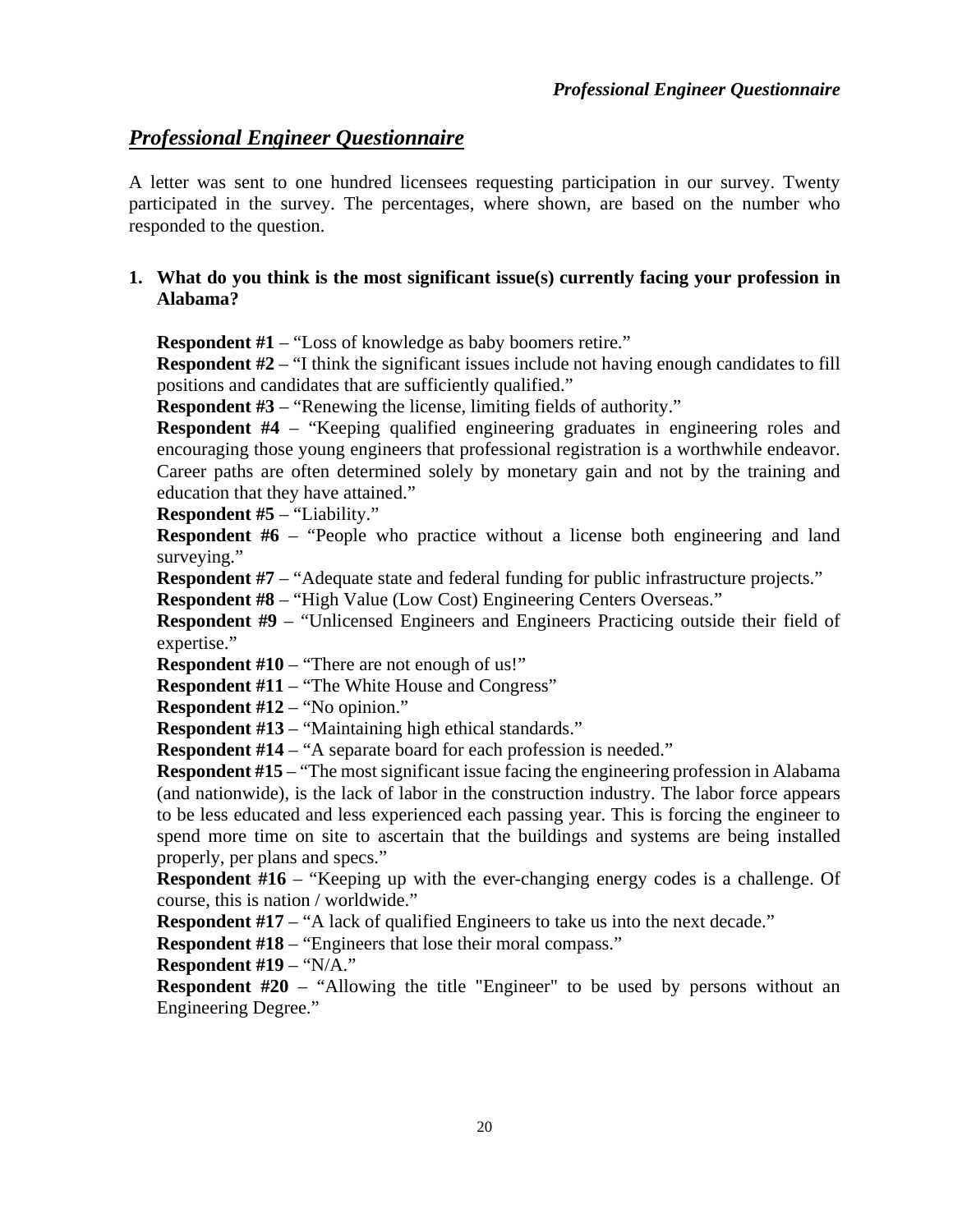#### *Professional Engineer Questionnaire*

**2. Do you think regulation of your profession by the Board of Licensure for Professional Engineers and Land Surveyors is necessary to protect the public welfare?**

| Yes            | 17 | 85% |
|----------------|----|-----|
| N <sub>0</sub> |    | 10% |
| No Opinion     |    | 5%  |

**3. Do you think any of the Board's laws, rules, or policies are an unnecessary restriction on the practice of your profession?**

| Yes        | 2  | 10\% |
|------------|----|------|
| No.        | 14 | 70%  |
| Unknown    | 2  | 10%  |
| No Opinion | 2  | 10%  |

**4. Are you adequately informed by the Board of changes to and interpretations of the Board positions, policies, rules, and laws?**

| Yes        | 14 | 70% |
|------------|----|-----|
| Unknown    | 3  | 15% |
| No Opinion | 3  | 15% |

**5. Do you consider mandatory continuing education necessary for the competent practice of your profession?**

| Yes            | 13 | 65% |
|----------------|----|-----|
| N <sub>0</sub> |    | 30% |
| No Opinion     |    | 5%  |

**6. Does the Board respond to your inquiries in a timely manner?**

| Yes            | 8  | 40% |
|----------------|----|-----|
| <b>Unknown</b> | 12 | 60% |

## **7. Do you have any other comments that you would like to make?**

**Respondent #1** – "I like the new way to log in hours for education credit. I think sending a letter in the mail to do a survey is a bit old fashioned. Why not send us an email?" **Respondent #2** – "The nature of my work requires constant interaction, training, and

relevant technology familiarization. It seems hard for me to imagine staying relevant in an electrical engineer role without performing activities that would count towards CEUs anyways."

**Respondent #3** – "No."

**Respondent #4** – "None at this time."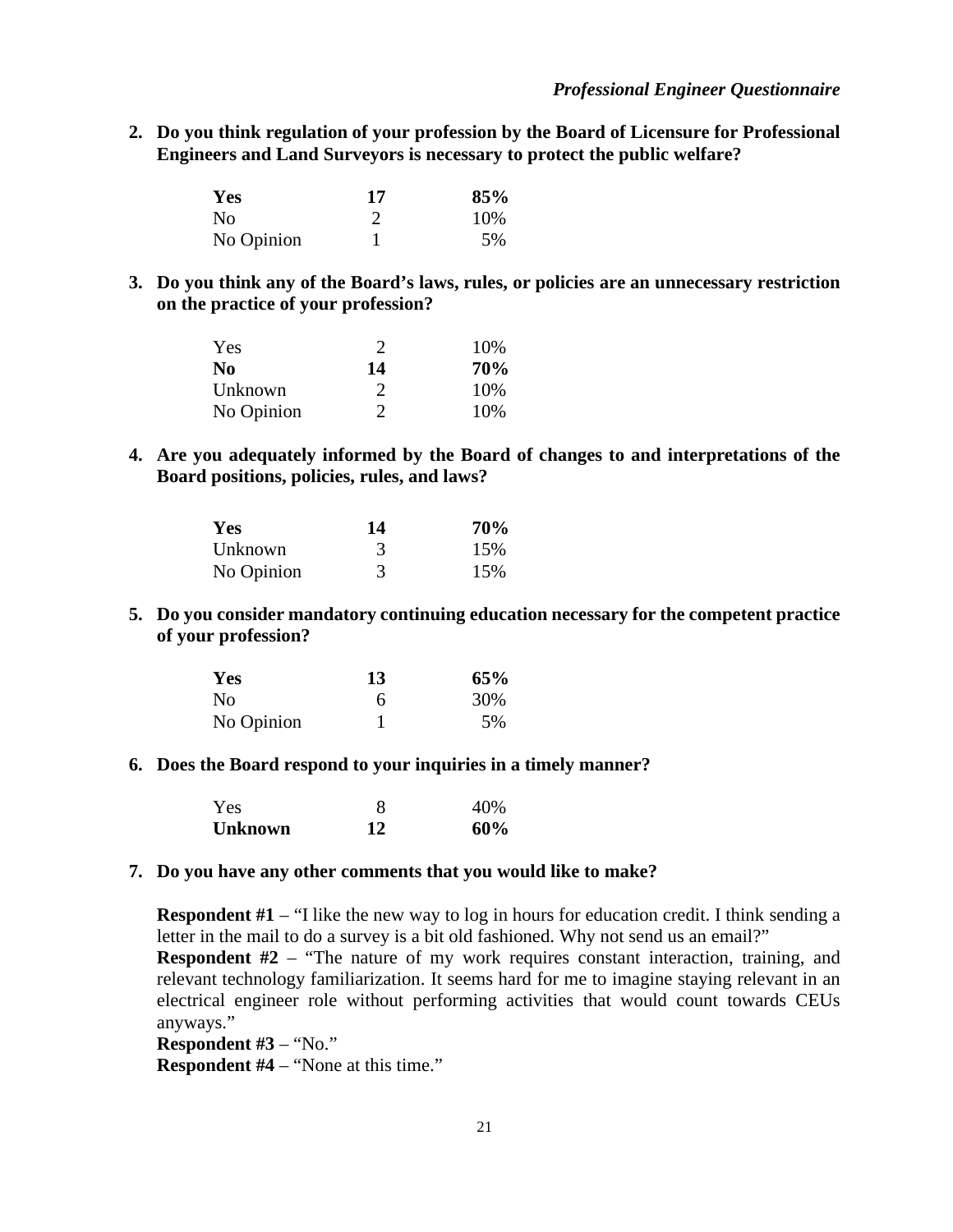## *Professional Engineer Questionnaire*

**Respondent #5** – "I would like for the continuing education requirements to be reduced."

**Respondent #6** – "I am not sure 30 hours should be required over a 2-year period. It seems excessive to me."

**Respondent #7** – "No."

**Respondent #8** – "No."

**Respondent #9** – "I am licensed in several states and the Alabama Board is one of the best for keeping Engineers informed of issues that impact our profession."

**Respondent #10** – "Thanks for all you do!"

**Respondent #11** – "You are doing well. please keep up the good work."

**Respondent #12** – "None."

**Respondent #13** – "No."

**Respondent #14** – "No."

**Respondent #15** – "None."

**Respondent #16** – "Regarding Continuing Education, this is a tough one to answer. I answered NO but I could answer YES just about as easily. I find that I am always studying and researching information that has an impact on my skills/knowledge base relative to the work with which I am involved. I intend to and desire to provide competent design; this is without the need for mandated education. I find that I spend much time keeping my skills up to date but quite often they are not things for which I can easily claim CEU credits; and then I have to find more time to take (and usually pay for) something to gain CEU's. I think it could be said that the lazy/willfully incompetent will continue to be incompetent regardless of CEU mandates."

**Respondent #17** – "None." **Respondent #18** – "None." **Respondent #19** – "N/A." **Respondent #20** – "No."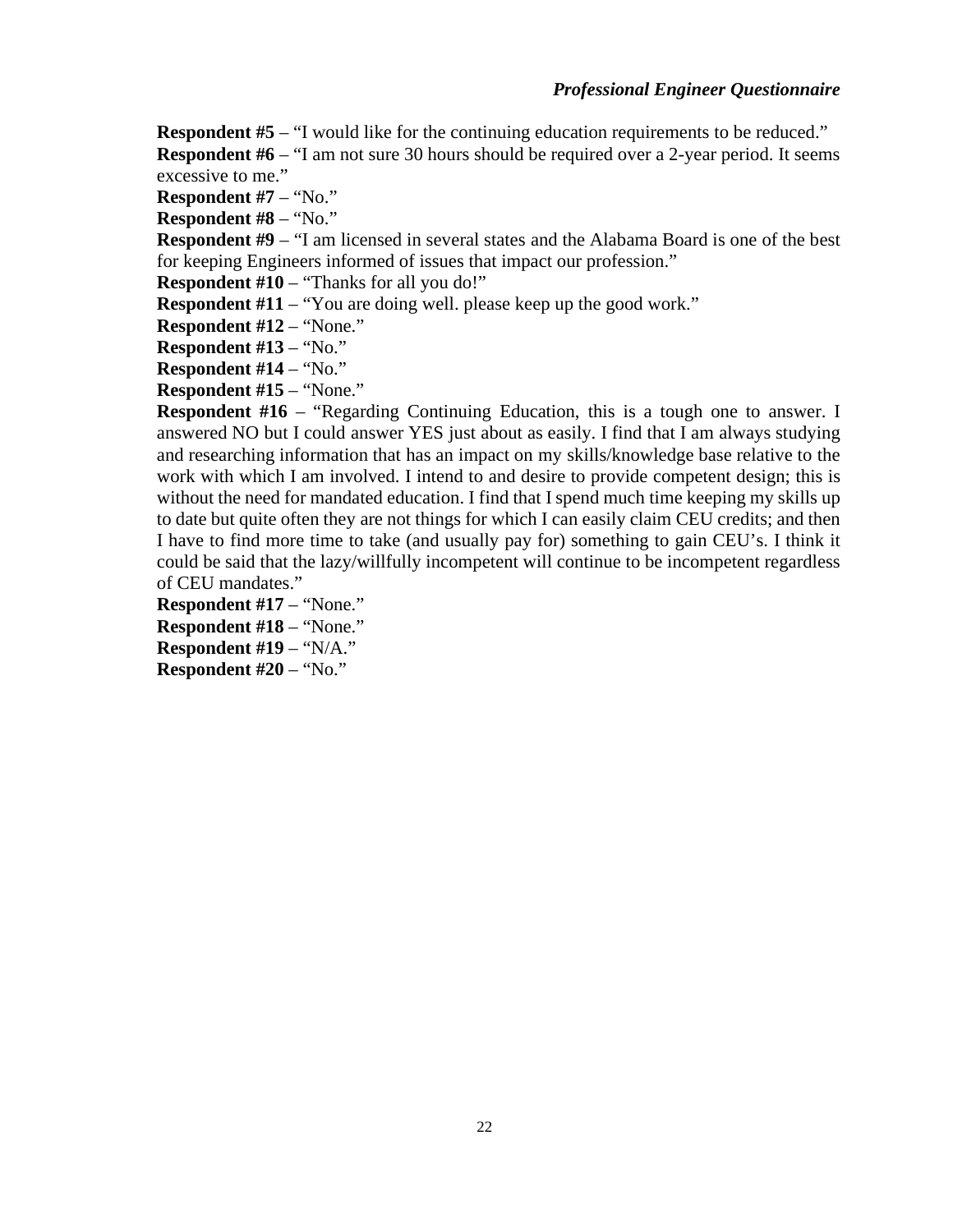## <span id="page-27-0"></span>*Professional Surveyor Questionnaire*

A letter was sent to one hundred licensees requesting participation in our survey. Twenty-six participated in the survey. The percentages, where shown, are based on the number who responded to the question.

## **1. What do you think is the most significant issue(s) currently facing your profession in Alabama?**

**Respondent #1** – "Numerous people that are surveying without a surveying license. These people have webpages, give quotes, and in most cases do horrible work. It's really taking away from the people that do his/her best at doing it the right way. PLS, is not taken seriously for whatever reason(s). Seems like it's a bigger need to collect data versus having it certified. Government positions are not being filed by PLS (even they should be). People are hiring GISP's and engineers (all disciplines) to fill these roles."

**Respondent #2** – "Getting the younger generation involved."

**Respondent #3** – "Over regulated."

**Respondent #4** – "Probably the most significant number one issue with the surveying profession is with constructing staking. GIPS salesmen are leading contractors to believe they no longer need construction staking. This is mainly because they can sell and equip contractors with GPS units to do grading based upon a surface model provided by the engineers. Many times, those models are rudimentary representation of the final grading and couples with misuse, misunderstanding, equipment malfunctions, and ignorance. The grading is nowhere near the accuracy levels that are needed for highway and airport construction."

**Respondent #5** – "Covid."

**Respondent #6** – "People who practice without a license to practice."

**Respondent #7** – "The licensure board's implementation of QBS. Qualification Based Selection, on private contracts is detrimental to the surveying and engineering professions. QBS is a policy that blatantly favors large corporations over small companies (or individuals) and will ensure that only the large corporations survive. These large engineering companies also spend millions lobbing the politicians in the state house to ensure that this policy remains. This not only gets these large corporations the policies that they want, but it also places their representatives on the licensure board so that they can continue to enforce this outrageous policy."

**Respondent #8** – "EDUCATION!!!!!!!!!!!!!!!!!!!!!! Surveyors not performing sufficient research for projects. Surveyors not taking time to learn the local history of surveying."

**Respondent** #9 – "The Board is comprised of only a small percentage of land surveyors. Engineers in my opinion, may have too much power over land surveyors. Technology has changed or evolved to where there is not as much overlap as there used to be between the two professions. Leading me to wonder, why does a Board majority of engineers regulate the land surveying profession? Should they, maybe, maybe not."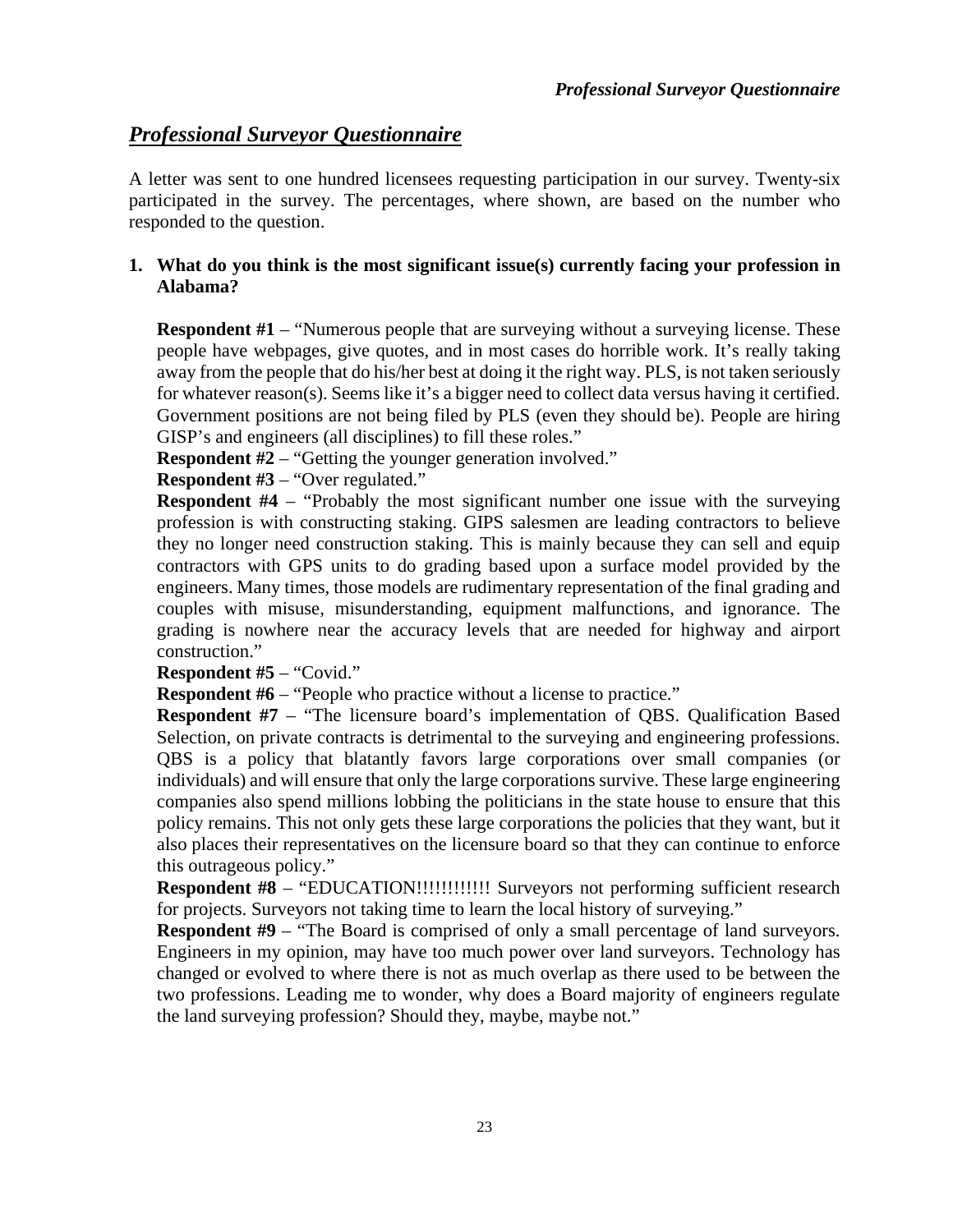**Respondent #10** – "At the moment north Alabama is a good place to be a surveyor – lots of work and paying well enough. Long term, it continues to be an aging profession. I think supply and demand will take care of this for the most part. As surveyors get paid more due to increased demand, a few students considering engineering will likely wander into surveying."

**Respondent #11** – "Attorneys preparing deeds without a legal description, or a survey prepared by a licensed land surveyor. This occurs often in rural areas across the state and has cost the public dearly over the years. In my opinion attorneys that do this are practicing land surveying without a license."

**Respondent #12** – "Lack of young people entering our profession."

**Respondent #13** – "Younger people interested in making Surveying a profession."

**Respondent #14** – "X."

**Respondent #15** – "1. Pricing for professional services. Surveyors think they are selling a commodity good instead of placing value on their time and services. One of the best things to ever happen to the profession is the implementation of the four-year degree. The cost of education is an excellent mechanism to price professional services accordingly. 2. Surveyors not adhering to the standards of practice for surveying. Not implementing appropriate methodology, not setting monumentation at every change in direction, doing as 'quick and dirty' job as they can in order to get paid and move on. Attorneys or title companies writing legal descriptions (outside the PLSS) is another major issue. 3. After enforcement actions are taken against a surveyor or company, the problem still persists, even after the fines and other actions. It should be mandatory the actual issue be resolved (at no costs to anyone) by the individual or organization to which the fine/enforcement actions were taken."

**Respondent #16** – "Price for surveys are too low."

**Respondent** #17 – "As a Land Surveyor, I believe the biggest issue is under appreciation for the profession, and utilization of the services provided that would help the public understand and know where property boundaries are located."

**Respondent #18** – "People depending on smartphone apps for boundary information."

**Respondent #19** – "As a Land Surveyor, I am seeing an alarming decrease in the number of people qualifying for and taking the exam to become licensed Land Surveyors. As a result, the number of licensed Land Surveyors is drastically declining due to attrition. I believe this is due to the Board of Engineers and Land Surveyors decision around 2007-2008 to require a college degree plus experience to qualify to sit for the Land Surveyor licensing exam. Prior to the this, an experience/apprenticeship/self-study system was in place to drive the qualifying process. This allowed for individuals with the intelligence and ambition, but without the means to acquire a college degree, to work for and qualify to sit for the licensing exam. I agree that a college degree can make for a more well-rounded person, but he universities that provide a degree in Land Surveying are VERY few and I feel the graduates that come out of those programs may have a grasp of theory but are greatly lacking in crucial real-world experience."

**Respondent #20** – "The lack of young surveyors and lack of knowledge. Most young surveyors believe that if you can push a button, etc. then that's all you have to understand about surveying, that's so not the case."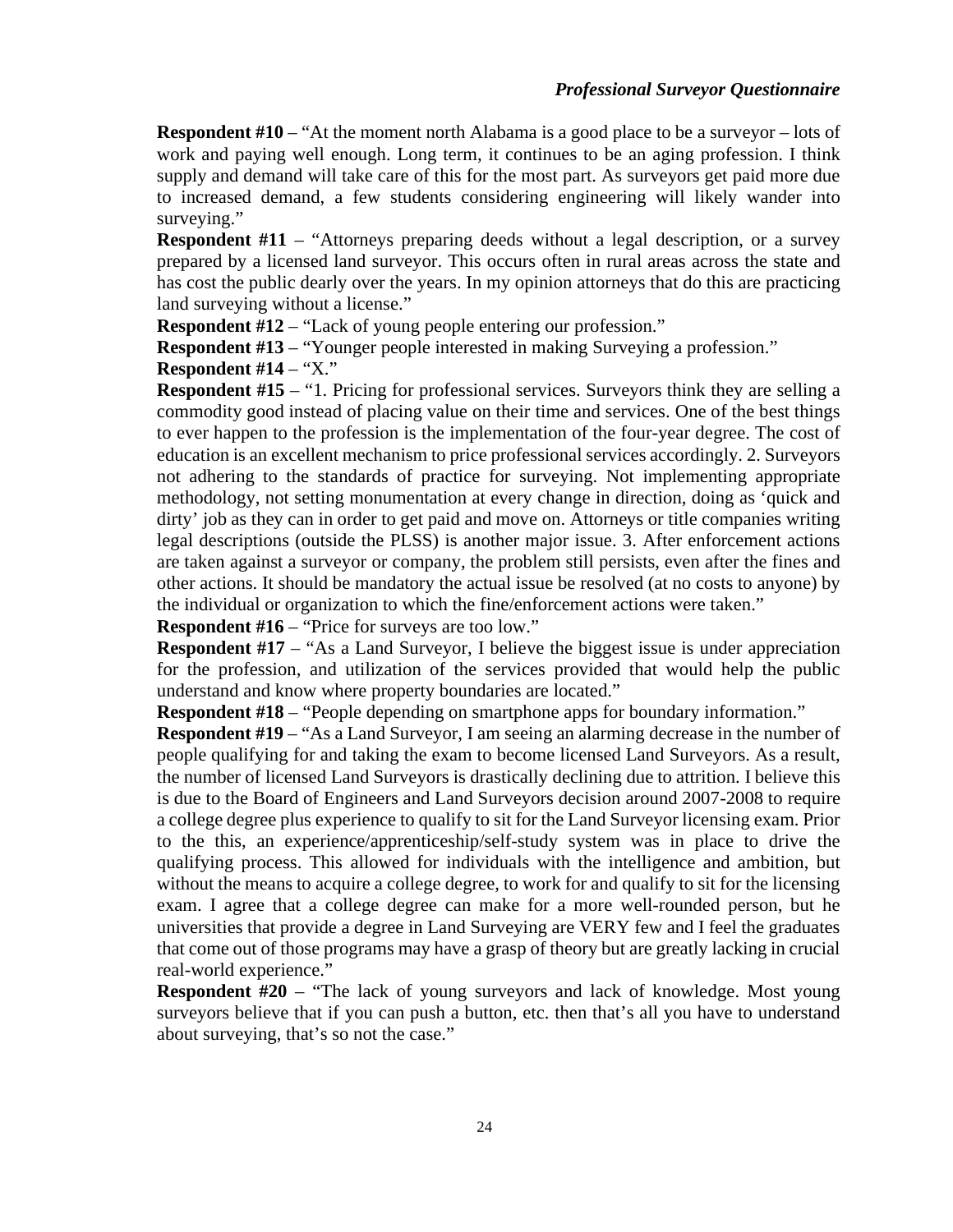**Respondent #21** – "Lack of schools to provide education for the profession. It's like the state wants to do away with the professional all together or let it be run by dual license Engineers. The next question seems to imply the profession isn't needed."

**Respondent #22** – "Lack of professional land surveyors. the requirements are so strict that the number of license surveyors does not meet the demand of the public. I think there should be a high standard for the profession, but I think we may have gone overboard."

**Respondent #23** – "Need more licensed surveyors."

**Respondent #24** – "Lack of new surveyors due to the 4-year education requirement. I am a proponent of the education requirement, but maybe a 2-year degree and maybe 6 years of field experience."

**Respondent #25** – "Noncompetitive bidding in selection of an engineering firm." **Respondent #26** – "Continuing Education."

**2. Do you think regulation of your profession by the Board of Licensure for Professional Engineers and Land Surveyors is necessary to protect the public welfare?**

**Yes 26 100%**

**3. Do you think any of the Board's laws, rules, or policies are an unnecessary restriction on the practice of your profession?**

| Yes        |    | 32% |
|------------|----|-----|
| No.        | 17 | 65% |
| No Opinion |    | 3%  |

**4. Are you adequately informed by the Board of changes to and interpretations of the Board positions, policies, rules, and laws?**

| Yes            | 21 | 81% |
|----------------|----|-----|
| N <sub>0</sub> | 2  | 8%  |
| Unknown        |    | 3%  |
| No Opinion     | 2  | 8%  |

**5. Do you consider mandatory continuing education necessary for the competent practice of your profession?**

| Yes            | 17 | 65% |  |  |
|----------------|----|-----|--|--|
| N <sub>0</sub> |    | 31% |  |  |
| No Opinion     |    | 4%  |  |  |

**6. Does the Board respond to your inquiries in a timely manner?**

| Yes     | 16 | 61%   |
|---------|----|-------|
| No      |    | $4\%$ |
| Unknown | Q  | 35%   |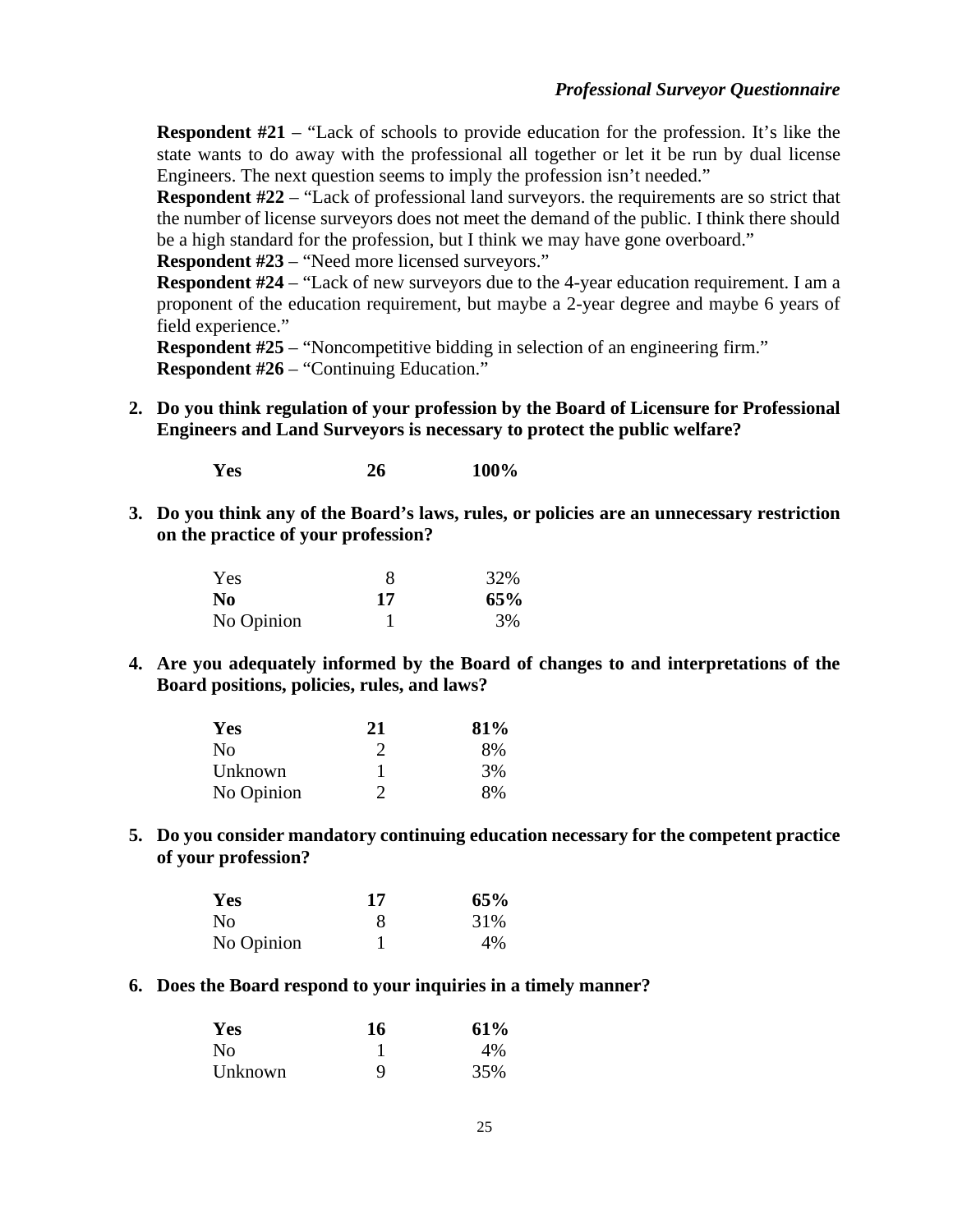## **7. Do you have any other comments that you would like to make?**

**Respondent #1** – "Way too many hours of continuing education needed for our licenses. That really needs to be reduced. I certainly hope the Board really takes these surveys serious. My employer sends surveys, but never changes anything. The Board knows how many of the issues with land surveying and for whatever reason(s) will not do anything to make things better – especially for the younger PLS's."

**Respondent #2** – "I think our board is doing an excellent job."

## **Respondent #3** – "None."

**Respondent #4** – "Regarding continue education, the classes which earn PDH's seem to be an opportunity to throw cost into a program that is of very little benefit. Engineers and surveyors have already proven they have the knowledge and experience to practice their profession and simplistic, time-wasting classes only interfere with the time and effort it takes to actually practice their profession. I think the entire continuing education program needs to be eliminated and let the necessary education lie with the people performing the work. With new technologies entered into the workplace very day, the professional knows what they need to stay up on and to keep current without someone cashing in on the requirement for hours."

### **Respondent #5** – "None."

**Respondent #6** – "I feel that 30 hours of continuing education to be excessive."

**Respondent #7** – "The policies of this board need to be reviewed. Regulation is absolutely essential to the professions of surveying and engineering; however, the organizations that control this board are not concerned with the practice of surveying or engineering, or even protecting the public. They are concerned with profits for their member organizations and squashing out the little guy. The policies of this board, when reviewed, are met with monumental lobbying efforts of the largest corporations and organizations in the state and are upheld. Any kind of common-sense review of these policies can see right through them, but the campaign donations pour in and nothing happens. If anything, this board can be seen as protecting the profession and not the public. And not all of the profession, just the large corporations and organizations that profit from this profession. If you doubt what I am saying, then please look into the AL Senate hearings on QBS in 2016. Everything was going great until some high powered, high paid lobbyist got involved on the side of the big corporations. QBS is still the rule today even though not one Senator agrees with the premise. Also, please look into the rewrite of the administrative code for this board. The board submitted changes to the code with the assistance of a "committee" that was comprised of what they called "market participants." This was a panel of the biggest corporations in the state and the business organizations that represent them. A licensure board should not be writing its own rules and it should definitely not be getting input from those that would profit from the rule change. Overall, I think that we have to have a board to regulate this profession. But this board, and these people, and these rules, will be the downfall of this profession if anybody outside of AL politics ever found out what they were doing."

### **Respondent #8** – "None."

**Respondent #9** – "I am of the opinion that the Quality Based Selection (QBS) is an overreach and may even go against the federal free trade law."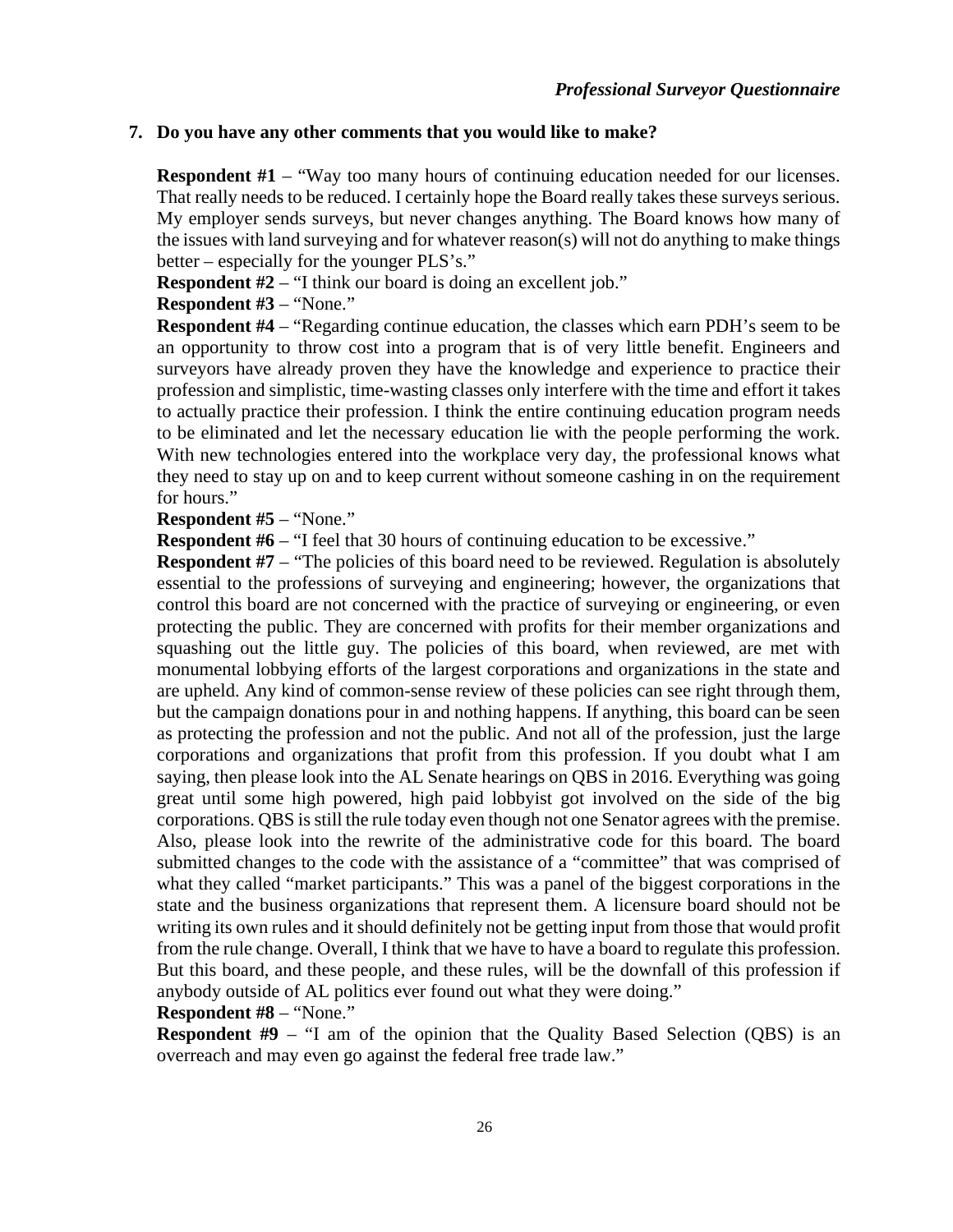**Respondent #10** – "PDH's is a tough problem. I have gone about getting my required amount about every way possible. The 3 days at the state conference, specialized seminars, online webinars, online/remote courses, etc. I honestly feel I gain the most from a reasonable quiz of a good book. The Dale Carnegie book, How to Win Friends & Influence People, is a prime example. The online course on the TVA was very informative although it was not the best organized course. Not sure you can do much about the MITS. Sometimes you just have drill it in. I would tend to agree more with requiring PDH's if they had a little more meaning and substance. I answered No then Yes to this question. I'm definitely in favor of a good education. I'm just not sure the PHD's do much to enforce continue growth and professionalism. I think practice takes care of itself – you'll either do well or you won't."

**Respondent #11** – "Thank you for allowing me to complete this survey."

**Respondent #12** – "Wish the Board was here for us surveyors instead of fining surveyors for minor violations. Also pass us a (right-of-entry) law that we can use without spend countless hours trying to notify adjoining landowners."

**Respondent #13** – "I do not like the two year renewal period."

**Respondent #14** – "No."

**Respondent #15** – "Seriously consider having complaints filed anonymously."

**Respondent #16** – "No."

**Respondent #17** – "No."

**Respondent #18** – "The new renewal system is a nightmare. Very confusing."

**Respondent #19** – "See my comments in the first essay question. I am VERY concerned about this current licensing situation, and I think it will sneak up and bite the licensing board in the not-so-distant future. I would hate to see a knee jerk reaction like allowing anyone with a Civil Engineering degree to just request and receive a Land surveying License, as was the case up to I think, the 1960's. This made for some competent engineers who were incompetent licensed Land Surveyors."

**Respondent #20** – "No."

**Respondent #21** – "All schools providing education for Professional Engineers should be required to also provide equal curriculum for professional land surveyors to earn a 4-year degree min. They also need to provide the means to get a doctorate in surveying. We shouldn't have to travel to other states to do this. I also find it strange how many Engineers hold dual license. Can a surveyor with a 4-year degree also get a professional engineering license? It seems the cards are stacked against surveyors. Are engineers also doing a survey to see if their profession is needed? I am very disappointed that I am even being asked to fill out this survey."

**Respondent #22** – "Perhaps Land Surveying should not include all the requirements of a geomatics degree. Most of the good surveyors that I know are the ones that have plenty of experience in the field."

**Respondent #23** – "No."

**Respondent #24** – "Oversite and strict requirements to become a professional engineer or land surveyor are in my vital to the public welfare and safety."

**Respondent #25** – "I personally believe that it is impractical to believe individuals or firms are not going to consider price when selecting an engineer. First, when you try to explain the rule to someone, they immediately assume it is some type of racket. Second, if selection is to be based on qualifications, then older/larger firms will always win out. Third, some firms capitalize on this and propose totally outrageous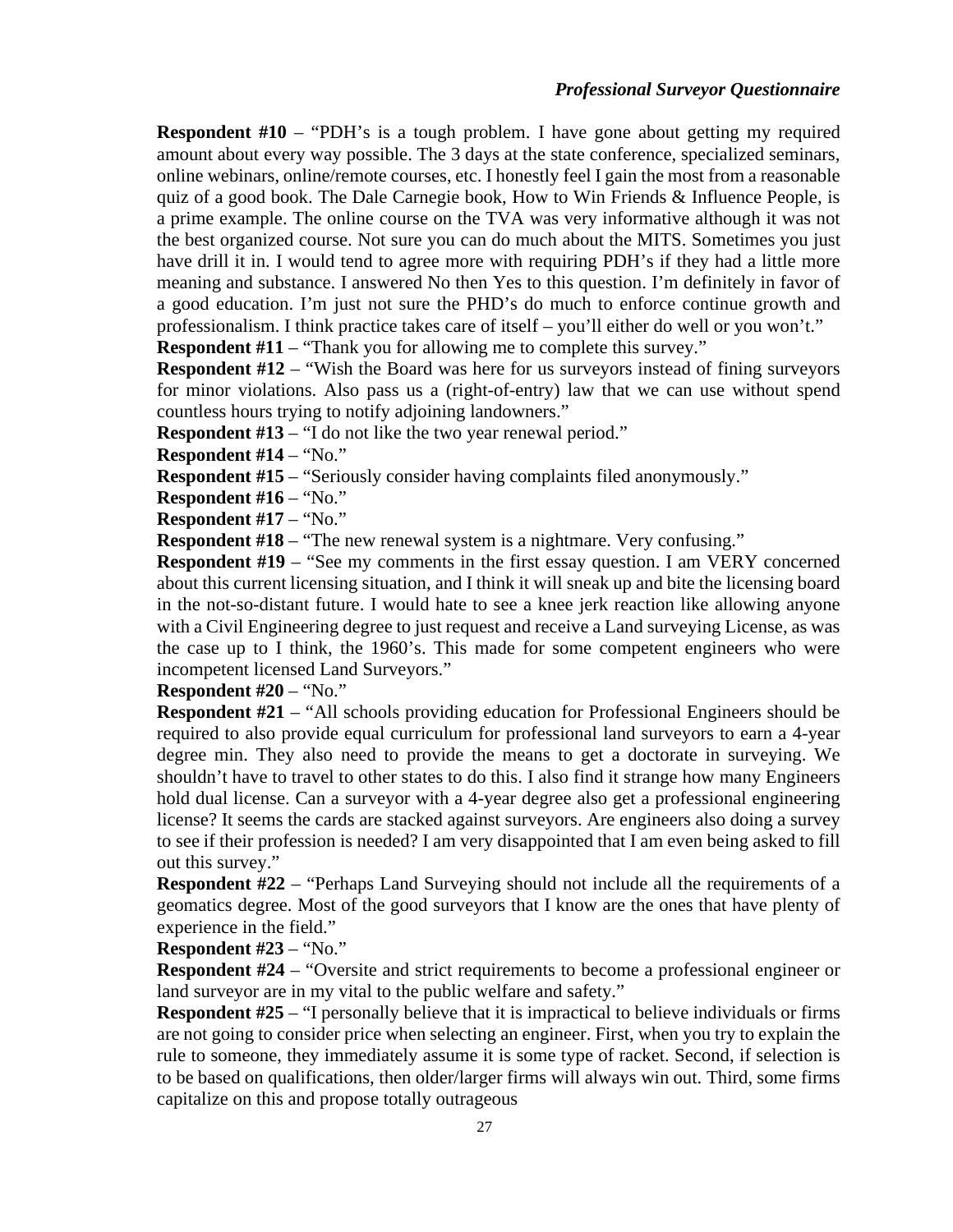#### *Professional Surveyor Questionnaire*

fees. In studying the basis of this opinion, when considering a 100-million-dollar project, then one shouldn't let fee of engineer control as it is an insignificant percent of the total dollars. And in that case, I agree, however, it a million-dollar site improvement plan and the engineering fee might be 5 to 12%, an owner or developer is going to consider the fee. it is unrealistic to believe otherwise. My firm is now 25 years old, and we have more work than we want. We can provide the same detailed site improvement plan for a less fee than a larger firm and meet our desired profit goal. If fee were not to be a factor, then there is no benefit to being a smaller firm or maintaining a lower overhead factor. Maybe I just don't get the big picture. Perhaps if someone could present an explanation that I could present to a client with some degree of confidence that it makes sense."

**Respondent #26** – "No."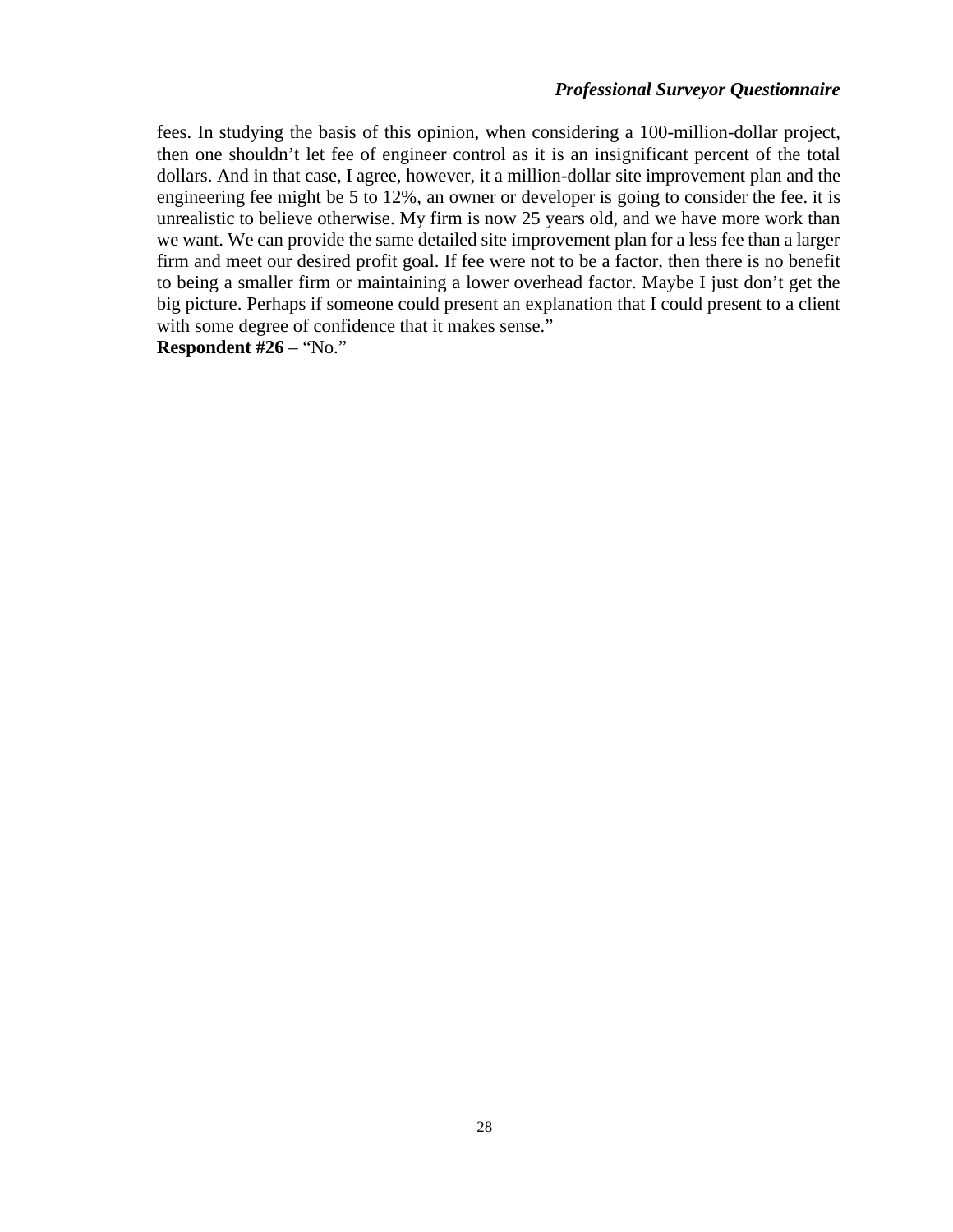## <span id="page-33-0"></span>*Complaint Questionnaire*

A letter was sent to thirty-two complainants requesting participation in our survey. Nine participated in the survey. The percentages, where shown, are based on the number who responded to the question.

## **1. Was receipt of your complaint acknowledged?**

| <b>Yes</b> | 8 | 89% |  |  |
|------------|---|-----|--|--|
| No         |   | 11% |  |  |

## **2. Approximately how long after filing your complaint did the Board of Licensure for Professional Engineers and Land Surveyors contact you?**

| Within 15 days    | 22% |
|-------------------|-----|
| More than 30 days | 56% |
| Unknown           | 22% |

## **3. Did the Board communicate the results of the investigation into your complaint to you?**

| Yes            | 6 | 67% |
|----------------|---|-----|
| N <sub>0</sub> |   | 33% |

### **4. Do you think the Board did everything it could to resolve your complaint?**

| Yes     |   | 22% |
|---------|---|-----|
| No      | 6 | 67% |
| Unknown |   | 11% |

### **5. Do you have any additional comments you would like to make?**

**Respondent**  $#1$  – "It is my understanding from speaking with Mr. issue of overcharging clients for survey work is a common practice and that Mr. is aware of this practice and was going to speak at some future meeting of the surveyors regarding this overcharging practice. However, it seems like Mr. or his agency is just giving lip service to this topic and there is no real concern for the people who pay for surveys to be protect by the unscrupulous business practice of surveyors. I know from my own personal experience that MOST people do NOT complain or "fight city hall" since doing so results in futility and useless time spent arguing the merits of the issue to public officials who could "care less" since they get paid regardless of the public's concerns. Too bad we do not have people in public office who care for the citizens of the state of Alabama."

**Respondent #2** – "I supplied significant amount of evidence and had an expert witness with documentation, photos and photo demonstration of the unprofessional and failure of Mr. to follow the Board's requirements for professional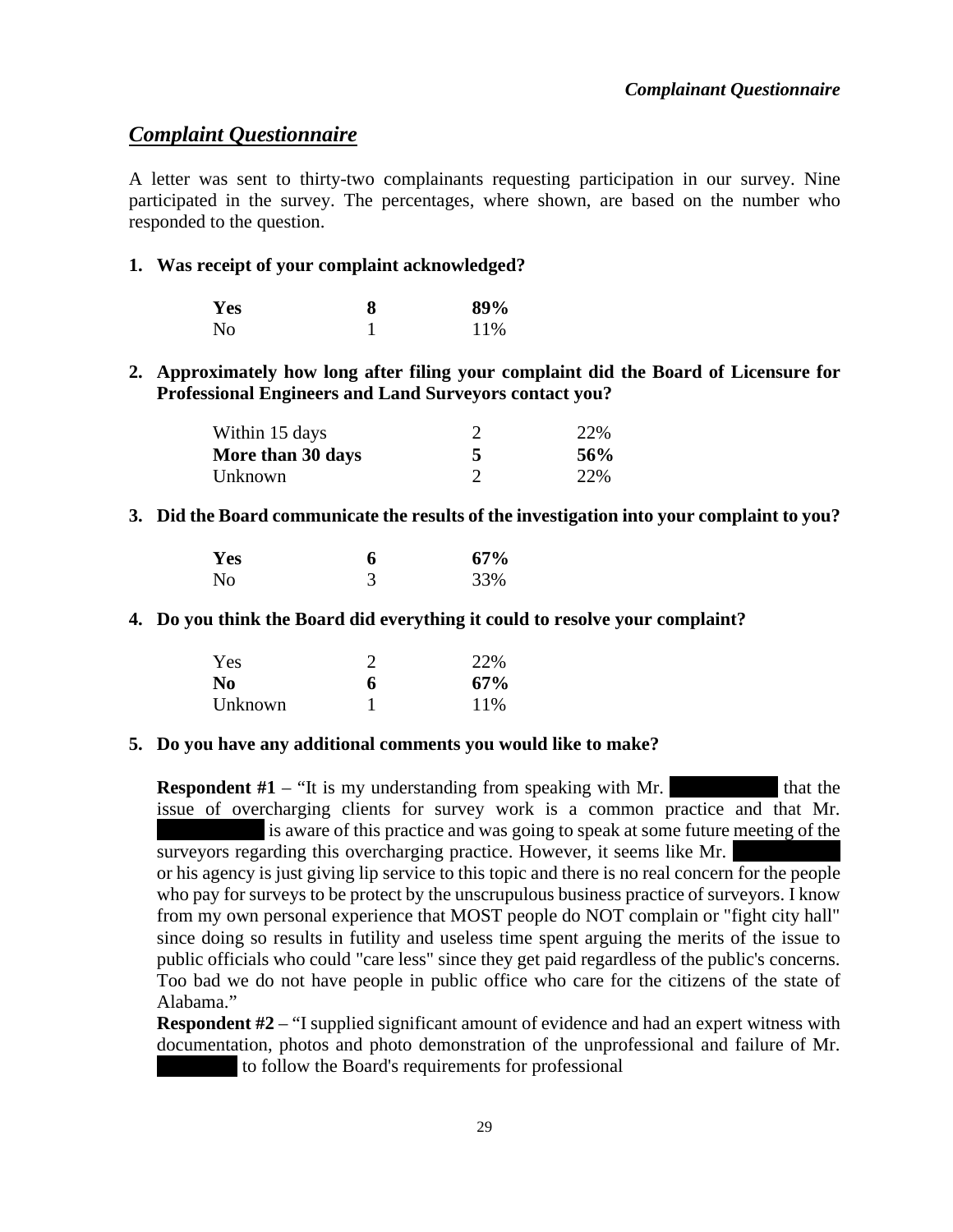## *Complainant Questionnaire*

engineer. It was the opinion of my witness and my engineer firm that Mr.  $\qquad \qquad$  failed in his engineer inspection and his report to concerning my roof. No one on the review board called to hear my position or ask question, nor did they request to interview my expert witness or ask either or both of us to publicly appear before the board. No one on the board heard my complaint from my perspective. I have no idea what the board did. I hired my own Alabama Licensed Engineer and who supplied his report to the Board outlining his findings and conclusion on my roof. His report to the Board demonstrated Mr.  $\qquad \qquad$  failed in his inspection of my roof through photos and laboratory findings. The only response I received from the Board was the statement "Case closed no action taken"! I do know the engineer whom I filed complaint against had an attorney in communication with the agency. I am totally in the dark and fail to understand how an Engineer Board concluded Mr.

was accurate in his assessment, conclusion and in his report supplied to In my judgment and the judgment of my expert witness this review was a farce. A case of one engineer watching after another engineer. I had no alternative but to stop the pursuit. I wasn't willing to spend tremendous about of money to fight this case any further.

won and I lost thanks to this board agreeing with Mr. This State Agency failed me as a citizen of Alabama."

**Respondent #3** – "No response given."

**Respondent #4** – "We have not heard anything back for the complaint we filed regarding a survey that was either done incorrectly or recorded incorrectly. The complaint was made by for the property located at  $\overline{A}$ , AL

**Respondent #5** – "I don't believe the board did a thorough investigation. There were two registered surveyors who had firsthand knowledge of the situation I complained of but the investigator did not talk with them. He only talked with the individual I had complaint against and made a judgement on his opinion alone."

**Respondent #6** – "The investigator assigned to my complaint informed me that he would be transferring to another board "soon". It is my opinion that, because of this, he was in a hurry to clear his caseload and did not invest much time into thoroughly investigating my complaint. I never received a phone call inquiry into my complaint. I submitted the complaint, received a letter notifying me that it had been received, and then another letter notifying me that the board would not be opening an investigation. No one ever contacted me to discuss my complaint and I only found out that the investigator was leaving this board when I called the BELS office and asked why there would be no further action regarding my complaint."

**Respondent #7** – "I feel like the Board considers a complaint to be a bother to them and the action they take against the Professional is little more than a slap on the hand and not a deterrent. The Investigator was very short and rude. The way they handled the complaint is more of a deterrent to the person complaining to not make another complaint."

**Respondent #8** – "The Board had excellent communications with me. However, I don't think it was their intention "to resolve" my complaint. I had already resolved it myself."

**Respondent #9** – "I appreciate the professional manner in which the  $\blacksquare$  and the handled the complaint."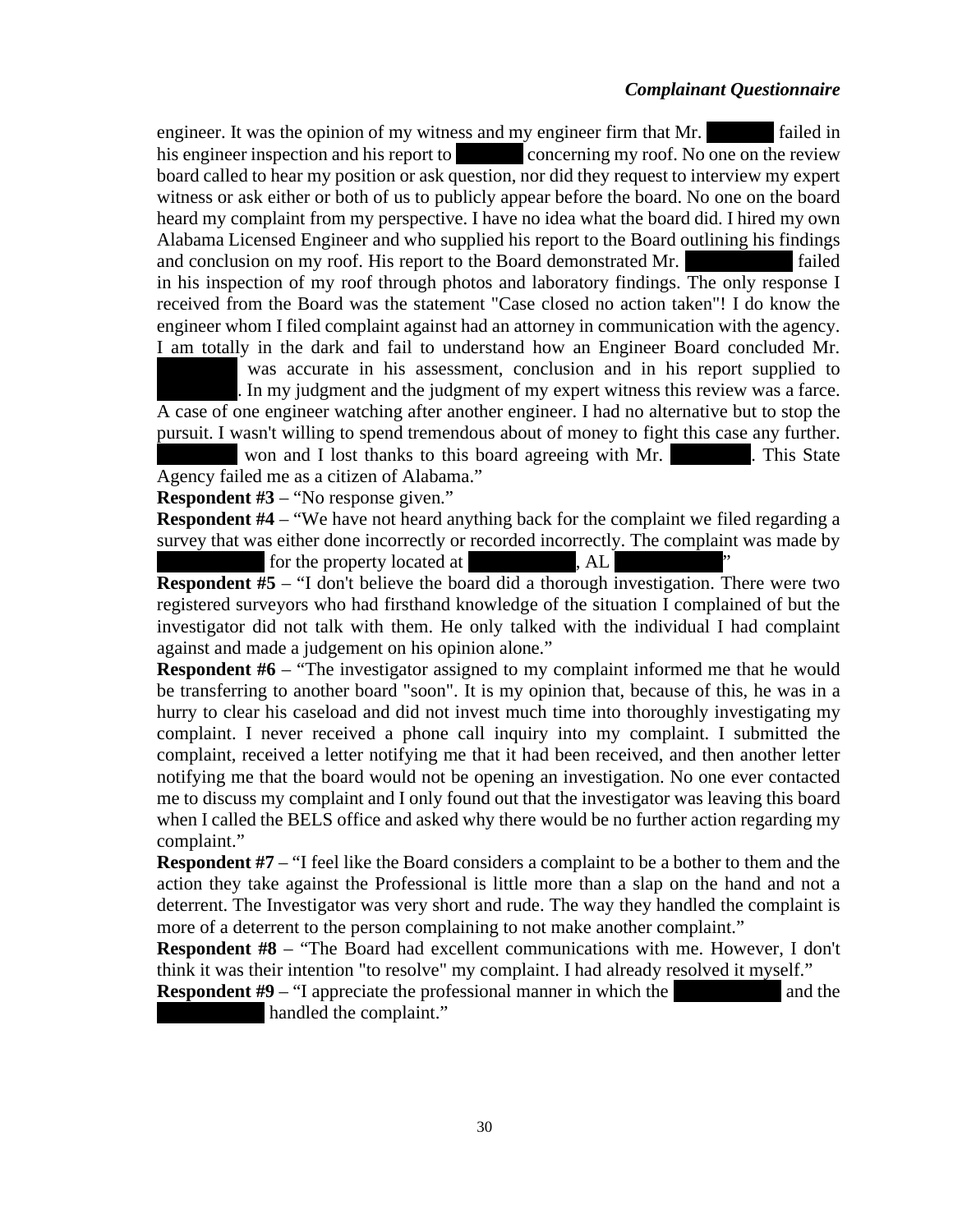## <span id="page-35-0"></span>**APPENDICES**

## <span id="page-35-1"></span>*Applicable Statutes*

## **Section 34-11-1 Definitions.**

For the purposes of this chapter, the following words and phrases shall have the respective meanings ascribed by this section:

(1) BOARD. The State Board of Licensure for Professional Engineers and Land Surveyors, provided for by Section 34-11-30.

(2) DESIGN COORDINATION. The review and coordination of technical submissions prepared by persons other than the principal engineer, including, as appropriate and without limitations, consulting engineers, architects, landscape architects, land surveyors, and other professionals working under the direction of the engineer.

(3) DISCIPLINARY ACTION. Any final written decision, order, consent agreement, public reprimand, or other formal action taken against an individual or firm by the board based upon a violation of this chapter or a board rule.

(4) ENGINEER INTERN. An individual who has been certified as an engineer intern by the board.

(5) ENGINEER or PROFESSIONAL ENGINEER. An individual who, by reason of his or her special knowledge of the mathematical, physical, and engineering sciences and the principles and methods of engineering analysis and design, acquired by engineering education and engineering experience, is qualified to practice engineering as hereinafter defined and has been licensed by the board as a professional engineer. The board may designate a professional engineer, on the basis of education, experience, and examination, as being licensed in a specific discipline or branch of engineering signifying the area in which the engineer has demonstrated competence.

(6) ENGINEERING SURVEY. All survey activities required to support the sound conception, planning, design, construction, maintenance, and operation of engineered projects, rights-ofway, and easement acquisitions relative to the centerline of the project. Engineering surveys may be used to locate, relocate, establish, reestablish, layout, or retrace any road, right-of-way, easement, or alignment relative to the centerline of the project. Additionally, engineering surveys may be performed to determine areas, volumes, or physical features of the earth, elevation of all real property, improvements on the earth, and the configuration or contour of the surface of the earth or the position of fixed objects thereon by measuring lines and angles and applying the principles of mathematics. All engineering surveys shall exclude the surveying of real property for the establishment of any property line or land boundaries, setting of corners or monuments, and the dependent or independent surveys or resurveys of the public land survey system.

(7) FIRM. Any form of business or entity other than an individual operating as a sole proprietorship under his or her own name.

(8) LAND SURVEYOR INTERN. An individual who has been certified as a land surveyor intern by the board.

(9) LAND SURVEYOR or PROFESSIONAL LAND SURVEYOR. An individual who is a professional specialist in the technique of measuring land, educated in the principles of mathematics, the related physical and applied sciences, and the relevant requirements of law for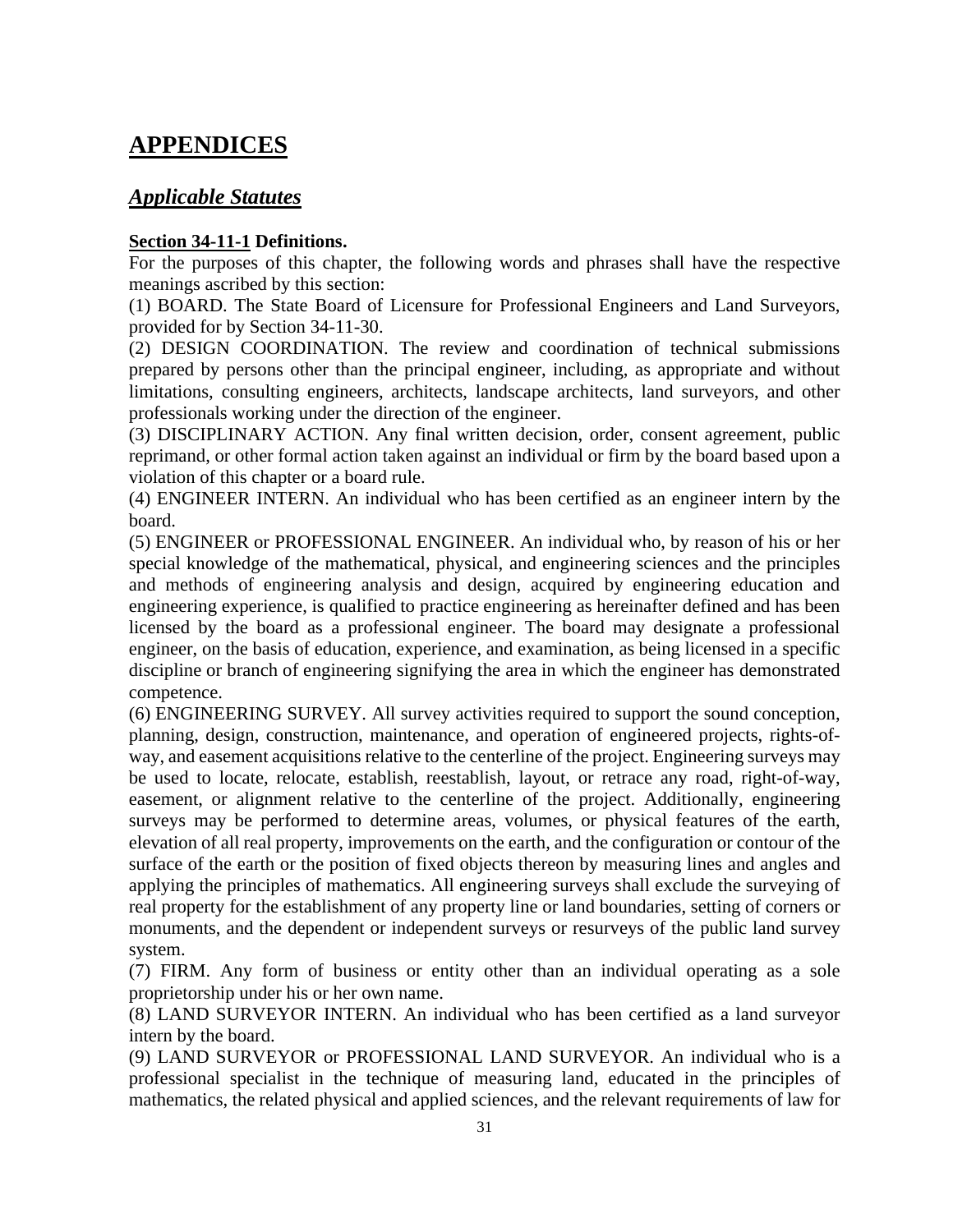adequate evidence and all requisites to surveying of real property, is qualified to practice land surveying, and has been licensed as a professional land surveyor by the board.

(10) MANAGING AGENT. An individual who is licensed under this chapter and who has been designated pursuant to this chapter by a firm.

(11) PERSON. An individual or firm.

(12) PRACTICE and OFFER TO PRACTICE. Any person shall be construed to practice or offer to practice engineering or land surveying, within the meaning and intent of this chapter, who practices any discipline or any branch of engineering or land surveying; or who by verbal claim, sign, advertisement, letterhead, card, or in any other way represents himself or herself to be a professional engineer or a professional land surveyor, or through the use of some other title implies that he or she is a professional engineer or a professional land surveyor or that the person is licensed or authorized under this chapter; or who represents himself or herself as able to perform or who does perform any engineering or land surveying service or work or any other service designated by the practitioner which is recognized as engineering or land surveying.

(13) PRACTICE OF ENGINEERING. a. Any professional service or creative work, the adequate performance of which requires engineering education, training, and experience in the application of special knowledge of the mathematical, physical, and engineering sciences to such services or creative work that includes any one or more of the following:

1. Consultation, investigation, evaluation, planning, design and design coordination, or commissioning of engineering works, products, and systems.

2. Planning the use of land, air, or water.

3. Performing engineering surveys and studies.

4. The review of construction for the purpose of monitoring compliance with drawings and specifications.

b. Any service or work described in paragraph a., either public or private, that is made in connection with any utilities, structures, buildings, machines, equipment, processes, work systems, projects, communications systems, transportation systems, industrial or consumer products, or equipment of a control system; or is of a mechanical, electrical, hydraulic, pneumatic, chemical, environmental, or thermal nature, insofar as the service or work involves safeguarding health, life, safety, welfare, and property. The term includes other professional services as may be necessary to the planning, progress, and completion of any engineering services.

c. The term does not include the practice of architecture except such architectural work as is incidental to the practice of professional engineering; nor shall the term include work ordinarily performed by persons who operate or maintain machinery or equipment.

d. The practice of engineering includes the offering of expert opinion in any legal proceeding in Alabama regarding work legally required to be performed under an Alabama engineer's license number or seal, which opinion may be given by an engineer licensed in any jurisdiction. Notwithstanding any other provision of this chapter, in qualifying a witness to offer expert testimony on the practice of engineering, the court shall consider as evidence of his or her expertise whether the proposed witness holds a valid Alabama license for the practice of engineering; provided, however, the qualification by the court shall not be withheld from an otherwise qualified witness solely on the basis of the failure of the proposed witness to hold a valid Alabama license or license from another jurisdiction.

(14) PRACTICE OF LAND SURVEYING. a. Professional services using such sciences as mathematics and geodesy, and involving the making of geometric measurements and gathering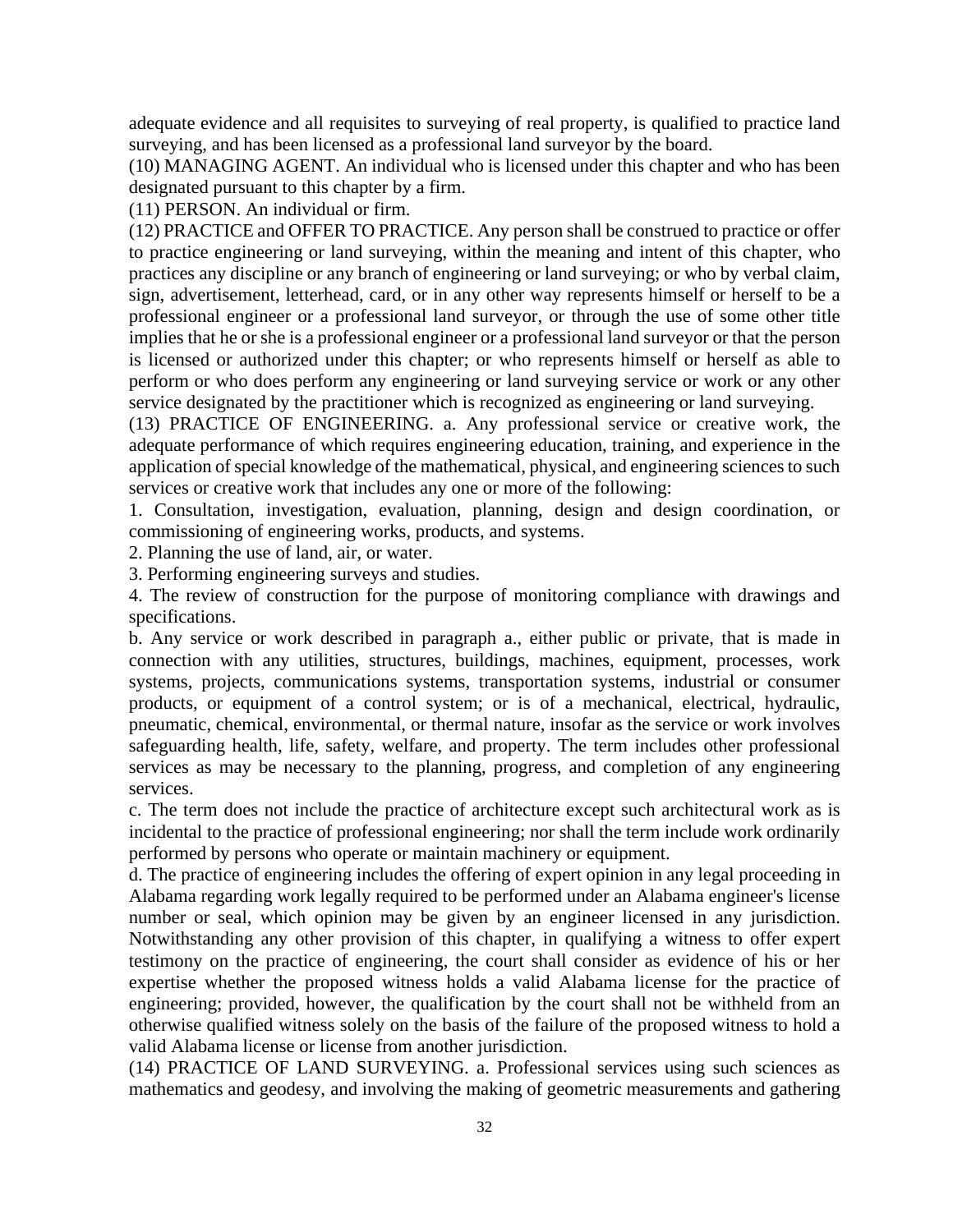related information pertaining to the physical or legal features of the earth, the space on, above, or below the earth, and providing, utilizing, or developing the same land survey products such as graphics, data, maps, plans, reports, descriptions, or projects, improvements on, above, or below the earth.

b. The term includes consultation, project coordination, including the coordination of technical submissions proposed by others, investigation, testimony, evaluation, planning, mapping, assembling, and interpreting gathered measurements and information relating to any one or more of the following:

1. Determining by measurement the configuration or contour of the earth's surface or the position of fixed objects thereon by measuring lines and angles and applying the principles of mathematics or photogrammetry.

2. Determining by performing geodetic surveys the size and shape of the earth or the position of any point on the earth.

3. Locating, relocating, establishing, reestablishing, or retracing property lines or boundaries of any tract of land, road, right of way, alignment or easement or elevation of all real property whether or not fixed works are sited or proposed to be sited on the property.

4. Making any survey for the division, subdivision, or consolidation of any tract or tracts of land or for condominiums.

5. Locating or laying out alignments, positions, or elevations for the construction of fixed works. 6. Determining, by the use of principles of land surveying, the position for any survey monument or reference point, or establishing or replacing any such monument or reference point.

7. Geodetic surveying which includes surveying for determination of the size and shape of the earth both horizontally and vertically and the precise positioning of points on the earth utilizing angular and linear measurements through spatially oriented spherical geometry.

8. Creating, preparing, or modifying electronic or computerized or other data, including land information systems and geographic land information systems relative to the performance of the activities described above.

c. The term may include the performance of engineering surveys.

d. The term does not include functions unique to engineering as specified by rules of the board, geographic information systems professionals holding certification from the GIS Certification Institute, or remote sensing professionals holding certifications from the American Society of Photogrammetry and Remote Sensing or other nationally recognized accreditation group as determined by the board.

e. Nothing herein shall in any way prohibit mapping, plotting, or locating, or other similar use of GPS, GIS, or other similar data by those not licensed to practice land surveying, provided the work is not used in the conveyance of property.

(15) RESPONSIBLE CHARGE. Direct control and personal supervision of engineering work or land surveying work.

*(Acts 1961, Ex. Sess., No. 79, p. 1976, §2; Acts 1967, No. 739, p. 1576, §1; Acts 1997, No. 97- 683, p. 1332, §1; Act 2002-514, p. 1323, §1; Act 2007-365, p. 715, §1; Act 2014-375, p. 1390, §1; Act 2018-550, §1.)*

### **Section 34-11-2 Practice of engineering and land surveying regulated.**

(a) A person in either public or private capacity may not practice or offer to practice engineering or land surveying, unless he or she shall first have submitted evidence that he or she is qualified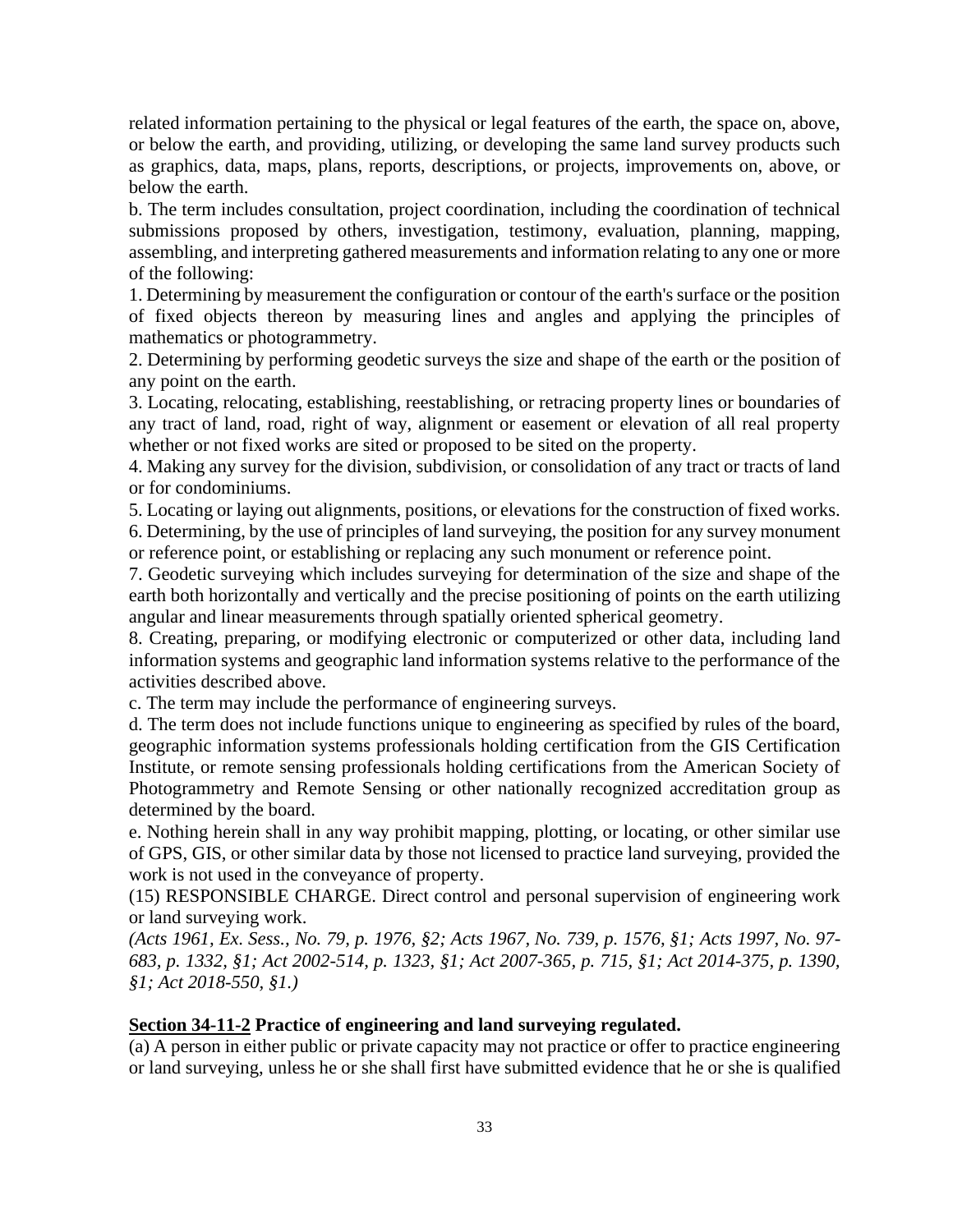so to practice and shall be licensed by the board as hereinafter provided or unless he or she is specifically exempted from licensure under this chapter.

(b) Except as otherwise provided in this chapter, all engineering design of buildings, structures, products, machines, processes, and systems that can affect health, life, safety, welfare, and property shall be conducted under the responsible charge of a licensed professional engineer.

(c) In order to safeguard health, life, safety, welfare, and property, the practice of engineering in this state is a learned profession to be practiced and regulated as such, and its practitioners in this state shall be held accountable to the state and members of the public by high professional standards in keeping with the ethics and practices of the other learned professions in this state. It shall be unlawful for any person to practice or offer to practice professional engineering in this state to hold himself or herself out or refer to himself or herself by any title or description stating or implying the person is licensed to engage in the practice of engineering, or to use in connection with his or her name or otherwise assume, use, or advertise any title or description including, but not limited to, the terms engineer, engineers, engineering, professional engineer, professional engineers, professional engineering, P.E., or any modification or derivative thereof, tending to convey the impression that he or she is a professional engineer unless the person has been duly licensed or is exempt from licensure under this chapter. A person whose firm name shall have contained the word "engineer," "engineers," or "engineering," or words of like import, for more than 15 years before September 12, 1966, shall not be prohibited from continuing the use of such word or words in his or her firm name.

(d) In order to safeguard health, life, safety, welfare, and property, the practice of land surveying in this state is a learned profession to be practiced and regulated as such, and its practitioners in this state shall be held accountable to the state and members of the public by high professional standards in keeping with the ethics and practices of the other learned professions in this state. It shall be unlawful for any person to practice or offer to practice professional land surveying in this state, to hold himself or herself out or refer to himself or herself by any title or description stating or implying the person is licensed to engage in the practice of land surveying, or to use in connection with his or her name or otherwise assume, use, or advertise any title or description including, but not limited to, the terms land surveyor, land surveyors, land surveying, professional land surveyor, professional land surveyors, professional land surveying, P.L.S., or any modification or derivative thereof, tending to convey the impression that he or she is a professional land surveyor unless the person has been duly licensed or is exempt from licensure under this chapter.

(e) As used in this subsection, the term professional land surveyor shall include the agents, the employees, and any personnel under the supervision of a professional land surveyor.

(1) A professional land surveyor may go on, over, and upon the land of others which is not enclosed by any device installed to deter entry to or exit from industrial facilities or plant sites by humans or vehicles, if necessary to perform surveys for the location of section corners, quarter corners, property corners, boundary lines, rights-of-way, and easements, and may carry and utilize equipment and vehicles. Entry under the right granted in this subdivision shall not constitute trespass. A professional land surveyor shall not be liable to arrest or to a civil action for trespass by reason of this entry.

(2) Nothing in this subsection shall be construed as giving authority to a professional land surveyor to destroy, injure, damage, or move anything on the lands of another without the written permission of the landowner and nothing in this section shall be construed as removing civil liability for the damages.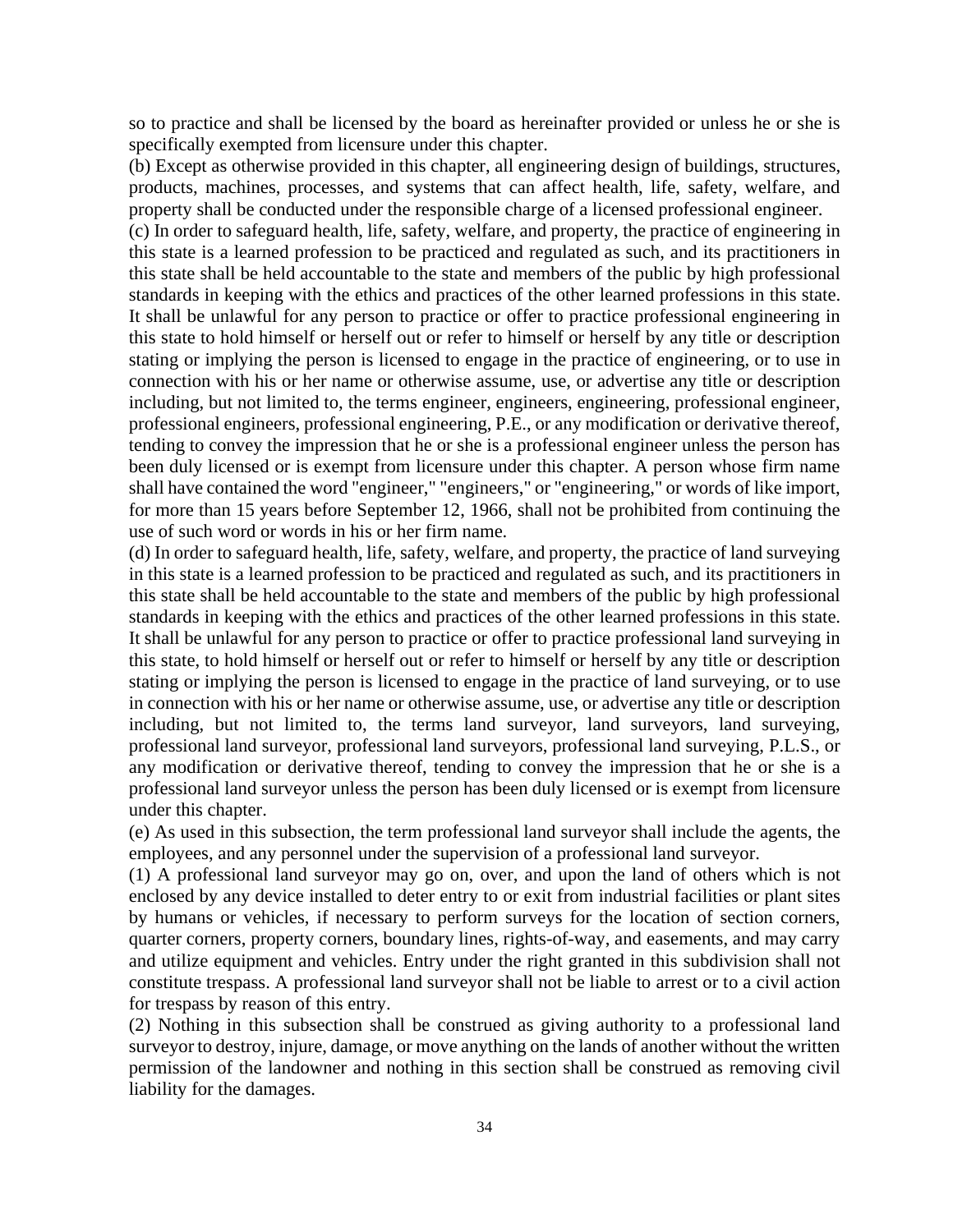(3) A professional land surveyor shall make reasonable effort to notify adjoining landowners upon whose land it is necessary to enter.

(4) No owner or occupant of the land shall be liable for any injury or damage sustained by any person entering upon his or her land under this subsection.

(5) Nothing in this subsection shall limit the rights of condemning authorities under Sections 18-1A-50 to 18-1A-55, inclusive.

*(Acts 1961, Ex. Sess., No. 79, p. 1976, §1; Acts 1966, Ex. Sess., No. 329, p. 462, §1; Acts 1984, 1st Ex. Sess., No. 84-792, p. 182, §1; Acts 1997, No. 97-683, p. 1332, §1; Act 2004-501, p. 954, §1; Act 2018-550, §1.)*

### **Section 34-11-3 Roster of registrants.**

A roster showing the names and addresses of all licensed professional engineers, all professional land surveyors, and all who possess current certifications as engineer interns or land surveyor interns shall be published by the board as provided for by board rule.

*(Acts 1961, Ex. Sess., No. 79, p. 1976, §11; Acts 1975, No. 1049, p. 2107, §1; Acts 1997, No. 97-683, p. 1332, §1; Act 2018-550, §1.)*

### **Section 34-11-4 General requirements for licensure or certification.**

The board may approve engineering, land surveying, and related science programs which shall be accepted under the following criteria:

(1) PROFESSIONAL ENGINEER. The following shall be considered as minimum evidence satisfactory to the board that the applicant is qualified for licensure as a professional engineer: a. Graduation and experience plus examination.

1. Graduation in an approved engineering curriculum plus four years experience. A graduate of an approved engineering curriculum of four years or more from a school or college approved by the board who has successfully passed a board-approved examination in the fundamental engineering subjects and in the principles and practice of engineering and has a specific record of an additional four years or more of progressive experience in engineering work of a grade and character satisfactory to the board shall be granted a certificate of licensure to practice engineering in this state, provided the applicant is otherwise qualified.

2. Graduation in an unapproved engineering curriculum plus six years experience. A graduate of an unapproved engineering curriculum of four years or more who has successfully passed a board- approved examination in the fundamental engineering subjects and in the principles and practice of engineering and has a specific record of an additional six years or more of progressive experience in engineering work of a grade and character satisfactory to the board shall be granted a certificate of licensure to practice engineering in this state, provided the applicant is otherwise qualified.

b. Comity. The board may, upon application, issue a certificate of licensure as a professional engineer to any person who holds a valid professional engineering certificate issued by any jurisdiction of the United States or of any country; provided, that the education, experience, and examination qualifications of the applicant are, in the judgment of the board, of a standard not lower than that specified in the applicable licensure act in effect in Alabama at the time such certificate was issued.

(2) ENGINEER INTERN. The following shall be considered as minimum evidence satisfactory to the board that the applicant is qualified for certification as an engineer intern: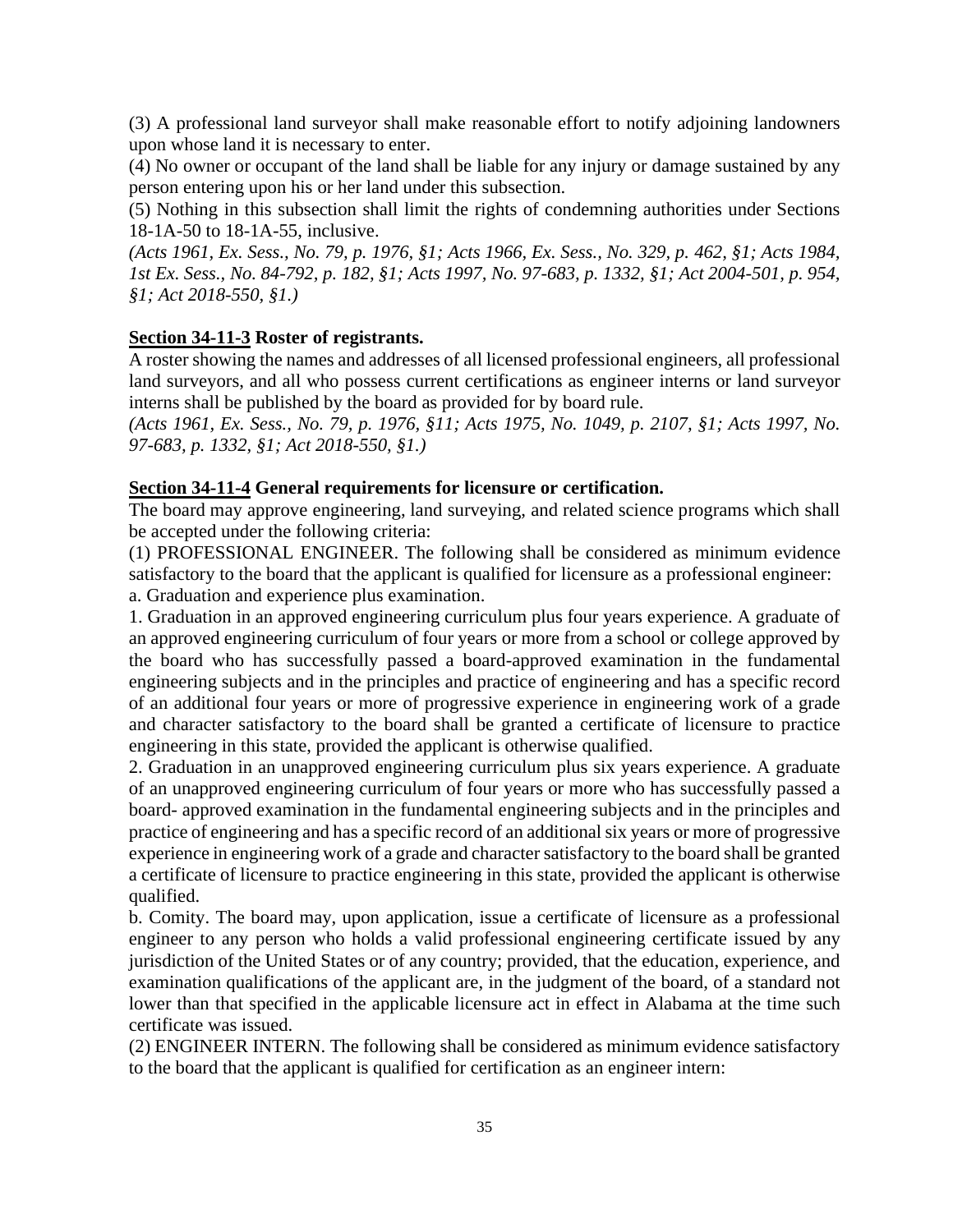a. Graduation and examination. A graduate of an approved engineering curriculum of four years or more from a school or college approved by the board who has successfully passed a boardapproved examination in the fundamental engineering subjects shall be certified as an engineer intern, if otherwise qualified.

b. Graduation and examination plus experience. Graduation in an unapproved engineering curriculum plus two years experience. A graduate of an unapproved engineering curriculum of four years or more who has successfully passed a board-approved examination in the fundamental engineering subjects and who has a specific record of two years or more of progressive experience in engineering work of a grade and character satisfactory to the board shall be certified as an engineer intern, if otherwise qualified.

c. Comity. The education, experience, and examination qualifications of the applicant are, in the judgment of the board, of a standard not lower than that specified in the applicable licensure act in effect in Alabama at the time such certificate was issued. Fundamentals of engineering examinations of comparable character taken and passed in another jurisdiction may be accepted by the board.

(3) PROFESSIONAL LAND SURVEYOR. The following shall be considered as minimum evidence satisfactory to the board that the applicant is qualified for licensure as a professional land surveyor.

a. Graduation and experience plus examination.

1. Graduation in an approved land surveying curriculum plus four years experience. A graduate of an approved land surveying curriculum of four years or more, or a graduate of an approved civil engineering curriculum of four years or more, including a minimum of 15 semester hours or 22.5 quarter hours of land surveying courses from a school or college approved by the board who has successfully passed board-approved examinations in the fundamentals of surveying and in the principles and practice of surveying and has a specific record of four years or more of progressive combined office and field experience in land surveying work of a grade and character satisfactory to the board shall be admitted to a board-approved examination on laws, procedures, and practices pertaining to land surveying in this state. Upon passing the examination, the applicant shall be granted a certificate of licensure to practice land surveying in this state, provided the applicant is otherwise qualified.

2. Graduation in an approved curriculum related to surveying plus five years' experience. A graduate of a curriculum related to surveying of four years or more including a minimum of 15 semester hours or 22.5 quarter hours of surveying courses from a school or college approved by the board who has successfully passed board-approved examinations in the fundamentals of surveying and in the principles and practice of land surveying and has a specific record of five years or more of progressive combined office and field experience in land surveying work of a grade and character satisfactory to the board shall be admitted to a board-approved examination of laws, procedures, and practices pertaining to land surveying in this state. Upon passing the examination, the applicant shall be granted a certificate of licensure to practice land surveying in this state, provided the applicant is otherwise qualified.

3. Graduation in a related science curriculum plus six years' experience. A graduate of a related science curriculum of four years or more from a school or college approved by the board who has successfully passed board-approved examinations in fundamentals of surveying and in the principles and practice of land surveying and has a specific record of an additional six years or more of progressive combined office and field experience in land surveying work of a grade and character satisfactory to the board shall be admitted to a board-approved examination of laws,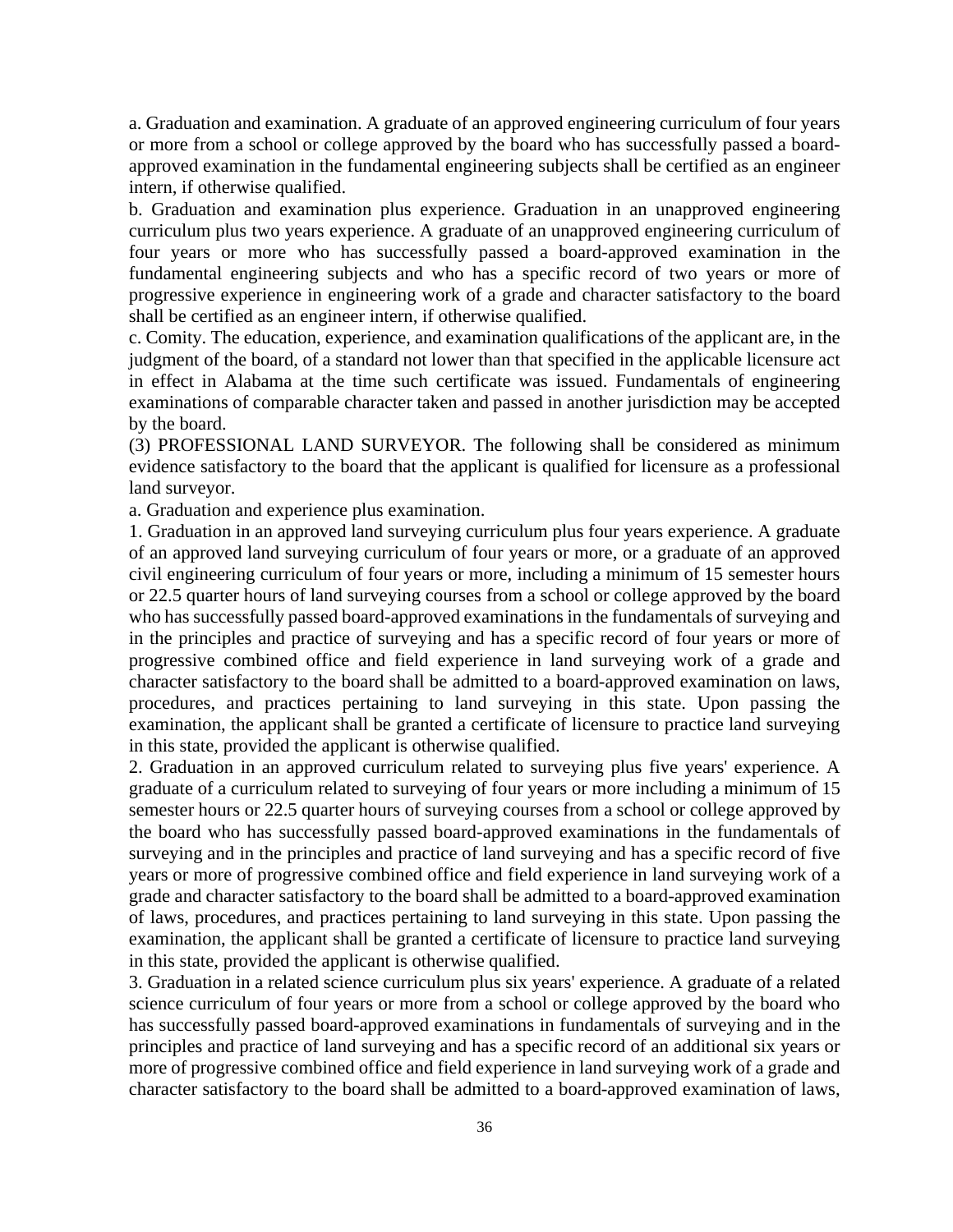procedures, and practices pertaining to land surveying in this state. Upon passing the examination, the applicant shall be granted a certificate of licensure to practice land surveying in this state, provided the applicant is otherwise qualified.

b. Comity. The board, upon application, may grant to any person who holds a valid professional land surveying certificate issued by any jurisdiction of the United States or of any country, admission into a board-approved examination of laws, procedures, and practices pertaining to land surveying in this state, provided that the education, experience, and examination qualifications of the applicant are, in the judgment of the board, of a standard not lower than that specified in the applicable licensure act in effect in this state at the time such certificate was issued. Upon passing the examination, the applicant shall be granted a certificate of licensure to practice land surveying in this state, provided the applicant is otherwise qualified.

(4) LAND SURVEYOR INTERN. The following shall be considered as minimum evidence satisfactory to the board that the applicant is qualified for certification as a land surveyor intern: a. Graduation plus examination. Graduation in an approved land surveying curriculum. A graduate of a land surveying or civil engineering curriculum of four years or more including a minimum of 15 semester hours or 22.5 quarter hours of land surveying courses from a school or college approved by the board who has successfully passed a board-approved examination in the fundamentals of surveying shall be certified as a land surveyor intern, if otherwise qualified. b. Graduation and examination plus experience.

1. Graduation in an approved curriculum related to surveying plus one year's experience. A graduate of a curriculum related to surveying of four years or more including a minimum of 15 semester hours or 22.5 quarter hours of surveying courses from a school or college approved by the board who has successfully passed a board-approved examination in the fundamentals of surveying and has a specific record of an additional one year or more of combined office and field experience in land surveying work of a grade and character satisfactory to the board shall be certified as a land surveyor intern, if otherwise qualified.

2. Graduation in a related science curriculum plus two years' experience. A graduate of a related science curriculum of four years or more who has successfully passed a board-approved examination in the fundamentals of surveying and has a specific record of an additional two years or more of combined office and field experience in land surveying work of a grade and character satisfactory to the board shall be certified as a land surveyor intern, if otherwise qualified.

3. Graduation in an approved associate of science degree in surveying or engineering plus two years' experience. A graduate of an approved associate of science degree program in surveying or engineering including a minimum of 15 semester hours or 22.5 quarter hours of land surveying courses from a school or college approved by the board who has successfully passed a board-approved examination in the fundamentals of surveying and has a specific record of an additional two years or more of combined office and field experience in land surveying work of a grade and character satisfactory to the board shall be certified as a land surveyor intern, if otherwise qualified.

c. Comity. The education, experience, and examination qualifications of the applicant are, in the judgment of the board, of a standard not lower than that specified in the applicable licensure act in effect in Alabama at the time such certificate was issued. The board may accept fundamentals of land surveying examinations of comparable character taken and passed in another jurisdiction.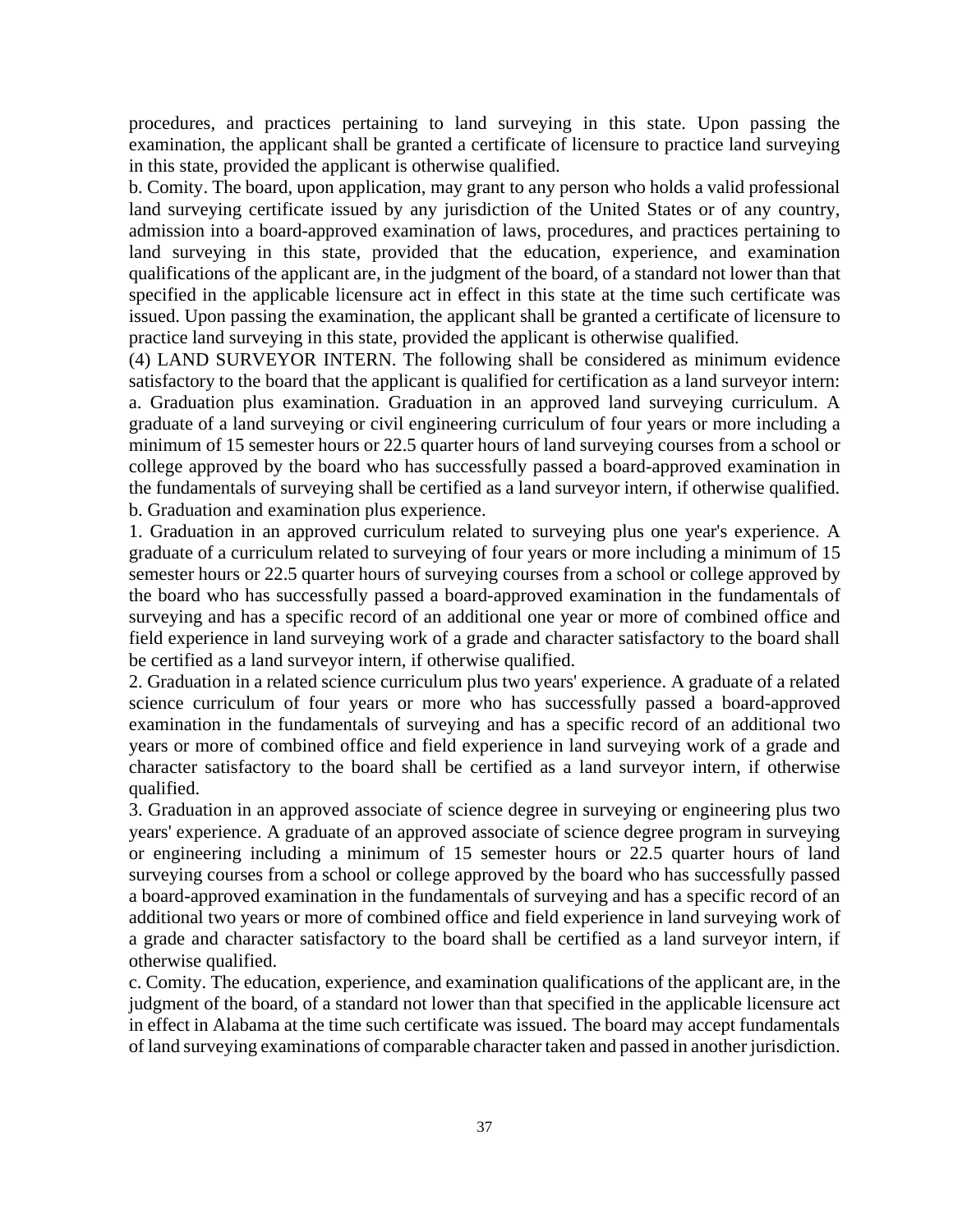(5) CHARACTER. No person shall be eligible for licensure as a professional engineer, certification as an engineer intern, licensure as a professional land surveyor, or certification as a land surveyor intern who is not of good character and reputation.

(6) TEACHING CREDITS. In considering the qualifications of applicants, teaching in an engineering curriculum approved by the board may be considered as engineering experience. Teaching land surveying subjects in a land surveying curriculum approved by the board may be considered as land surveying experience.

(7) GRADUATE STUDY. In counting years of experience for professional engineer licensure, the board may give credit, not in excess of one year, for successful completion of graduate study leading to a master's degree in engineering. If a Ph.D. in engineering is completed, a total of two years' experience may be credited. The two-year credit shall include one year for the master's degree. If the Ph.D. is obtained without the master's degree, the credit for experience shall be two years. In counting years of experience for professional land surveyor licensure, the board may give credit, not in excess of one year, for successful completion of graduate study leading to a master's degree in land surveying. If a Ph.D. in land surveying is completed, a total of two years' experience may be credited. The credit of two years shall include one year for the master's degree. If the Ph.D. is obtained without the master's degree, the credit for experience shall be two years.

(8) NONPRACTICING APPLICANTS. Any person having the necessary qualifications prescribed in this chapter to entitle the applicant to licensure shall be eligible for licensure although the applicant may not be practicing engineering or land surveying at the time of making application.

(9) RECOGNITION OF PREVIOUSLY TAKEN EXAMINATIONS. The board may accept fundamentals and principles and practice examinations of comparable character taken and passed in another jurisdiction.

*(Acts 1961, Ex. Sess., No. 79, p. 1976, §12; Acts 1967, No. 739, p. 1576, §1; Acts 1984, 1st Ex. Sess., No. 84-792, p. 182, §1; Acts 1995, No. 95-282, p. 516, §3; Acts 1997, No. 97-683, p. 1332, §1; Act 2004-501, p. 954, §1; Act 2009-642, p. 1975, §1; Act 2014-375, p. 1390, §1; Act 2018- 550, §1.)*

#### **Section 34-11-5 Applications; fees.**

(a) Applications for licensure as a professional engineer, professional land surveyor, engineer intern, or land surveyor intern shall be on forms prescribed and furnished by the board and shall contain a declaration made under penalty of perjury. Three or more of the references contained in an application for licensure as a professional engineer shall be professional engineers having personal knowledge of the applicant's engineering experience. Three or more of the references contained in an application for professional land surveyor shall be professional land surveyors having personal knowledge of the land surveying experience of the applicant. All references furnished shall be considered confidential records of the board. Any individual who was previously licensed in this state and whose license is eligible for reinstatement as outlined in this chapter shall comply with the reinstatement procedures established by the board instead of the submission of a new application.

(b) The application fee for professional engineers or professional land surveyors shall include the licensure fee, shall be set by the board, shall not exceed three hundred dollars (\$300), and shall accompany the application.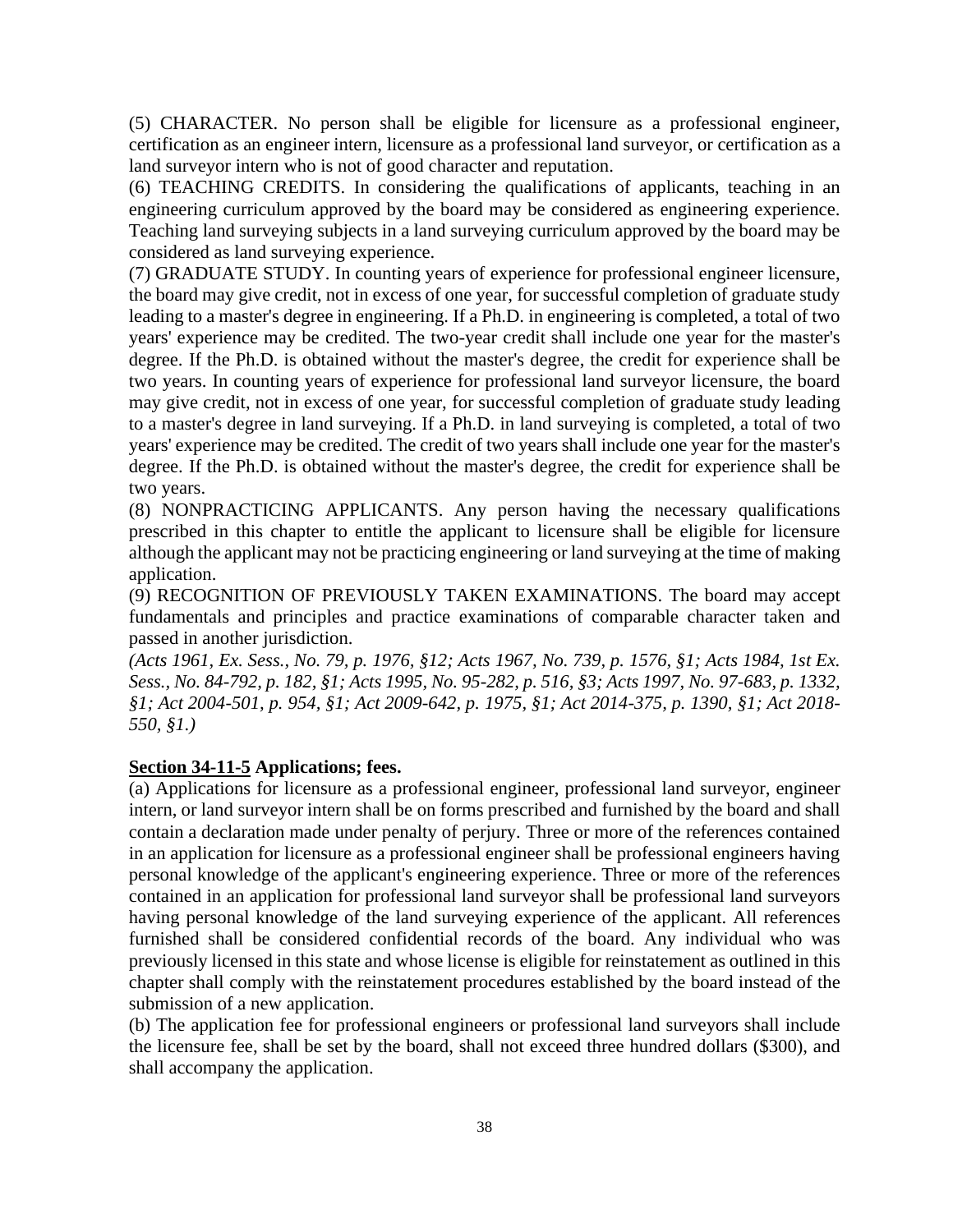(c) The application fee for engineer interns and land surveyor interns shall include the certification fee, shall be set by the board, shall not exceed fifty dollars (\$50), and shall accompany the application.

(d) If the board denies certification or licensure to any applicant, the fee paid shall be retained as an application fee.

*(Acts 1961, Ex. Sess., No. 79, p. 1976, §13; Acts 1975, No. 1049, p. 2107, §1; Acts 1984, 1st Ex. Sess., No. 84-792, p. 182, §1; Acts 1997, No. 97-683, p. 1332, §1; Act 2018-550, §1.)*

#### **Section 34-11-6 Examinations.**

(a) Examinations shall be held at such times and places as the board determines and upon payment of an examination fee. The board shall determine the acceptable passing grade on statespecific examinations.

(b) When examinations are required on fundamental subjects, the applicant shall be permitted to take this part of the professional examination as specified by rules of the board.

(c) When examinations are required on applied subjects, the applicant shall be permitted to take this part of the professional examination as specified by guidelines established by the board. The scope of the examination and the methods of procedure shall be prescribed by the board with special reference to the applicant's ability to design and supervise engineering or land surveying works so as to protect health, life, safety, welfare, and property. Examinations shall be given for the purpose of determining the qualifications of applicants for licensure separately in engineering and in land surveying. A candidate failing an examination may apply for reexamination under guidelines established by the board.

(d) The board may prepare and require additional examinations in engineering and land surveying. Specifications for additional examinations shall be published and be made available to any individual interested in being licensed as a professional engineer or professional land surveyor. The fees for examination, reexamination, and administration of the examination on the laws, procedures, and practices pertaining to engineering and land surveying in this state shall be set by the board.

(e) The board may contract with an independent testing agency to prepare, grade, or conduct the required examinations. For those examinations so designated by the board, the applicant shall pay the examination fees directly to the board authorized testing agency. The examination fee for the state-specific examinations shall be paid directly to the board.

(f) The board shall require a demonstration of continuing professional education for professional engineers and professional land surveyors as a condition of renewal or relicensure. For professional land surveyors, the continuing professional education requirements shall include a minimum of four professional development credit hours on the Standards for Practice of Surveying in the State of Alabama every two years and one professional development credit hour on ethics every year; provided, however, the total number of professional development credit hours required of professional land surveyors by the board shall not increase overall because of this requirement. A new professional land surveyor shall complete the Standards for Practice of Surveying in the State of Alabama credits within two years and complete the ethics credit within one year of initial licensure. Credit for these courses shall count toward the succeeding annual or biennial continuing professional education requirements.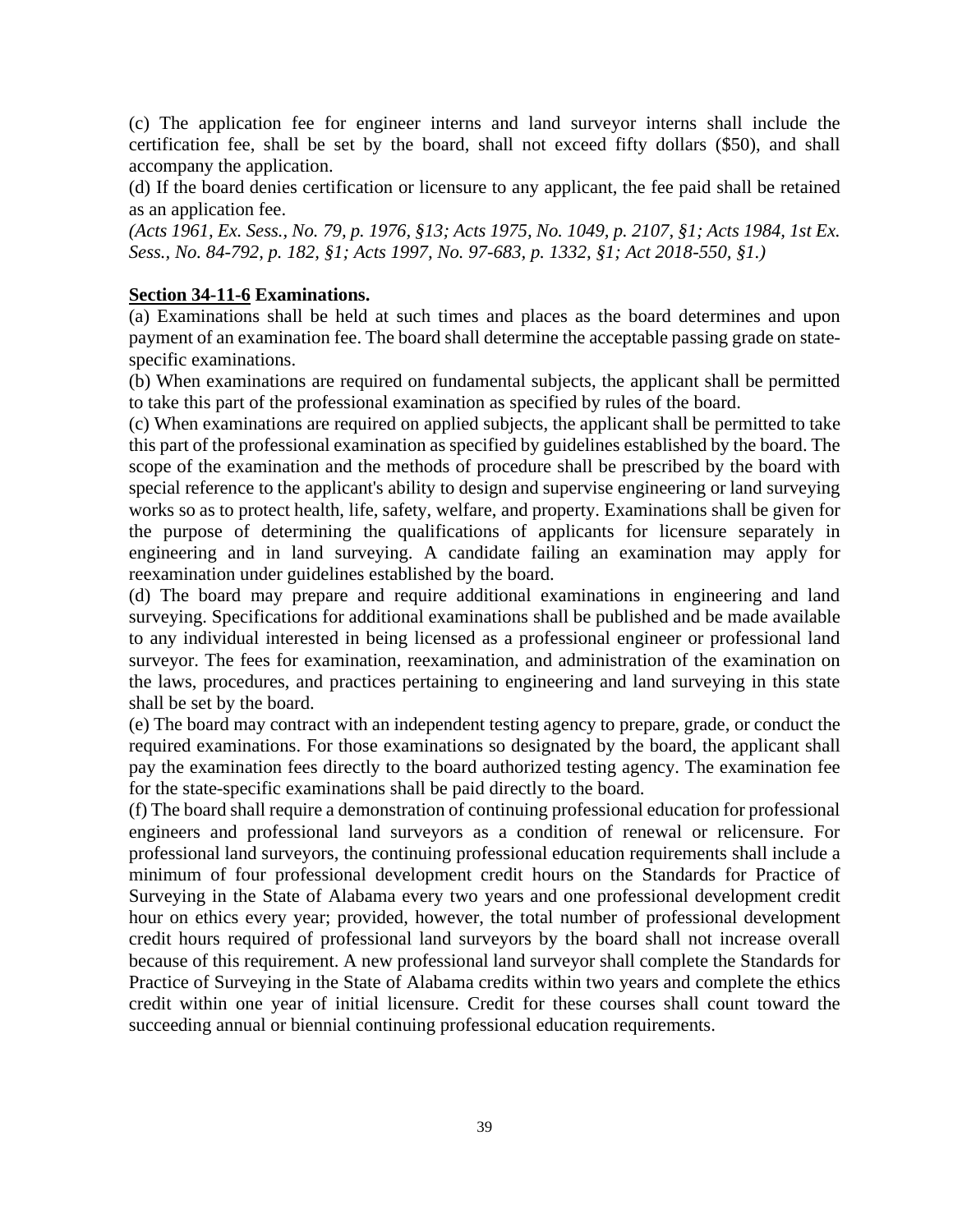*(Acts 1961, Ex. Sess., No. 79, p. 1976, §14; Acts 1975, No. 1049, p. 2107, §1; Acts 1984, 1st Ex. Sess., No. 84-792, p. 182, §1; Acts 1997, No. 97-683, p. 1332, §1; Act 2004-501, p. 954, §1; Act 2014-375, p. 1390, §1; Act 2018-550, §1.)*

### **Section 34-11-7 Issuance of certificate; seal.**

(a) The board shall issue a certificate of licensure to any applicant for licensure as a professional engineer or professional land surveyor who, in the opinion of the board, has satisfactorily met all the requirements of this chapter. In the case of a professional engineer, the certificate shall authorize the practice of engineering and shall carry the designation "Professional Engineer". In the case of a professional land surveyor, the certificate shall authorize the practice of land surveying and shall carry the designation "Professional Land Surveyor". Certificates of licensure shall show the name of the licensee, shall have a license number, and shall be signed by individuals authorized by the board under the seal of the board.

(b) The issuance of a certificate of licensure by the board shall be prima facie evidence that the person named therein is entitled to all the rights and privileges and is bound by all responsibilities of a professional engineer or of a professional land surveyor as long as the certificate of licensure remains active and unrestricted.

(c) Upon licensure, each licensee shall obtain a seal of the design authorized by the board, bearing the licensee's name, licensure number, and the legend, "licensed professional engineer" or "licensed professional land surveyor," as applicable. Drawings, plans, specifications, plats, reports, and other documents considered work product issued by a licensee must be sealed, signed, and dated in accordance with rules of the board, thereby certifying that he or she is competent in the subject matter and is responsible for the work product. A digital signature may be used in lieu of a handwritten signature.

(d) The board shall issue to any applicant for certification as an engineer intern or surveyor intern who, in the opinion of the board, has met the requirements of this chapter, an enrollment document identifying the individual as an engineer intern or land surveyor intern, as applicable. The engineer intern or surveyor intern enrollment document does not authorize the holder to practice as a professional engineer or a professional land surveyor.

*(Acts 1961, Ex. Sess., No. 79, p. 1976, §15; Acts 1984, 1st Ex. Sess., No. 84-792, p. 182, §1; Acts 1997, No. 97-683, p. 1332, §1; Act 2004-501, p. 954, §1; Act 2009-642, p. 1975, §1; Act 2018-550, §1.)*

### **Section 34-11-8 Renewal of certificates; expired licenses; inactive status; retirement.**

(a) The board, by rule, shall establish a procedure for renewing certificates of licensure on an annual or a biennial basis. It shall be the duty of the board to notify every licensee under this chapter of the expiration of the license and the fee required for the renewal. The board shall establish the renewal fee for each certificate of licensure which shall not exceed two hundred dollars (\$200) for annual renewal or four hundred dollars (\$400) for biennial renewal.

(b) No licensee shall have his or her license renewed unless, in addition to any other requirements of this chapter, the minimum annual or biennial continuing professional education requirement is met. It is further provided that the continuing professional education program herein required shall not include testing or examination of the licensee in any manner. The board may, by rules, establish exemptions from the continuing professional education requirement for inactive licensees and others in extenuating circumstances as identified by rule of the board. (c) Enrollment as engineer interns and land surveyor interns shall not expire.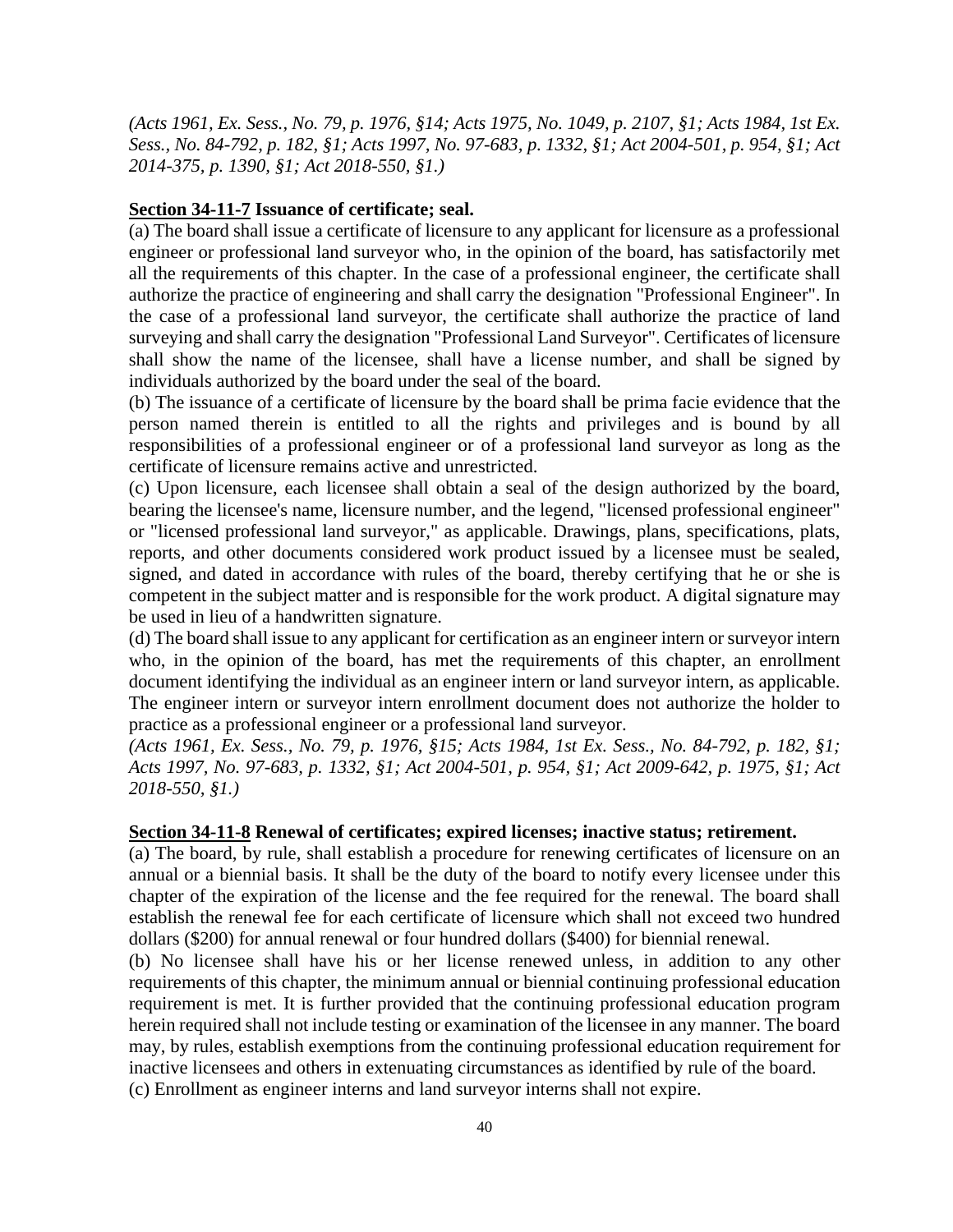(d) An individual who allows a license to expire due to non-renewal, fails to submit the required continuing education hours, or fails to pay the applicable renewal fees shall be treated as having an expired license and shall be ineligible to practice. An expired license may be reinstated at the discretion of the board, as follows:

(1) The license of a licensee who submits a reinstatement petition within two years of the expiration date may be reinstated upon substantiation by the applicant of all renewal requirements set forth in this chapter and rules of the board, including completion of all continuing education credits required to have been completed during the expired status period, along with a reinstatement fee determined by the board which shall not exceed five hundred dollars (\$500).

(2) Licensees whose licenses have been in expired status longer than two years are not eligible for reinstatement and must file an application for licensure following the application procedures as set forth in this chapter.

(3) The board may impose additional reasonable requirements for reinstatement deemed necessary to protect health, life, safety, welfare, and property.

(4) The board may consider extenuating circumstances of petitioners who can demonstrate hardship. The board may waive fees and other renewal or reinstatement requirements, provided the board does so in a manner that protects health, life, safety, welfare, and property.

(e) A licensee in inactive status may return to active status by notifying the board in advance of this intention and by meeting all requirements of the board, including demonstration of continuing professional education as a condition of reinstatement.

(f) An individual who has been issued a certificate of licensure as a professional engineer or as a professional land surveyor and who chooses to relinquish or not to renew a license may be granted use of the title "Professional Engineer, Retired" or "Professional Land Surveyor, Retired," as applicable, if the individual applies to and is granted approval by the board.

*(Acts 1961, Ex. Sess., No. 79, p. 1976, §16; Acts 1975, No. 1049, p. 2107, §1; Acts 1984, 1st Ex. Sess., No. 84-792, p. 182, §1; Acts 1991, No. 91-199, p. 375, §3; Acts 1997, No. 97-683, p. 1332, §1; Act 2004-501, p. 954, §1; Act 2018-550, §1.)*

### **Section 34-11-9 Practice by firms.**

(a)(1) A firm that practices or offers to practice engineering or land surveying is required to obtain a certificate of authorization from the board in accordance with rules adopted by the board.

(2) An entity that performs engineering services or land surveying services for itself, or for a parent or subsidiary, is not required to have a certificate of authorization.

(3) A firm may not be relieved of responsibility for the conduct or acts of its agents, employees, officers, or partners by reason of its compliance with this section. An individual practicing engineering or land surveying under this chapter is not relieved of responsibility for engineering or land surveying services performed by reason of employment or other relationship with a firm holding a certificate of authorization.

(4) The Secretary of State may not accept organizational papers nor issue a certificate of incorporation, organization, licensure, or authorization to any firm that includes among the objectives for which it is established or within its name, any of the words "engineer," "engineering," "land surveyor," "land surveying," or any modification or derivation thereof unless the board has issued for the applicant a certificate of authorization or a letter indicating the eligibility of the applicant to receive such a certificate. The firm applying shall supply their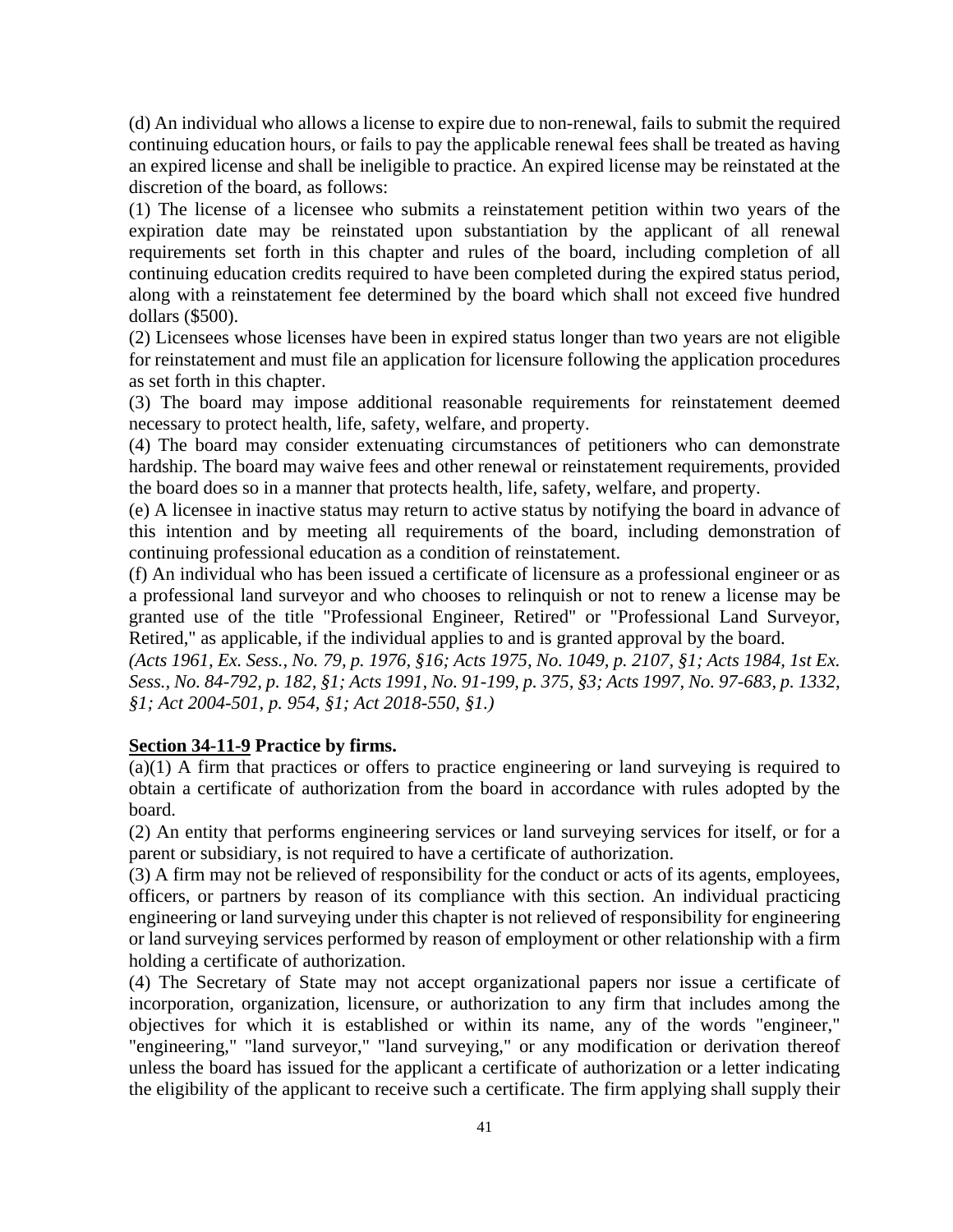certificate or letter from the board with its application for incorporation, organization, licensure, or authorization.

(5) The Secretary of State may not authorize any trade name trademark, service mark that includes words set forth in subdivision (4), or any modification or derivative thereof, except licensees and firms holding certificates of authorization issued under this section.

(6) For the purposes of this section, a certificate of authorization shall be required by a firm practicing under a fictitious name, offering engineering or land surveying services to the public. Where a licensee is practicing engineering or land surveying in his or her own given name, the licensee shall not be required to qualify under this section.

(7) The practice of engineering or land surveying incidental to or in connection with production, manufacture, transportation, distribution, or communication may be carried on by any firm engaged in the production, manufacture, transportation, distribution, or communication and does not require a certificate of authorization. The engineering and land surveying services shall be performed by or under the direction of a professional engineer or professional land surveyor licensed in conformity with this chapter. All drawings, plans, specifications, plats, and reports involving the practice of engineering or land surveying shall when issued be dated and bear the seal or facsimile of the seal, signature, and licensure number of the professional engineer or land surveyor in responsible charge thereof.

(b) A firm shall designate a managing agent and a resident professional if offering or performing Alabama services in multiple offices. The managing agent and the resident professional may be the same individual.

(c) The following criteria shall apply to a firm's designation of a managing agent:

(1) A firm shall designate a professional engineer or a professional land surveyor to be a managing agent for the firm.

(2) The managing agent is responsible for the engineering or land surveying work in the state and for projects within the state offered or provided by the firm.

(3) A licensee may not be designated as a managing agent for more than one firm unless the firms share a location.

(4) A licensee who renders occasional, part-time, or consulting engineering or land surveying services to or for a firm may not be designated as a managing agent.

(d) The managing agent's responsibilities include all of the following:

(1) Renewal of the firm's certificate of authorization and notification to the board of any change in the managing agent.

(2) Overall administrative supervision of the firm's licensed and subordinate personnel providing the engineering or land surveying work in the state.

(3) Ensuring that the policies of the firm are in accordance with the rules of professional conduct adopted by the board.

(e) A firm shall designate a resident professional engineer or a resident professional land surveyor, as applicable, in each branch office in which engineering or land surveying services for the state are offered or provided. The resident professional shall be responsible for overseeing the daily operations of that branch office. The following criteria shall apply to the firm's designation of a resident professional:

(1) A licensee may not be designated as a resident for more than one firm unless the firms share a location.

(2) A licensee who renders occasional, part-time, consulting engineering or land surveying services to or for a firm may not be designated as a resident professional.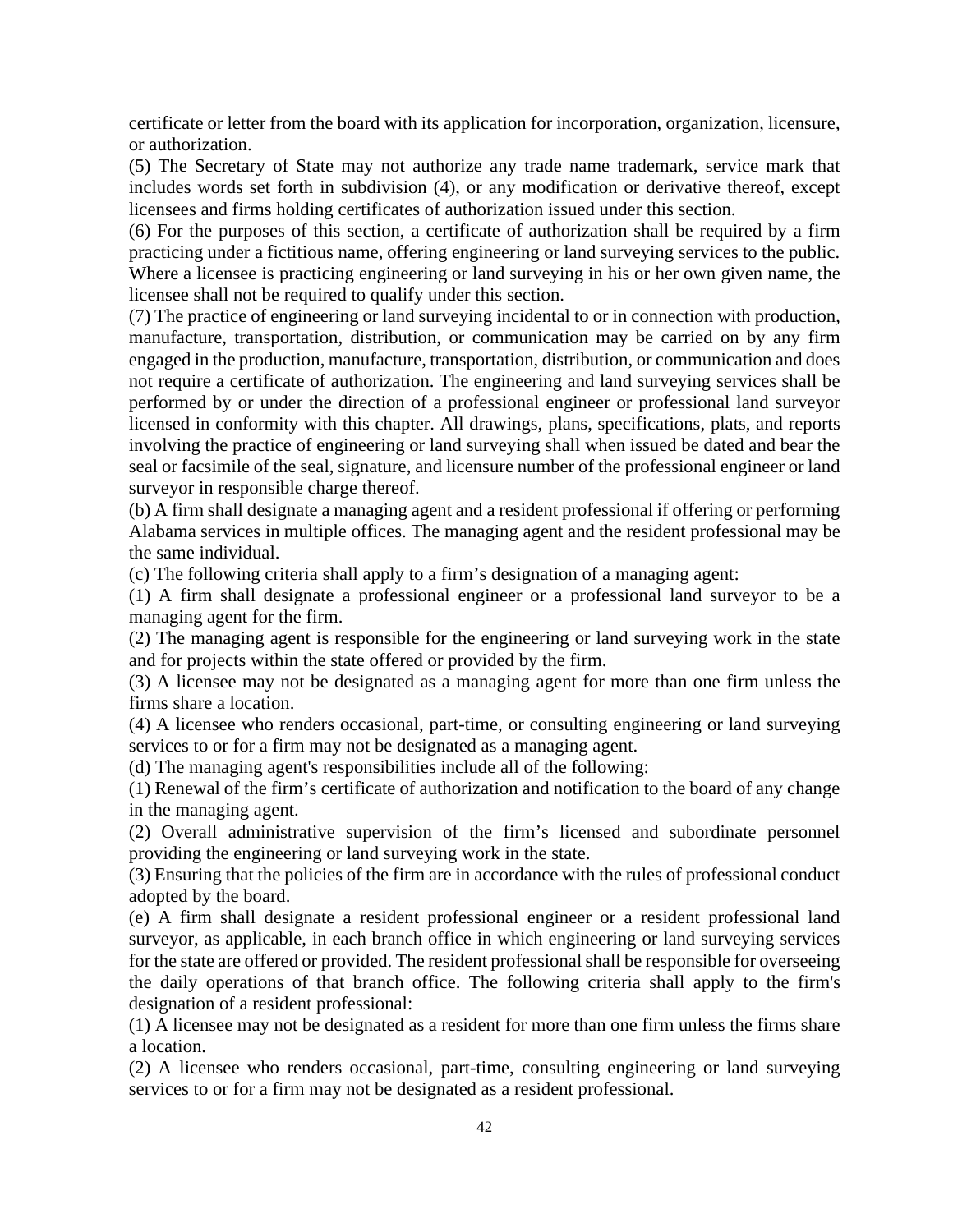$(f)(1)$  A firm desiring a certificate of authorization must file with the board an application using a form provided by the board and provide all the information required by the board. The application form shall be filed with the board upon renewal or not more than 30 days after any information contained on the application form is changed or differs for any reason. If in the judgment of the board the application meets the requirements of this chapter, the board shall issue a certificate of authorization for the firm to practice engineering or land surveying.

(2) The application fee for a certificate of authorization for a firm shall be established by the board, may not exceed two hundred fifty dollars (\$250), and shall accompany the application. The fee is non-refundable.

 $(g)(1)$  A certificate of authorization expires on the date designated by the board and is invalid after that date unless renewed. The board shall notify a firm holding a certificate of authorization under this chapter of the date of the expiration of the certificate of authorization and the fee required for its renewal. The board shall establish the renewal fee which may not exceed two hundred fifty dollars (\$250).

(2) A firm that allows a certificate of authorization to expire due to non-renewal shall be treated as having an expired certificate and it shall be unlawful for the firm to practice, offer to practice, or hold itself out as qualified to practice in this state following the expiration of its certificate of authorization.

(3) The board, by rule, shall establish procedures, time limits, and the reinstatement fee which shall not exceed five hundred dollars (\$500), required for reinstating an expired certificate of authorization.

(h) A firm whose certificate of authorization has expired due to nonrenewal but is still eligible for reinstatement shall continue to be subject to this chapter and the rules of the board until the certificate of authorization is revoked by action of the board or becomes no longer eligible for reinstatement.

*(Acts 1961, Ex. Sess., No. 79, p. 1976, §18; Acts 1984, 1st Ex. Sess., No. 84-792, p. 182, §1; Acts 1991, No. 91-199, p. 375, §3; Acts 1997, No. 97-683, p. 1332, §1; Act 2004-501, p. 954, §1; Act 2018-550, §1.)*

### **Section 34-11-9.1 Issuance of duplicate certificates.**

A duplicate certificate of licensure, intern enrollment document, or certificate of authorization may be issued subject to the rules of the board. A fee established by rule shall be paid for each issuance.

*(Act 2018-550, §2.)*

### **Section 34-11-10 Public work.**

A state, county, or local governmental agency or authority, or an official or employee thereof, may not engage in the practice of engineering or land surveying involving either public or private property without the project being under the responsible charge of a professional engineer for engineering projects or a professional land surveyor for land surveying projects as provided for the practice of the respective professions by this chapter; provided, that nothing in this chapter shall be held to apply to any public work wherein the expenditure for the complete project of which the work is a part does not exceed \$20,000.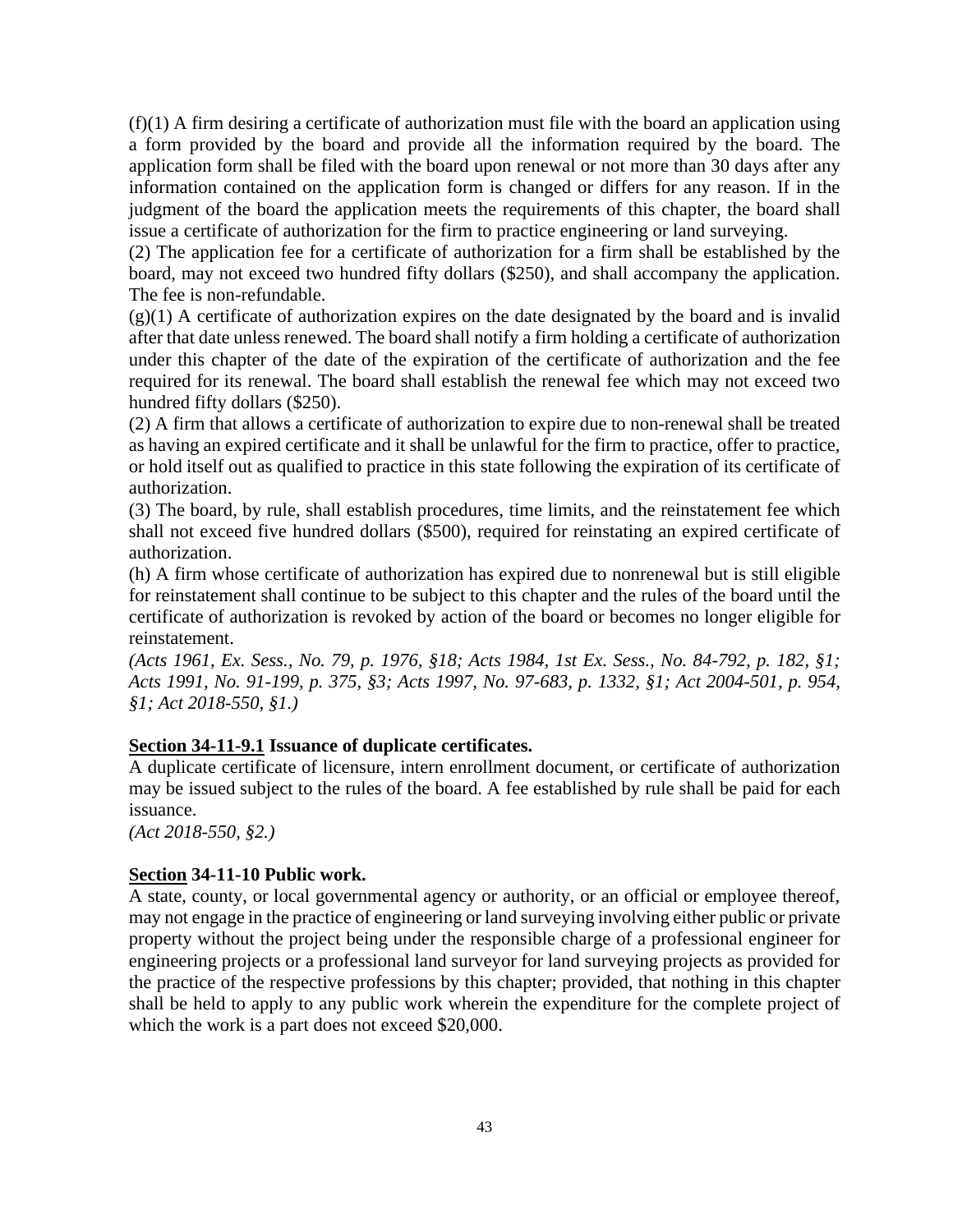*(Acts 1961, Ex. Sess., No. 79, p. 1976, §19; Act 2018-550, §3.)*

## **Section 34-11-11 Disciplinary action.**

(a) The board may reprimand, censure, suspend, revoke, place on probation, recover costs, or fine any licensee or certified engineer intern or land surveyor intern or firm holding a certificate of authorization or refuse to issue, renew, or reinstate the certificate of any licensee or certified engineer intern or land surveyor intern or the certificate of authorization of a firm found guilty of any of the following:

(1) The practice of any fraud or deceit in obtaining or attempting to obtain or renew a certificate of licensure, intern certification, or certificate of authorization.

(2) Any gross negligence, incompetency, violation of the rules of professional conduct prescribed by the board, or misconduct in the practice of engineering or land surveying as a professional engineer, engineer intern, professional land surveyor, or land surveyor intern.

(3) Falsely representing himself or herself as being in responsible charge of engineering work or land surveying.

(4) Permitting his or her seal, or facsimile thereof, to be used by another.

(5) Voluntarily surrendering a professional engineer's license, a professional land surveyor's license, an engineer intern's certification, a land surveyor intern's certification, a firm's engineering certificate of authorization, or a firm's land surveying certificate of authorization in order to avoid disciplinary action by another jurisdiction, foreign country, or the United States government if at least one of the grounds for the disciplinary action is the same or substantially equivalent to those contained in this chapter.

(6) Conviction of or entry of a plea of guilty or nolo contendere to any crime that is a felony, whether or not related to the practice of engineering or land surveying; or conviction of or entry of a plea of guilty or nolo contendere to any crime, whether a felony, misdemeanor, or otherwise, an essential element of which is dishonesty or which is directly related to the practice of engineering or land surveying.

(7) Failure to comply with any provision of this chapter or board rule.

(8) Failure to respond to a board inquiry within 60 days of receipt of the inquiry.

(9) Knowingly making false statements or signing false statements, certifications, or affidavits in connection with the practice of engineering or land surveying.

(10) Aiding or assisting another person in violating any provision of this chapter or board rule.

(11) Violating any term of any order imposed or agreed to by the board or using a seal or practicing engineering or land surveying while the licensee's license or the firm's certificate of authorization is inactive or restricted.

(12) Signing, affixing, or permitting the licensee's seal or signature to be affixed to any specification, report, drawing, plan, plat, design information, construction document or calculation, survey, or revision that has not been prepared by the licensee or under the licensee's responsible charge.

(13) Engaging in dishonorable, unethical, or unprofessional conduct of a character likely to deceive, defraud, or harm the public.

(14) Providing false testimony or information to the board.

(15) Providing engineering or land surveying services outside any of the licensee's areas of competence.

(16) Practicing engineering or land surveying in a branch office not under the day-to-day supervision of a licensed professional engineer or professional land surveyor, respectively.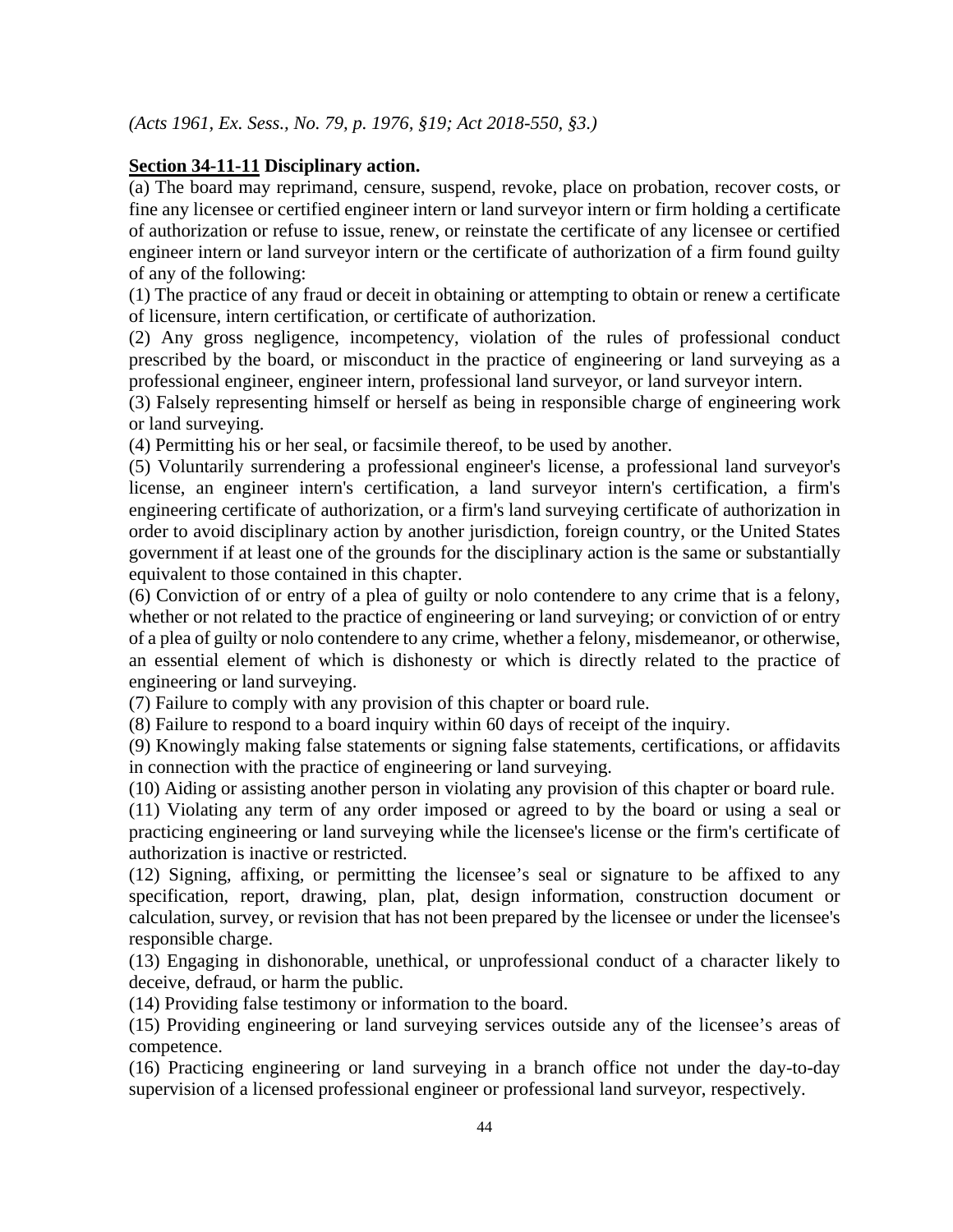(b) The board may impose any disciplinary penalty set forth in this section against a firm holding a certificate of authorization, when any one or more of the agents, employees, officers, partners, or owners of the firm, licensed or nonlicensed, have committed any act, or have been guilty of any conduct, which could authorize the imposition of any of the disciplinary penalties set forth in this section. The acts or conduct by the persons must have been related to the practice of or offer to practice of engineering or land surveying by the firm and the acts or conduct must have been performed or occurred within the scope of the employment of any such person and with the authorization, ratification, or approval of an officer, director, principal, partner, or owner of the firm.

(c) The board shall revoke the certificate of any licensee or certified intern who has been determined to be one of the following:

(1) Declared non compos mentis by a court of competent jurisdiction.

(2) Convicted of or entered a plea of guilty or nolo contendere to any crime under the laws of the United States or any state or territory thereof, which is a felony, whether related to practice or not and convicted of or entered a plea of guilty or nolo contendere to any crime, whether a felony, misdemeanor, or otherwise, an essential element of which is dishonesty or which is directly related to the practice of engineering or land surveying.

(d) Each day of a continued violation shall constitute a separate offense.

(e) An individual whose license has expired for nonpayment of renewal fees shall continue to be subject to this chapter and board rules governing licenses until the license is revoked by action of the board or the license is not eligible for reinstatement under the rules of the board. A licensee who practices or offers to practice in the state with an expired, inactive, or retired license shall be subject to disciplinary action by the board. Any firm whose certificate of authorization has expired for nonpayment of renewal fees shall continue to be subject to this chapter and board rules until the certificate of authorization is revoked by action of the board or the certificate of authorization is not eligible for reinstatement under the rules of the board. A firm who practices or offers to practice in the state with an expired certificate of authorization shall be subject to disciplinary action by the board.

*(Acts 1961, Ex. Sess., No. 79, p. 1976, §20; Acts 1984, 1st Ex. Sess., No. 84-792, p. 182, §1; Acts 1984, 2nd Ex. Sess., No. 85-45, p. 68, §1; Acts 1987, No 87-414, p. 607, §3; Acts 1997, No. 97-683, p. 1332, §1; Act 2018-550, §3.)*

#### **Section 34-11-11.1 Civil penalties; recovery of costs.**

(a) The board may levy a civil penalty and recover costs from any individual or firm for any of the following activities:

(1) Engaging in the practice or offering to practice engineering or land surveying in the state without being authorized in accordance with the provisions of this chapter.

(2) Using or employing the words "engineer," "engineering," "land surveyor," "land surveying," or any modification or derivative thereof in his or her name or form of business activity except as authorized in this chapter.

(3) Presenting or attempting to use the certificate of licensure or seal of a professional engineer or professional land surveyor or attempting to use an unauthorized certificate of authorization.

(4) Engaging in any fraud or deceit in obtaining or attempting to obtain a certificate of licensure, intern certification, or certificate of authorization.

(5) Impersonating any professional engineer or professional land surveyor or any firm holding a certificate of authorization.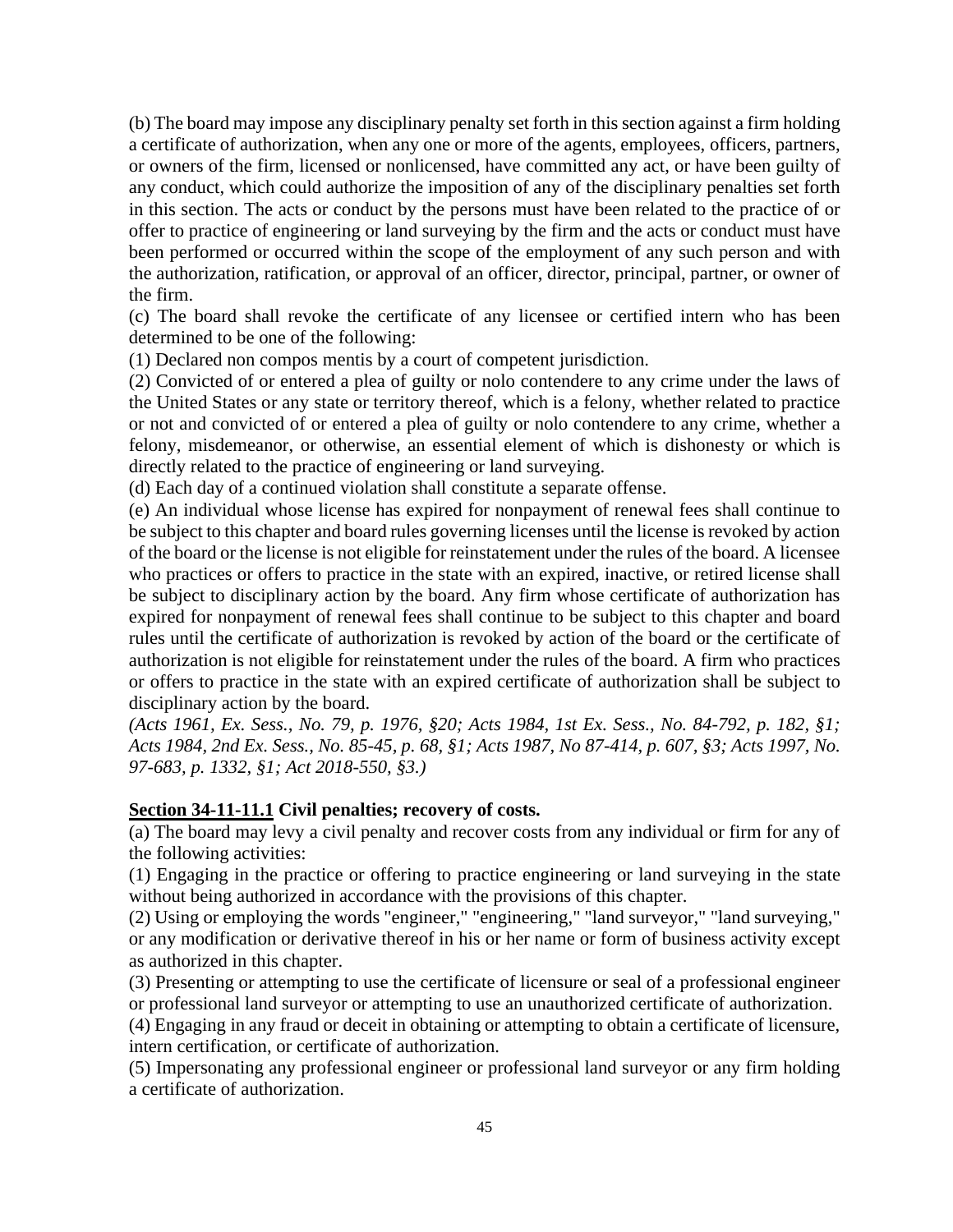(6) Using or attempting to use a revoked or non-existent certificate of licensure, intern certification, or certification of authorization or an expired certificate of licensure or certificate of authorization not eligible for reinstatement.

(b) Each day of continued violation shall constitute a separate offense.

(c) In addition to any other sanction provided in this chapter, the board may levy a civil penalty and recover costs from any firm where one or more of its managing agents, officers, directors, owners, or managers have been found in violation of this chapter or any board rule.

(d) A civil penalty assessed under this section may not exceed five thousand dollars (\$5,000) for each count or separate offense. The civil penalty is payable to the General Fund. *(Act 2018-550, §4.)*

### **Section 34-11-11.2 Complaints; investigation; hearing; sanctions.**

(a) Any person or entity, including the board or its staff, may file a complaint alleging a violation of this chapter against any individual licensee, certified intern, or firm holding a certificate of authorization or against an unlicensed individual or firm. The complaint shall be in writing, shall be signed by the complainant, shall state specifically the facts on which the complaint is based, and shall be filed with the executive director of the board.

(b) The board may designate one or more individuals to investigate and report to it on any matter related to its lawful duties and may employ legal counsel as the board may deem necessary or desirable. An investigation may be made upon receipt of a complaint. The board may resolve violations by agreement between the board and the respondent with or without the filing of formal charges.

(c) All complaints shall be reviewed by an investigative committee designated by the rules of the board. After review, the investigative committee shall determine or recommend, as appropriate, if charges are warranted. The charges shall conform to the Administrative Procedure Act.

(d) With the consent of the respondent, the board may conduct an informal hearing without meeting the requirements of the Administrative Procedure Act at which no action shall be taken other than a reprimand, public or private.

(e) All charges, unless dismissed as unfounded or trivial, or unless settled informally, shall be heard by the board within a reasonable time.

(f) The time and place for the hearing shall be fixed and a copy of the charges, together with a notice of the time and place of the hearing, shall be personally served on or mailed to the last known address of the respondent at least 30 days before the date fixed for the hearing. At any hearing the respondent shall have the right to appear in person or by counsel or both, to crossexamine witnesses in his or her defense, and to produce evidence and witnesses in his or her defense. If the respondent fails or refuses to appear at the hearing, the board may proceed to hear and determine the validity of the charges in the respondent's absence.

(g) If after the hearing a majority of members of the board present vote to find the respondent guilty of the charges, the board shall impose one or more of the disciplinary penalties set forth in this section or Section 34-11-11. Any fine or penalty imposed may not exceed five thousand dollars (\$5,000) for each count or separate offense. The written decision of the board shall be delivered personally to the respondent or sent by certified mail, return receipt requested, to the last known address of the respondent.

(h) If disciplinary action from a hearing results in imposing a fine or civil penalty against a licensee or certificated firm, the board may not renew the certificate for the licensee or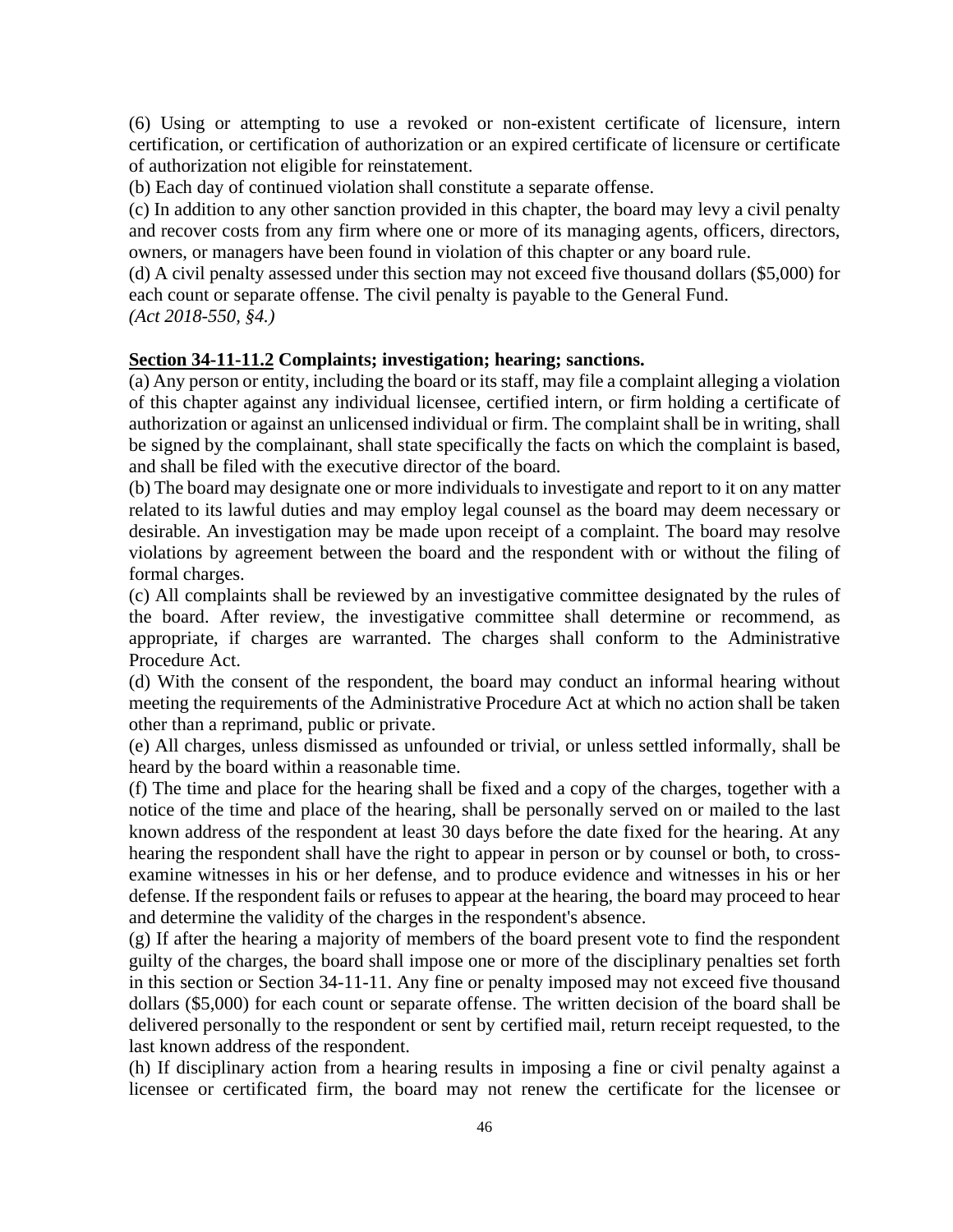certificated firm until the fine or penalty is paid in full. In the event that the fine or civil penalty is subsequently set aside on judicial review, as provided in the Alabama Administrative Procedure Act, the respondent shall be entitled to a prompt refund of the amount of the fine or penalty, but shall not be entitled to interest.

(i) When a member of the board is unable to continue the hearing either by disqualification or for any other reason, and the board is unable to reach a quorum, the Governor shall appoint as many ex officio members as is necessary to reach a quorum from a list of three persons submitted for each place by the committee of nine as specified in Section 34-11-30. These ex officio members shall serve on the board only for that hearing for which they were appointed and they may be reappointed for subsequent hearings if necessary. Ex officio members must meet the same board member qualifications as outlined in this chapter.

(j) The respondent shall be responsible for the cost of the disciplinary action if found in violation of this chapter.

(k) In determining the fine or civil penalty to be assessed pursuant to this chapter, the board may consider all of the following factors:

(1) Whether the amount imposed will be a substantial economic deterrent.

(2) The circumstances leading to the violation.

(3) The severity of the violation and the risk of harm to the public.

(4) The economic benefits gained by the violator as a result of non-compliance.

(5) Consistency of the fine or civil penalty with past fines or civil penalties for similar offenses, or justification for the fine or civil penalty amount.

(l) An action may be brought in the Circuit Court of Montgomery County to require compliance with any order of the board.

(m) When an order for recovery of costs is made and timely payment is not made as directed in the board's decision, the board may enforce the order for payment in the Circuit Court of Montgomery County. This right of enforcement shall be in addition to any other rights the board may have as to any person directed to pay costs.

(n) In any action for recovery, the board's decision shall be conclusive proof of the validity of the order of payment and the terms for payment.

*(Act 2018-550, §4.)*

## **Section 34-11-12 Reissuance of revoked certificates.**

The board, for reasons it may deem sufficient, may reissue a certificate of licensure or intern certification to any person or certificate of authorization to any firm whose certificate has been revoked, provided a majority of the board votes in favor of reissuance. The board shall not consider reissuance of a certificate to any person whose certificate has been revoked because of non compos mentis until after the person has been declared to have fully regained his or her competency by a court of competent jurisdiction. The board shall not consider the reissuance of a certificate to a person who was convicted of a felony or entered a plea of guilty or nolo contendere to a felony until the civil rights of the person have been restored, and then a majority approval vote of the board concerning reissuance shall be required.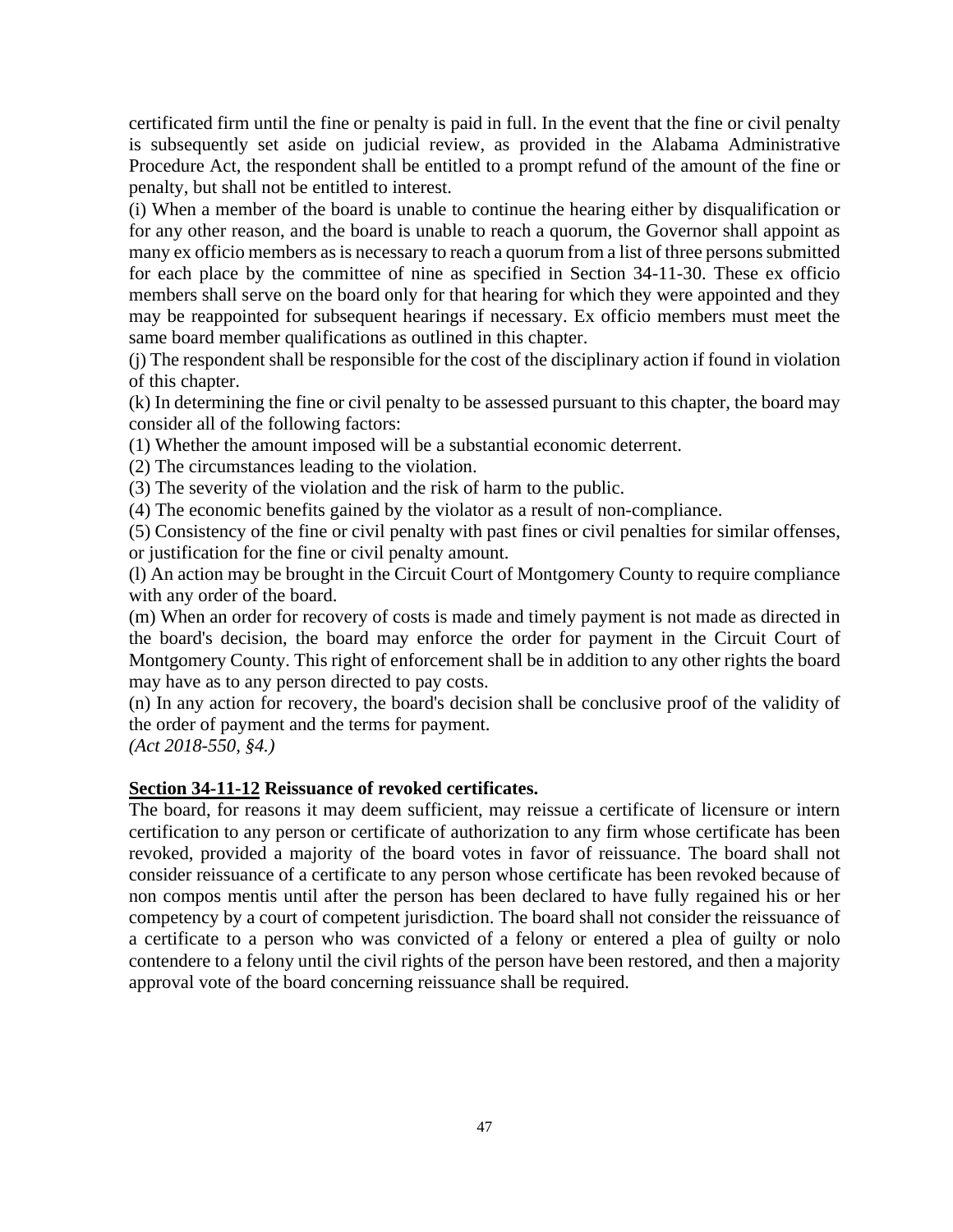*(Acts 1961, Ex. Sess., No. 79, p. 1976, §21; Acts 1984, 1st Ex. Sess., No. 84-792, p. 182, §1; Acts 1997, No. 97-683, p. 1332, §1; Act 99-102, p. 120, §3; Act 2018-550, §5.)*

## **Section 34-11-13 Appeals.**

Any person who is aggrieved by the denial of a certificate by the board or by any disciplinary action by the board taken pursuant to Section 34-11-11 may appeal within 30 days to the Circuit Court of Montgomery County, exclusively, notwithstanding the provisions of the Alabama Administrative Procedure Act; and only after the filing of the notice of appeal shall judicial review be as provided for in the Alabama Administrative Procedure Act.

*(Acts 1961, Ex. Sess., No. 79, p. 1976, §22; Acts 1984, 1st Ex. Sess., No. 84-792, p. 182, §1; Acts 1987, No. 87-414, p. 607, §3; Act 2018-550, §5.)*

## **Section 34-11-14 Persons and acts exempt from chapter.**

This chapter shall not be construed to prevent or to affect any of the following:

(1) The practice of any other legally recognized profession or trade.

(2) The work of an engineer intern or land surveyor intern, employee, or a subordinate of any person holding a certificate of licensure under this chapter, or any employee of a person practicing lawfully under paragraph b of subdivision (1) of Section 34-11-4, provided the work does not include final engineering or land surveying designs or decisions and is done under the responsible charge of and verified by an individual holding a certificate of licensure under this chapter.

(3) The practice of officers and employees of the government of the United States while engaged within this state in the practice of engineering or land surveying for the government. This exception does not extend to any engineer or land surveyor engaged in the practice of professional engineering or land surveying whose compensation is based in whole or in part on a fee.

(4) The practice of engineering or land surveying with respect to transportation or utility facilities by any transportation company or public utility subject to regulation by the Alabama Public Service Commission, the Federal Aviation Administration, the Federal Communications Commission, the Federal Energy Regulatory Commission, or the Nuclear Regulatory Commission, including its parents, affiliates, or subsidiaries; or by the officers and employees of any transportation company or public utility including its parents, affiliates, or subsidiaries. This exception shall not extend to any engineer or land surveyor engaged in the practice of engineering or land surveying whose compensation is based in whole or in part on a fee.

(5) The practice of engineering or land surveying by any person who is employed by the Alabama Department of Transportation prior to January 1, 1997, in any engineering or engineering assistant classification series under the State Merit System.

(6) The mere execution as a contractor of work designed by a professional engineer or the supervision of the construction of such work as a foreman or superintendent.

(7) The performance of engineering services which are purely incidental to the practice of architecture by registered architects, or their employees, or subordinates under their responsible supervising control.

(8) The performance of engineering services which are purely incidental to the practice of geology by registered geologists, their employees, or subordinates under their responsible charge.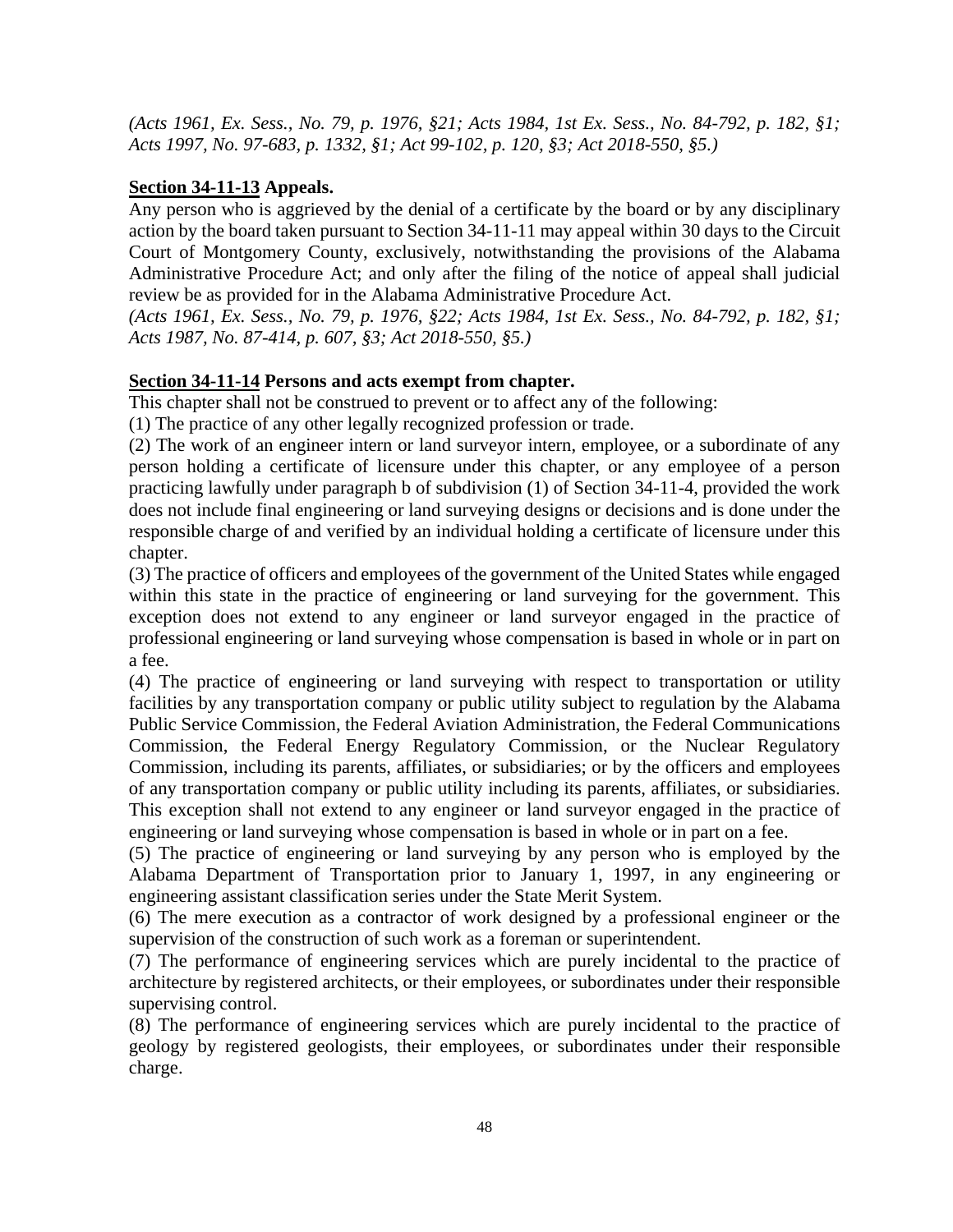*(Acts 1961, Ex. Sess., No. 79, p. 1976, §24; Acts 1997, No. 97-683, p. 1332, §1; Act 2004-501, p. 954, §1; Act 2018-550, §5.)*

#### **Section 34-11-15 Violations; penalties.**

(a) Any person who practices, offers to practice, or holds himself or herself out as qualified to practice engineering or land surveying in this state or uses in connection with his or her name or otherwise assumes, uses, or advertises any title or description including, but not limited to, the term engineer, engineers, engineering, or professional engineer, professional engineers, or professional engineering, or land surveyor, land surveyors, land surveying, or professional land surveyor, professional land surveyors, or professional land surveying, without being licensed or exempted in accordance with this chapter, or any person presenting or attempting to use as his or her own the certificate of licensure or the seal or facsimile thereof of another, or permitting his or her own certificate of licensure, seal or facsimile thereof to be used by another person, or any person who gives any false or forged evidence of any kind to the board or to any member thereof in obtaining, or attempting to obtain a certificate of licensure, or any person who falsely impersonates any other licensee of like or different name, or any person who attempts to use an expired, suspended, surrendered, or revoked certificate of licensure, shall be guilty of a Class A misdemeanor. Each day of the violation shall constitute a separate offense.

(b) Any corporation, partnership, or firm who violates any part of this chapter shall be guilty of a Class A misdemeanor and punished as provided by law. Each day of the violation shall be a separate offense.

(c) It shall be the duty of all duly constituted officers of law of this state, or any political subdivision thereof, to enforce this chapter and to prosecute any persons, firms, partnerships, or corporations for violating this chapter. The Attorney General of the state or his or her assistants shall act as legal advisor to the board and render legal assistance to the board as may be necessary in carrying out this chapter. The board has the right to obtain private legal counsel as the need arises.

(d) Pursuant to the proceedings under this chapter, the board may issue subpoenas to compel the attendance and testimony of witnesses and the disclosure of evidence and may request the Attorney General to bring an action to enforce a subpoena.

(e) In addition to or in lieu of the sanctions provided in this chapter, the board may issue an order to any individual or firm engaged in any activity, conduct, or practice constituting a violation of this chapter, directing the individual or firm to cease and desist from the activity, conduct, or practice, or the performance of any work then being done or about to be commenced. The order shall be issued in the name of the State of Alabama under the official seal of the board. If the individual or firm to whom the board directs a cease and desist order does not cease or desist the proscribed activity, conduct, practice, or performance of work immediately, the board shall cause to issue in any court of competent jurisdiction and proper venue, a writ of injunction enjoining the individual or firm from engaging in the proscribed activity, conduct, practice, or performance of work. Upon a showing by the board that an individual or firm has engaged or is engaged in any activity, conduct, practice, or performance of work prohibited by this chapter, the courts shall issue a temporary restraining order restraining the individual or firm from engaging in the unlawful activity, conduct, practice, or performance of work pending the hearing on the preliminary injunction, and in due course a permanent injunction shall issue after the hearing commanding the cessation of the unlawful activity, conduct, practice, or performance of work complained of, all without the necessity of the board having to give bond. A temporary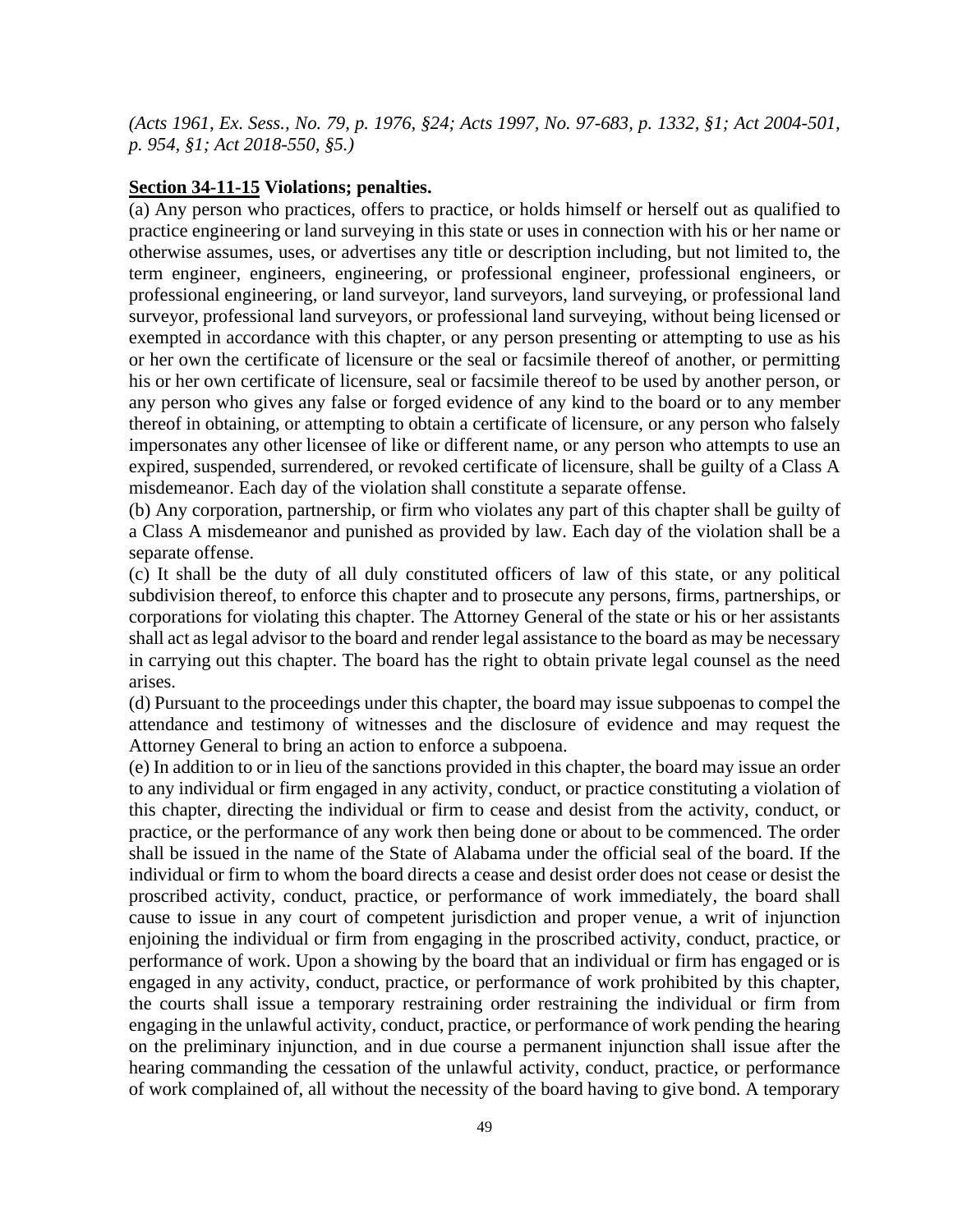restraining order, preliminary injunction, or permanent injunction issued pursuant to this chapter shall not be subject to being released on bond. In the suit for an injunction, the board may demand of the defendant a civil penalty of up to five thousand dollars (\$5,000) plus costs and attorney fees for each offense. A judgment for penalties, attorney fees, and costs may be rendered in the same judgment in which the injunction is made absolute. The trial of the proceeding by injunction shall be summary and by the trial judge without jury.

(f) Any person who fails to cease work, after a hearing and notification from the board, may not apply for a professional engineer's or professional land surveyor's license for a period not to exceed one year from the date of official notification to cease work.

(g) The board may withhold approval for up to six months, of any application from any person who, prior to the application, has been found in violation of this chapter.

*(Acts 1961, Ex. Sess., No. 79, p. 1976, §23; Acts 1975, No. 1049, p. 2107, §1; Acts 1984, 1st Ex. Sess., No. 84-792, p. 182, §1; Acts 1997, No. 97-683, p. 1332, §1; Act 99-102, p. 120, §3; Act 2018-550, §5.)*

**Section 34-11-16 Violations; civil penalties; notice and hearing; subpoena power; appeal.** REPEALED IN THE 2018 REGULAR SESSION BY ACT 2018-550 EFFECTIVE JULY 1, 2018. THIS IS NOT IN THE CURRENT CODE SUPPLEMENT. *(Acts 1997, No. 97-683, p. 1332, §2; Act 2004-501, p. 954, §1.)*

#### **Section 34-11-30 Creation and composition; nominating committee; terms of office.**

(a) A State Board of Licensure for Professional Engineers and Land Surveyors is created. It shall be the duty of the board to administer this chapter. The board shall consist of five members licensed as professional engineers, two members licensed as professional land surveyors, and two public members. One of the professional land surveyor members may also be licensed as a professional engineer. All members shall be appointed by the Governor. The five professional engineers shall be appointed from a list of three persons nominated for each appointment by a professional engineer nominating committee; the two professional land surveyors shall be appointed from a list of three persons nominated for each appointment by the Alabama Society of Professional Land Surveyors; and, once the board has adopted rules establishing a public member nominating committee, the two public members shall be appointed from a list of three persons nominated for each appointment by the public member nominating committee. Nominations shall be made to the Governor as vacancies on the board occur, whether by the expiration of a term or otherwise. To the extent possible, the nominating committees, the Alabama Society of Professional Land Surveyors, and the Governor shall select those persons whose appointments ensure that the membership of the board is inclusive and reflects the racial, gender, geographic, urban/rural, and economic diversity of the state. Each member of the board, before beginning his or her term of office, shall file with the Secretary of State his or her written oath or affirmation for the faithful discharge of his or her duties.

(b) The professional engineer nominating committee shall consist of one professional engineer appointed or elected by each of the professional organizations specified in the rules of the board, and the public member nominating committee shall consist of one representative appointed or elected by each of the business development organizations specified in the rules of the board. Any other organization in the state having membership qualifications comparable to those professional organizations outlined in the rules of the board may petition the board for membership on a nominating committee. The board, by rule, may establish nominating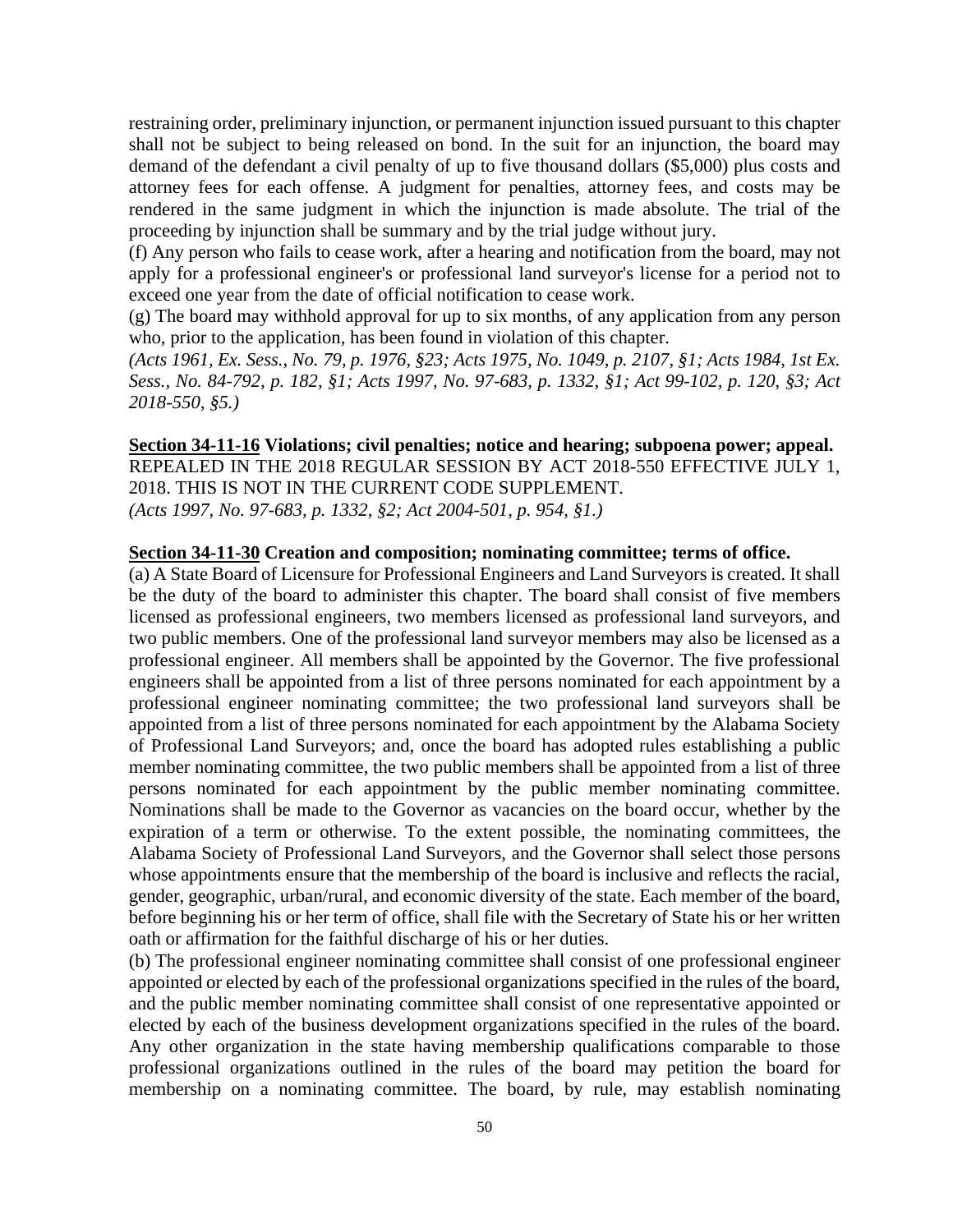committee operating guidelines and, by rule, may establish procedures for the removal of nonparticipating members of a nominating committee.

(c) Members of the board shall serve five-year terms. The members of the board shall continue to serve under this chapter until their respective terms expire. On the expiration of the term of each member, the Governor shall in the manner provided in this section appoint an individual to take the place of the member whose term on the board is about to expire. Vacancies occurring during a term shall be filled by appointment by the Governor, in the manner provided in this section, for the unexpired term. Each member shall hold office until the expiration of the term for which the member is appointed or until a successor is duly appointed and qualified. The terms of the members of the board shall be staggered, so that the terms of no more than two members shall expire in any year. No member of the board shall serve more than two consecutive full terms. The completion of the unexpired portion of a full term shall not constitute a full term for the purposes of this section. The initial appointment term for one public member shall be for two years and one term for the other public member shall be for five years. All subsequent terms for the public members shall be for five years. Board members serving on July 1, 2018 shall serve until the end of the term they are currently serving. At the conclusion of those terms, the appointment process will be adjusted to allow for the conversion to staggered terms.

*(Acts 1961, Ex. Sess., No. 79, p. 1976, §3; Acts 1995, No. 95-282, p. 516, §3; Acts 1997, No. 97- 683, p. 1332, §1; Act 2003-141, p. 440, §3; Act 2009-642, p. 1975, §1; Act 2014-375, p. 1390, §1; Act 2018-550, §5.)*

### **Section 34-11-31 Qualifications of members.**

(a) Board members shall at all times maintain eligibility to serve on the board avoiding relationships that would interfere with the board mission of protecting health, life, safety, welfare, and property.

(b) Each member of the board shall be a citizen of the United States and a resident of this state for at least six months.

(c) Each licensed professional engineer or licensed professional land surveyor shall hold an unexpired certificate under this chapter and shall have been licensed to practice engineering or land surveying, respectively, for at least 12 years.

(d) Each public member of the board shall be a resident of this state who is at least 40 years of age and is not, and never was, a professional engineer or professional land surveyor.

*(Acts 1961, Ex. Sess., No. 79, p. 1976, §4; Acts 1995, No. 95-282, p. 516, §3; Acts 1997, No. 97- 683, p. 1332, §1; Act 2018-550, §5.)*

### **Section 34-11-32 Compensation and expenses.**

Each member of the board shall be entitled to the maximum allowable per diem set by the board when actually attending to the work of the board or any of its committees and for the time spent in necessary travel and shall be reimbursed for traveling expenses as provided in Article 2 of Chapter 7 of Title 36, and incidental and clerical expenses necessarily incurred in carrying out this chapter.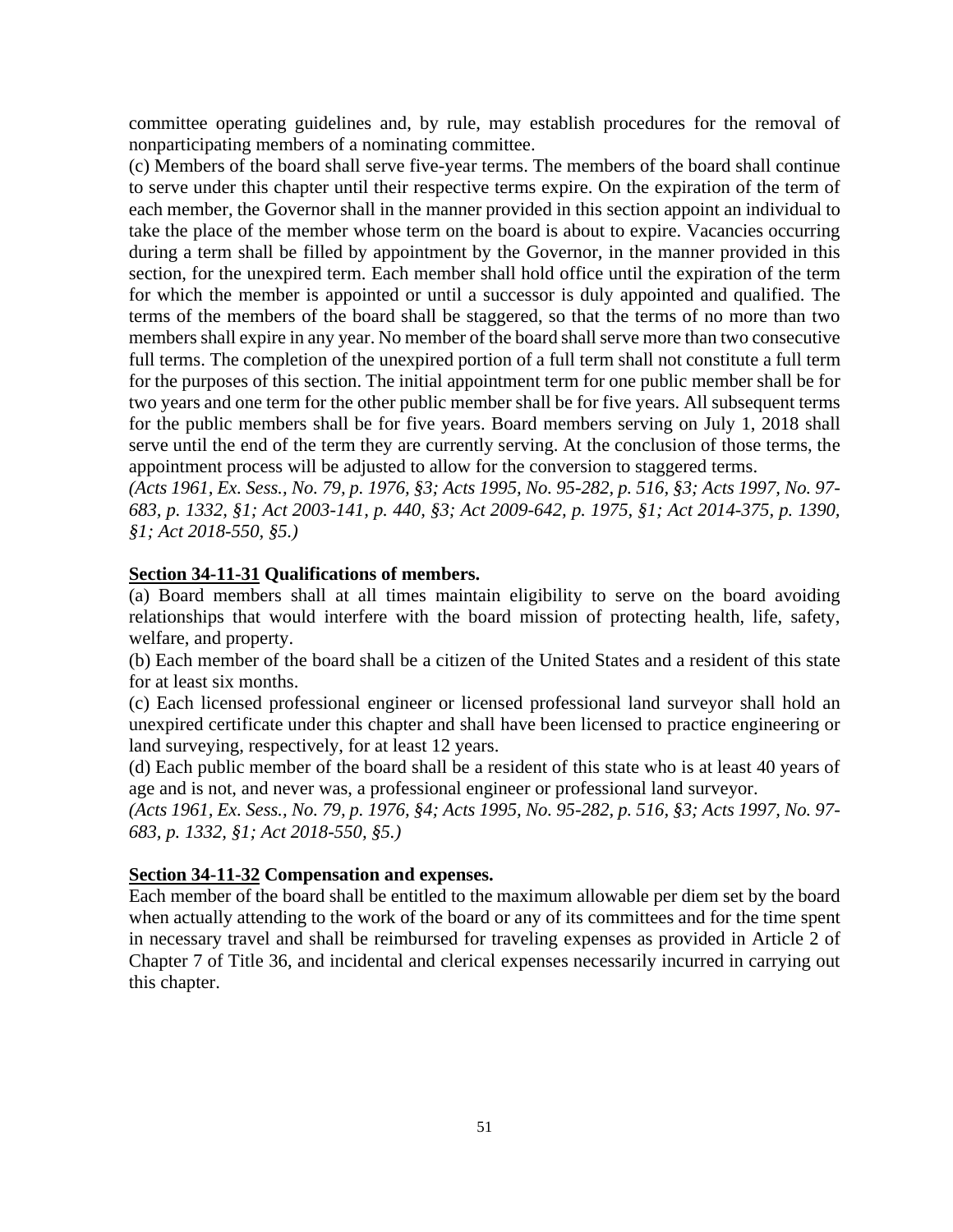*(Acts 1961, Ex. Sess., No. 79, p. 1976, §5; Acts 1984, 1st Ex. Sess., No. 84-792, p. 182, §1; Acts 1997, No. 97-683, p. 1332, §1; Act 2018-550, §5.)*

#### **Section 34-11-33 Removal of members; vacancies.**

The Governor may remove any member of the board for misconduct, incompetency, neglect of duty or for any other sufficient cause. Vacancies in the membership of the board by death, resignation, or for any reason shall be filled for the unexpired term by appointment by the Governor as provided in Section 34-11-30.

*(Acts 1961, Ex. Sess., No. 79, p. 1976, §6.)*

#### **Section 34-11-34 Meetings; legal office; officers; quorum.**

The board shall hold at least two regular meetings each year. The two regular meetings of the board shall be held in the City of Montgomery. The legal office of the board shall be located in the City of Montgomery. Special meetings shall be held at the time and place as the rules of the board may provide. Notice of all meetings shall be given as the rules provide. The board shall elect or appoint annually from among its members the following officers: A chair, a vice chair, and a secretary. A quorum of the board shall consist of a simple majority of the board membership.

*(Acts 1961, Ex. Sess., No. 79, p. 1976, §7; Acts 1997, No. 97-683, p. 1332, §1; Act 2014-375, p. 1390, §1; Act 2018-550, §5.)*

#### **Section 34-11-35 Powers of the board.**

(a) The board shall have the power to adopt and amend bylaws and rules not inconsistent with the constitution and laws of this state, as may be reasonably necessary for the proper performance of its duties and the regulation of its procedures, meetings, records, examinations, and conduct. The board shall have the power to adopt and amend from time to time rules of professional conduct for professional engineers, engineer interns, professional land surveyors, land surveyor interns, and corporations, partnerships, or firms holding certificates of authorization. The board shall adopt and have an official seal, which shall be affixed to each certificate issued.

(b) In carrying into effect its duties in any case involving the revocation of licensure or any disciplinary proceeding involving a licensee or the holder of a certificate of authorization or practicing or offering to practice without licensure, or false statement in connection with an application for licensure, the board may, under the hand of its chair and the seal of the board, subpoena witnesses and compel their attendance, and may also require the production of books, papers, documents, and other pertinent data. Any member of the board may administer oaths or affirmations to witnesses appearing before the board. If any person refuses to obey any subpoena issued, or refuses to testify or produce any books, papers, or documents, the board may present its petition to the Circuit Court of Montgomery County, setting forth the facts, and thereupon the Circuit Court of Montgomery County shall, in a proper case, issue its subpoena to such person, requiring his or her attendance before the Circuit Court of Montgomery County and there to testify or to produce such books, papers, and documents, or data. Any person failing or refusing to obey the subpoena or order of the Circuit Court of Montgomery County may be proceeded against in the same manner as for refusal to obey any other subpoena or order of the Circuit Court of Montgomery County.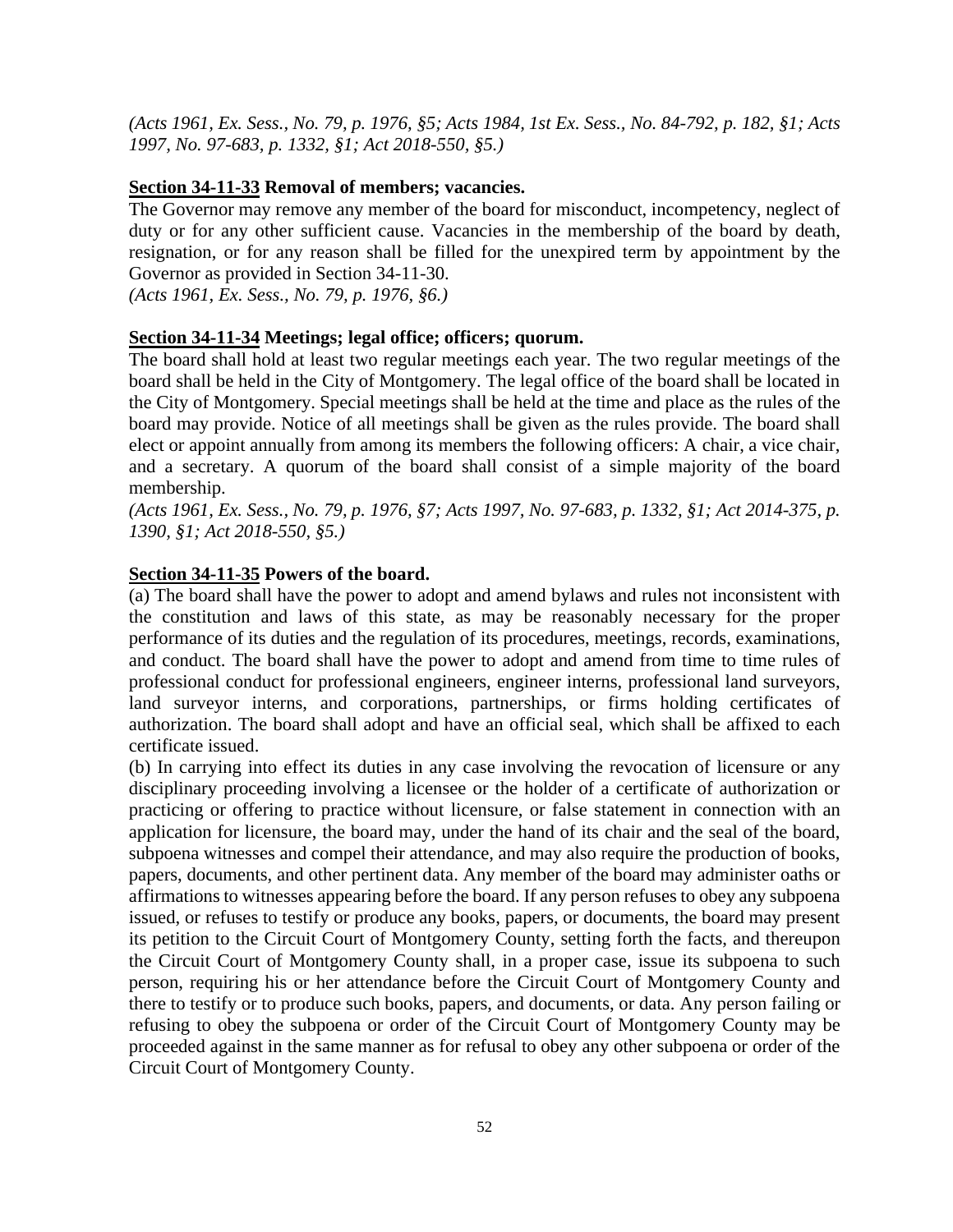(c) The board is charged with the duty of seeing that this chapter is enforced. The board shall investigate any complaint relating to the violation of this chapter and, should a violation be indicated, the board shall proceed as provided for under this chapter and rules adopted by the board.

(d) The board, in its own name, may apply for relief by injunction in the established manner provided in cases of civil procedure, without bond, to enforce the provisions of this chapter or to restrain any person, firm, partnership, or corporation from the commission of any act which is prohibited by this chapter. In such proceedings it shall not be necessary to allege or prove either that an adequate remedy at law does not exist, or that substantial and irreparable damage would result, from the continued violation thereof. Application for the injunction may be made to the Circuit Court of Montgomery County, or the circuit court of the county in which it is alleged that the violation is about to occur, at the request of the board. The injunction may not be granted ex parte, and any judgment or decree may be appealed in the manner prescribed by law to the Supreme Court of Alabama.

(e) The board retains and may exercise all administrative and civil rights and remedies commonly available to agencies in the state. No action or other legal proceedings for damages shall be instituted against the board, any board member, or employee of the board for any act done in good faith and in the intended performance of any power granted under this chapter or for any neglect or default in the performance or exercise in good faith of any duty or power.

(f) In carrying out the duties, functions, and obligations of this chapter, the board may contract with any state agency or private vendor as the board considers appropriate. The board may also enter contracts to acquire, own, encumber, issue, replace, deal in, and dispose of real and personal property.

(g) The board may appoint committees to assist the board's efforts in carrying out the responsibilities of this chapter. All individuals appointed by the board to serve on committees are entitled to reimbursement of expenses as approved by the board.

(h) The board may adopt rules enabling the collection of fees in amounts necessary to enable the board to carry out its function under this chapter, provided the fees do not exceed the maximum amounts allowed under this chapter.

(i) The board may use electronic transmissions for all purposes permitted under the Uniform Electronic Transactions Act.

(j) The Attorney General or his or her assistants may act as legal adviser to the board and render legal assistance as may be necessary in carrying out the provisions of this chapter. The board may employ or retain counsel and necessary assistance to aid in the enforcement of this chapter, and the compensation and expenses thereof shall be paid from the funds of the board.

(k) For purposes of enforcement of all provisions of this chapter and board rules, including the assessment and collection of fines, penalties, costs, and attorney fees, the board shall maintain jurisdiction over individuals, irrespective of their licensure status relative to acts, omissions, complaints and investigations that occurred during the licensure period. Jurisdiction of the board shall extend to individuals engaging in the unauthorized practice of engineering or land surveying. It is the intent of this subsection that licensees cannot divest the board of jurisdiction by changing or relinquishing licensure status.

(l) The board may conduct an investigation or inspection of any person or facility at all reasonable hours for the purpose of determining if any provision of the law governing the practices of engineering and land surveying is being violated. The board, its officers, staff, and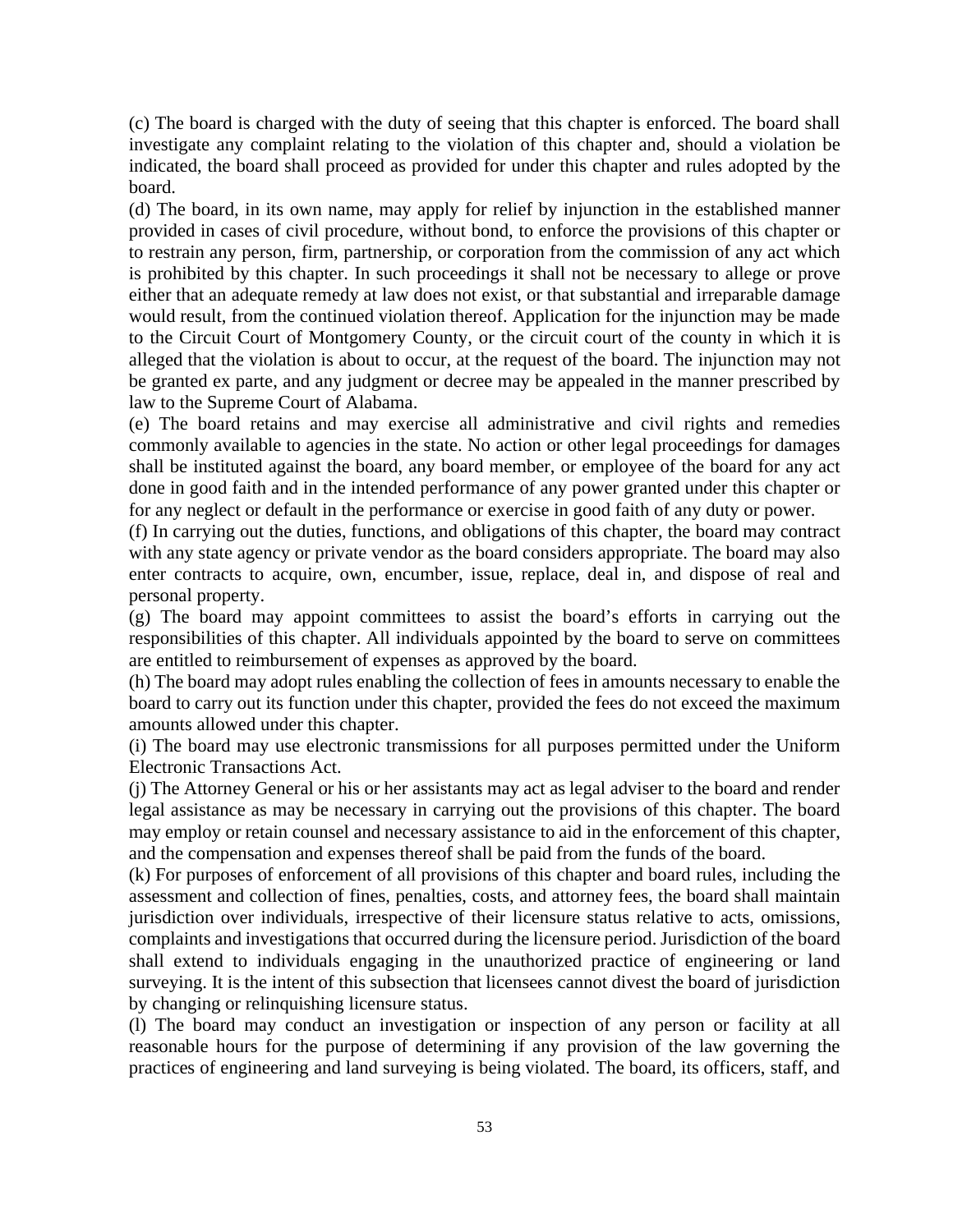representatives shall cooperate with all agencies charged with the enforcement of all federal and state laws relating to the practices of engineering and land surveying.

(m) The board may join such professional organizations and associations organized exclusively to promote the improvement of the standards of the practice of engineering or land surveying for the protection of health, life, safety, welfare, and property or whose activities assist and facilitate the work of the board.

(n) Through outreach efforts, the board may educate, recognize, and promote the mission of the board to the public, potential applicants, licensees, and other public agencies.

(o) The board may recognize accomplishments of those individuals who fall under the jurisdiction of the board.

*(Acts 1961, Ex. Sess., No. 79, p. 1976, §8; Acts 1975, No. 1049, p. 2107, §1; Acts 1984, 1st Ex. Sess., No. 84-792, p. 182, §1; Acts 1997, No. 97-683, p. 1332, §1; Act 2018-550, §5.)*

#### **Section 34-11-35.1 Legislative findings; rulemaking authority.**

(a) In addition to the powers provided to the board by Section 34-11-35, the Legislature finds and declares all of the following:

(1) The power to adopt rules regulating the practice of engineering and land surveying in the state includes the power to prohibit unlicensed persons from practicing engineering or land surveying and the power to regulate how licensed persons practice.

(2) The primary goal of the provision of engineering and land surveying in the state is to prioritize health, life, safety, welfare, and property.

(3) The board is in the best position to determine the engineering and land surveying practices that prioritize health, life, safety, welfare, and property.

(4) Prioritizing health, life, safety, welfare, and property may sometimes be at odds with the goals of state and federal antitrust laws which include prioritizing competition and efficiency.

(5) It is the intent of the Legislature, by passage of this section, to immunize the board and the members of the board from liability under state and federal antitrust laws for the adoption of a rule that prioritizes health, life, safety, welfare, and property, and may be anti-competitive.

(b) Subject to subsection (c), rules adopted by the board pursuant to this section or Section 34- 11-35, may define and regulate the practice of engineering and land surveying in a way that prioritizes health, life, safety, welfare, and property, even if the rule is anti-competitive.

(c) A rule adopted pursuant to this section or Section 34-11-35 may supplement or clarify a statutory definition, but may not conflict with any statute that defines the practice of engineering or land surveying.

(d)(1) Except as otherwise provided in subdivision (2), the board shall adopt rules pursuant to this section that allow engineers and land surveyors to solicit professional services in accordance with competitive, qualification-based selection policies and procedures. The rules shall prohibit competitive bidding based solely upon price or fee.

(2) The rules adopted under subdivision (1) shall not apply to a boundary survey on private land where the survey is not intended for use as a basis for engineering design at the time of preparation, unless the survey is prepared in accordance with the standards specified by the American Land Title Association and the National Society of Professional Surveyors.

(e) Nothing in this section shall be construed to constrict or expand the current rights and privileges of any individual governed by the State Board of Licensure for Professional Engineers and Land Surveyors beyond that which existed before the ruling of the Supreme Court of the United States in N.C. State Board of Dental Examiners vs. FTC, 135 S.Ct 1101 (2015).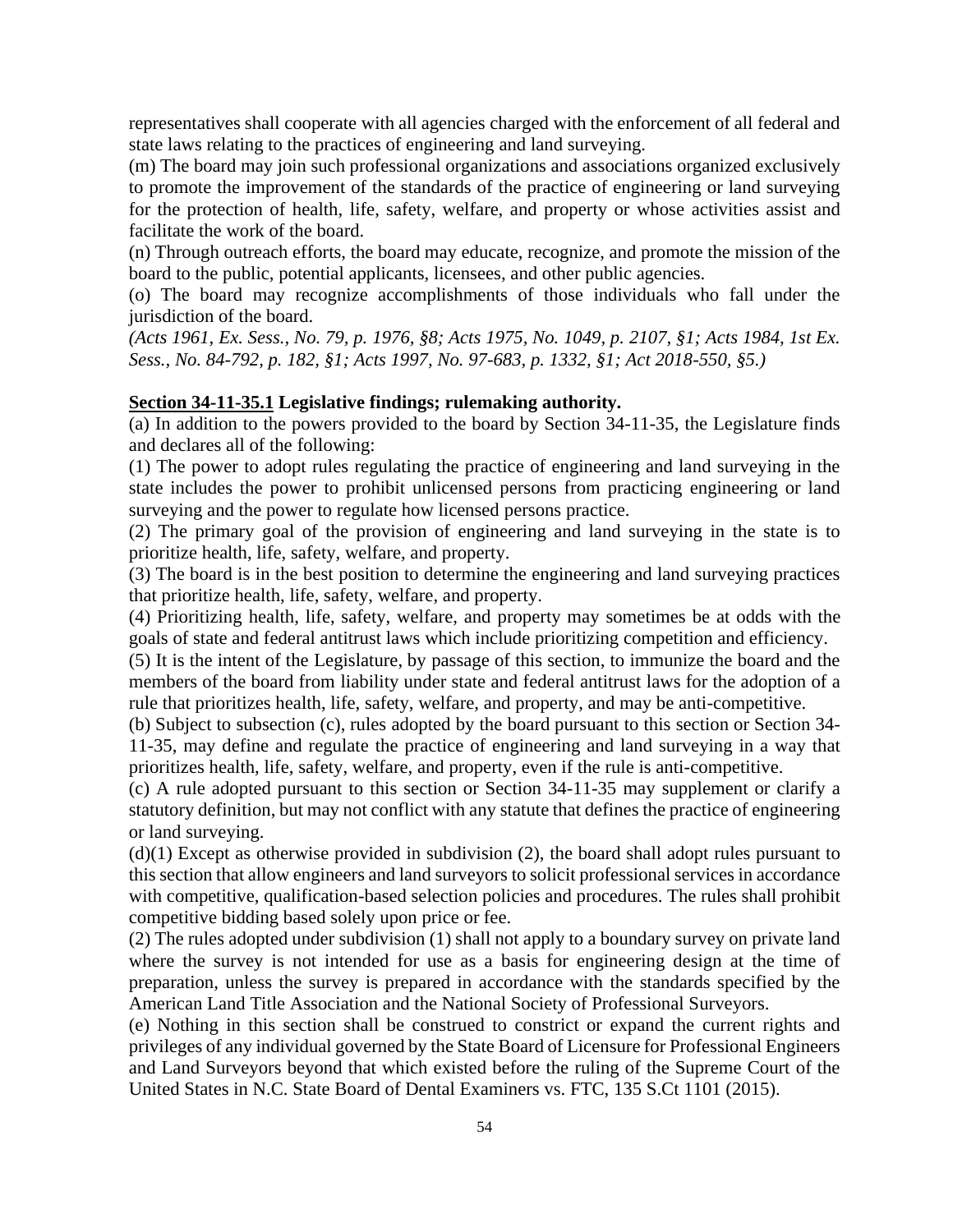(f) Nothing in this section shall be construed to constrict or expand the current duties or responsibilities of the members of the State Board of Licensure for Professional Engineers and Land Surveyors in any context outside of federal or state antitrust immunity beyond that which existed before the ruling of the Supreme Court of the United States in N.C. State Board of Dental Examiners vs. FTC, 135 S.Ct 1101 (2015). *(Act 2017-384, §§1-3; Act 2018-550, §5.)*

## **Section 34-11-36 Receipts and disbursements.**

The executive director of the board shall receive and account for all money derived under this chapter. All funds collected shall be deposited with the State Treasurer. With the exception of the civil penalties deposited in the General Fund as provided in Section 34-11-11.1, the State Treasurer shall keep the money in a separate fund to be known as the "Professional Engineers and Professional Land Surveyors Fund." The fund shall be kept separate and apart from all other money in the Treasury, and shall be paid out only by warrant of the Comptroller upon the Treasurer, upon itemized vouchers, approved by the executive director of the board. No funds shall be withdrawn or expended except as budgeted and allotted according to Article 4 of Chapter 4 of Title 41. Any funds or money in the hands of the State Treasurer, known as the Professional Engineers and Professional Land Surveyors Fund, at the end of the state fiscal year in excess of that amount equal to 33 percent of the budget of the board for the previous fiscal year shall be transferred into the General Fund of the state. However, in the event that the board elects to implement a biennial license, then the above transfer into the General Fund shall only apply at the end of the non-license year of the biennial license cycle. The money, properties, records, and other things of value owned by or allocated to the fund, the board, or the executive director of the board in his or her capacity as such, serving at the time of enactment of this chapter, shall become the property of and be allocated respectively to the fund, the board, or the executive director of the board under this chapter. The executive director of the board shall give a surety bond to the state in a sum as may be required by state law. The premium on the bond shall be regarded as a proper and necessary expense of the board and shall be paid out of the fund. The executive director of the board shall receive a salary as determined by the board, in addition to compensation and expenses provided for in Section 34-11-32. The board may employ an executive director and, when necessary, an assistant executive director and fix their compensation and duties. The board may employ clerical or other assistants, subject to the provisions of the Merit System Act, and may make expenditures from the fund for any purpose which in the opinion of the board is reasonably necessary for the proper performance of its duties under this chapter, including the expenses of the board's delegates to regional and national meetings of, and membership dues to, a national examination organization for engineers and land surveyors selected by the board and any of its subdivisions. Under no circumstances shall the total amount of warrants issued by the Comptroller in payment of the expenses and compensation provided for in this chapter exceed the amount provided therefor by the Legislature in the general appropriation or other appropriation bills.

*(Acts 1961, Ex. Sess., No. 79, p. 1976, §9; Acts 1975, No. 1049, p. 2107, §1; Acts 1991, No. 91- 199, p. 375, §3; Acts 1995, No. 95-282, p. 516, §3; Acts 1997, No. 97-683, p. 1332, §1; Act 99- 102, p. 120, §3; Act 2018-550, §5.)*

### **Section 34-11-37 Records and reports; confidentiality.**

(a) The board shall keep a record of its proceedings.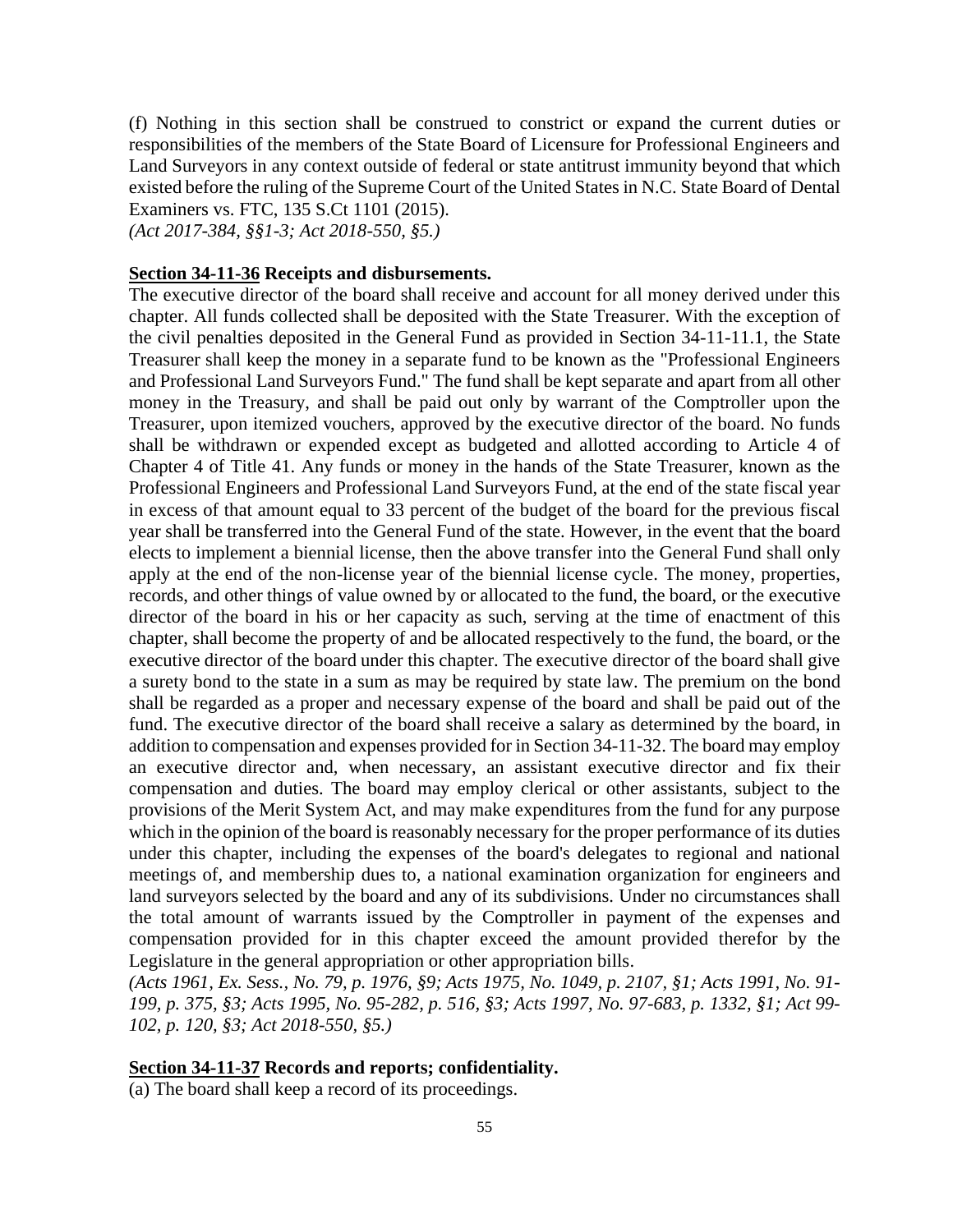(b) The board shall maintain a record of all applications for licensure, certification, and certificate authorization.

(c) The records of the board shall be prima facie evidence of the proceedings of the board set forth and a transcript certified by the executive director of the board under seal, shall be admissible as evidence with the same force and effect as if the original were produced.

(d) Annually, the board shall submit to the Governor a report of its transactions of the preceding year and a complete statement of the receipts and expenditures of the board, attested by affidavits of its chair and its secretary.

(e) Board records and papers of the following class are of a confidential nature and are not public records: Examination material for examinations not yet given; file records of examination problems and solutions; exam scores; letters of inquiry and reference concerning applicants; transcripts of college courses and grades; e-mail addresses; home addresses; board inquiry forms concerning applicants; pending and closed complaints and investigative files where no formal disciplinary action is taken; and all other materials of like confidential nature.

*(Acts 1961, Ex. Sess., No. 79, p. 1976, §10; Acts 1997, No. 97-683, p. 1332, §1; Act 2018-550, §5.)*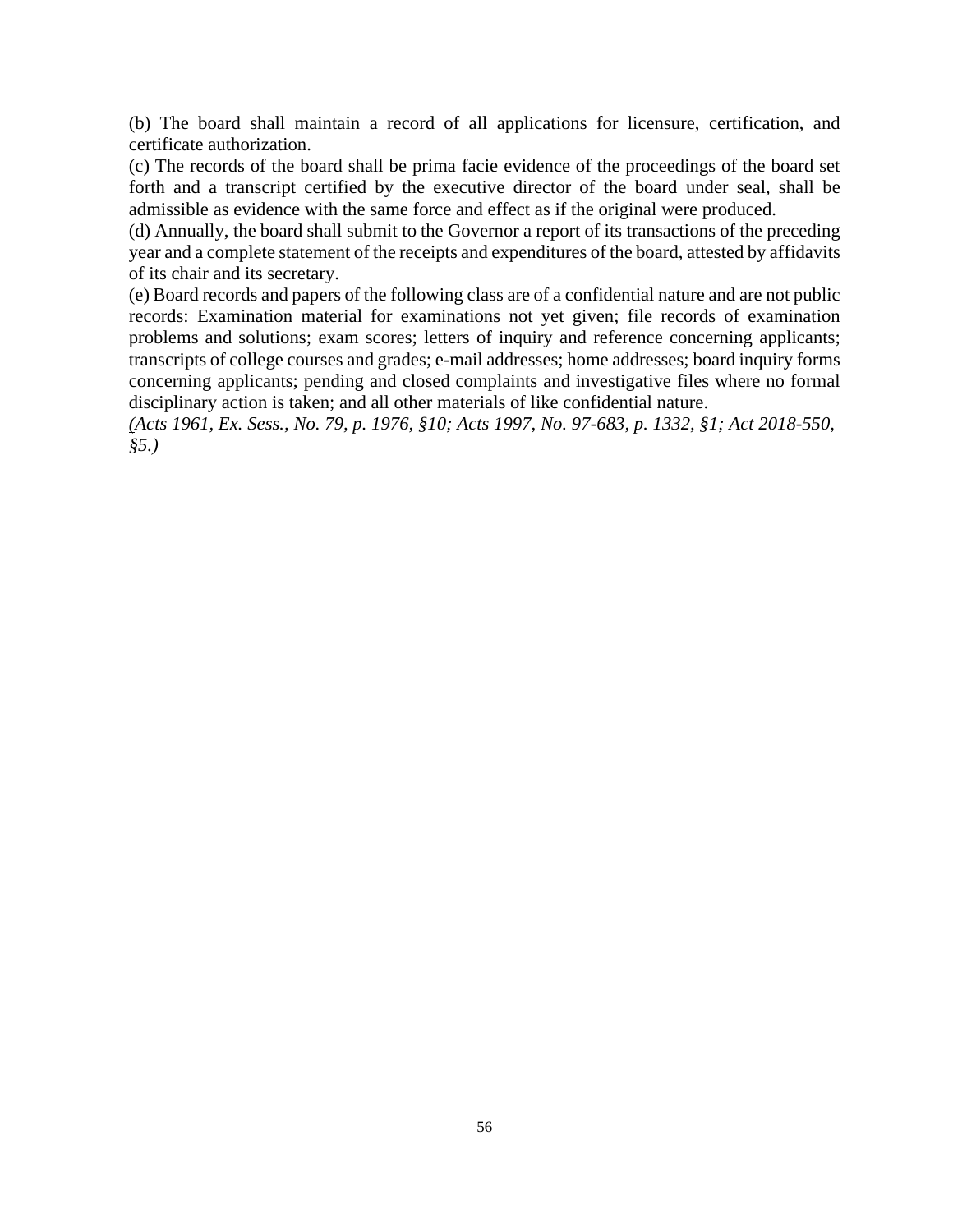## <span id="page-61-0"></span>*Professional Services by Vendor*

| <b>Administrative Services</b>       | <b>FY2018</b>    |               | <b>FY2019</b> |               | <b>FY2020</b> |              | <b>FY2021</b> |
|--------------------------------------|------------------|---------------|---------------|---------------|---------------|--------------|---------------|
| <b>Access Information Management</b> | \$<br>1,086.40   | $\mathcal{S}$ | 1,922.01      | $\mathcal{S}$ | 2,628.33      | $\mathbb{S}$ | 2,358.73      |
| Alabama Association of Regulatory    |                  |               |               |               |               |              |               |
| <b>Boards</b>                        | 1,750.00         |               | 800.00        |               | 500.00        |              |               |
|                                      |                  |               |               |               |               |              |               |
| Alabama Association of Plumbing,     |                  |               |               |               |               |              |               |
| Gas, & Mechanical Inspectors         | 300.00           |               | 300.00        |               | 300.00        |              |               |
| Alabama Interactive, LLC             | 127,331.75       |               | 10,247.80     |               | 78,734.20     |              | 14,362.16     |
| Alabama Media Group                  | 8,100.00         |               | 2,700.00      |               |               |              |               |
| Business Systems & Consultants       |                  |               | 733.37        |               | 800.00        |              | 800.00        |
| The Council on Licensure,            |                  |               |               |               |               |              |               |
| Enforcement, & Regulation            | 365.00           |               |               |               |               |              |               |
| Department of Finance                | 233.50           |               | 125.35        |               | 107.70        |              | 40.65         |
| e.Republic, Inc.                     |                  |               | 25.00         |               |               |              |               |
| Federation of Associations of        |                  |               |               |               |               |              |               |
| <b>Regulatory Boards</b>             | 700.00           |               | 700.00        |               |               |              |               |
| <b>Gilmore Services</b>              | 28.31            |               | 87.39         |               | 127.00        |              | 183.22        |
| Legislative Services Agency          | 250.00           |               | 1,880.00      |               | 450.00        |              | 1,870.00      |
| National Property Management Assn    |                  |               |               |               |               |              |               |
| Capitol City Chapter                 |                  |               | 45.00         |               |               |              |               |
| Office of Information Technology     | 426.38           |               | 502.69        |               | 518.22        |              | 467.61        |
| <b>Skillpath Seminars</b>            | 1,047.25         |               | 598.00        |               |               |              |               |
| <b>Toastmasters International</b>    |                  |               | 230.00        |               |               |              |               |
| <b>State Personnel Department</b>    | 2,860.00         |               | 2,577.00      |               | 2,600.00      |              | 3,389.00      |
| Us Dept Of Homeland Security         | 100.00           |               | 300.00        |               | 300.00        |              | 325.00        |
| <b>Total Administrative Services</b> | \$<br>144,578.59 | \$            | 23,773.61     | \$            | 87,065.45     | \$           | 23,796.37     |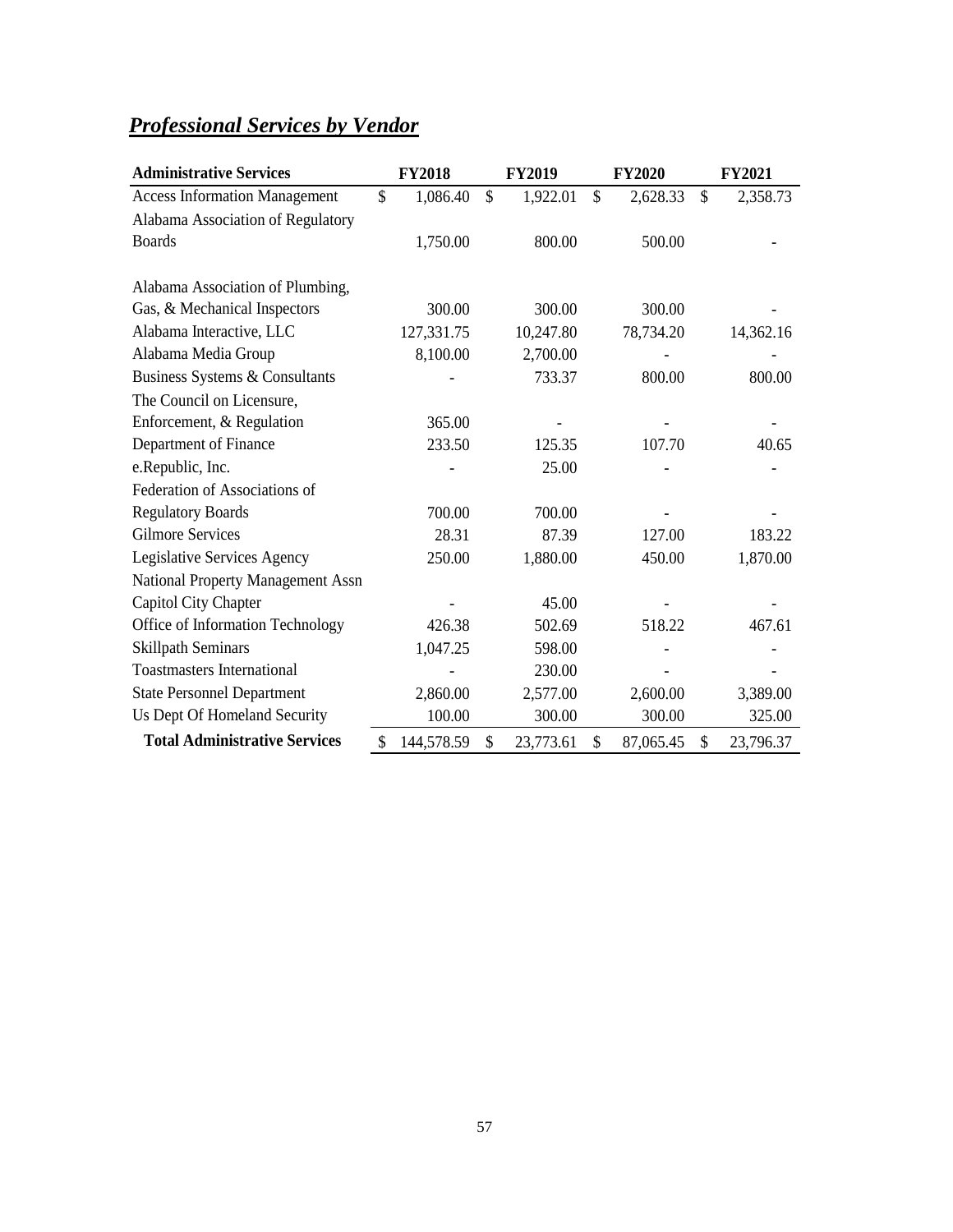| <b>Data Processing Services</b>    | <b>FY 2018</b>   |     | FY 2019    |               | FY 2020        | FY 2021          |
|------------------------------------|------------------|-----|------------|---------------|----------------|------------------|
| Department of Finance              | \$<br>4,509.72   | \$. | 6,094.91   | $\mathcal{S}$ | 8,160.66       | \$<br>10,370.38  |
| Eduloka                            |                  |     | 53,000.00  |               | 42,000.00      |                  |
| <b>Heuristic Solutions LLC</b>     |                  |     |            |               |                | 315,825.00       |
| Office of Information Technology   | 10,227.48        |     | 53,395.65  |               | 19,380.80      | 20,612.69        |
| MicroPact Global, Inc.             | 13,000.00        |     |            |               |                |                  |
| TSA, Inc.                          | 948.00           |     | 948.00     |               |                |                  |
| <b>Total Data Processing</b>       | 28,685.20        |     | 113,438.56 |               | 69,541.46      | 346,808.07       |
|                                    |                  |     |            |               |                |                  |
| <b>Legal Services</b>              | <b>FY 2018</b>   |     | FY 2019    |               | <b>FY 2020</b> | FY 2021          |
| <b>Attorney General Office</b>     | 7,855.00         |     | 4,950.00   |               | 5,955.00       | 6,765.00         |
| Bain & Associates                  | 1,209.30         |     | 3,297.87   |               | 2,504.77       |                  |
| Dana H Billingsley, Esq            | 5,610.00         |     |            |               |                |                  |
| <b>Total Legal Services</b>        | 14,674.30        |     | 8,247.87   |               | 8,459.77       | 6,765.00         |
|                                    |                  |     |            |               |                |                  |
|                                    |                  |     |            |               |                |                  |
| <b>Total Professional Services</b> | \$<br>187,938.09 | \$  | 145,460.04 | \$            | 165,066.68     | \$<br>377,369.44 |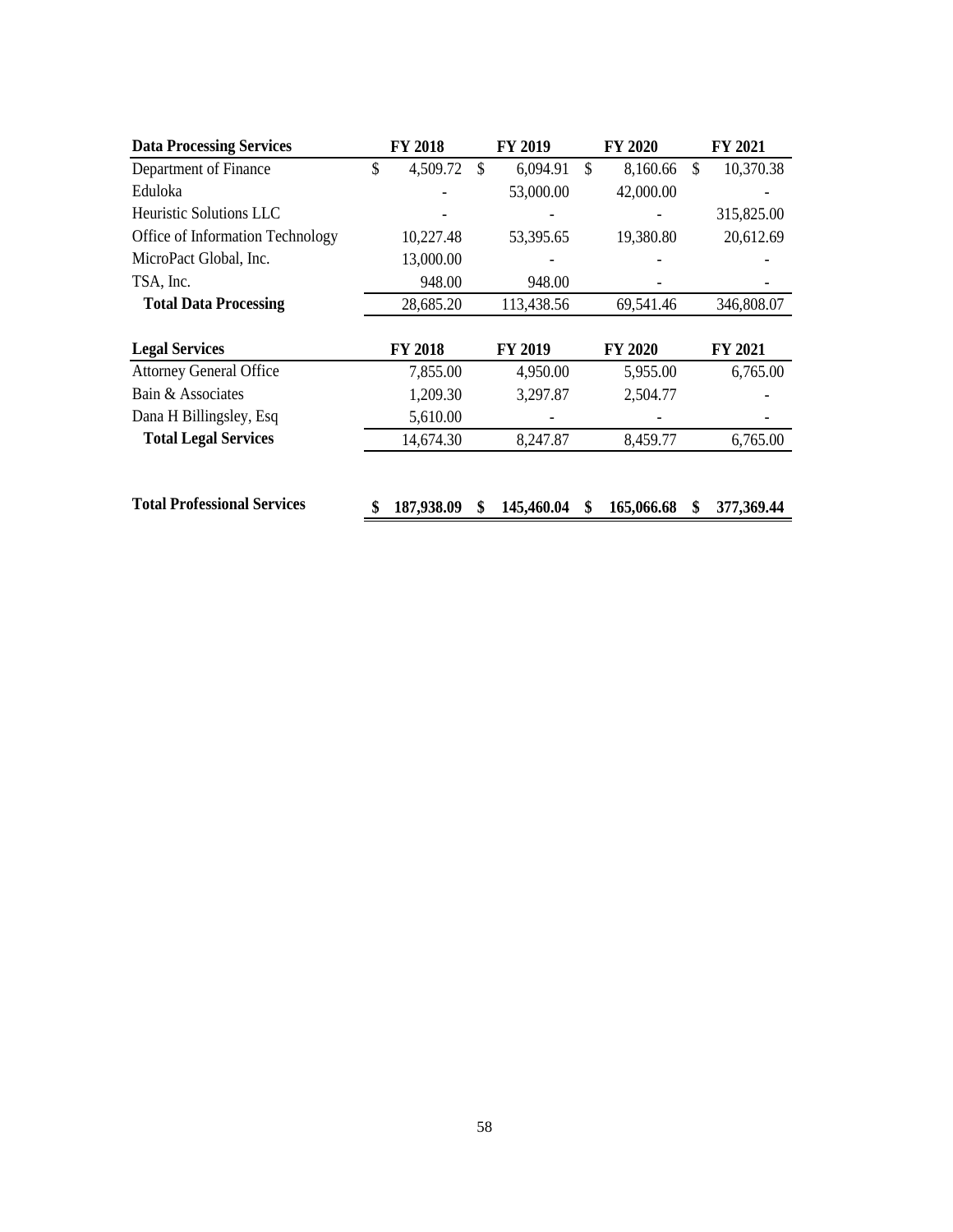| <b>Fundaments of Engineering</b>          |                  |                  |      |  |  |  |  |  |
|-------------------------------------------|------------------|------------------|------|--|--|--|--|--|
| Fall 2017 through Spring 2018             |                  |                  |      |  |  |  |  |  |
| <b>Number of</b><br><b>Number</b><br>Pass |                  |                  |      |  |  |  |  |  |
| <b>Educational Institutional</b>          | <b>Examinees</b> | <b>Passed</b>    | Rate |  |  |  |  |  |
| Alabama A&M University                    | 11               | $\overline{0}$   | 0%   |  |  |  |  |  |
| <b>Auburn University</b>                  | 191              | 145              | 76%  |  |  |  |  |  |
| Tuskegee University                       | $\overline{3}$   | $\overline{0}$   | 0%   |  |  |  |  |  |
| University of Alabama                     | 156              | 104              | 67%  |  |  |  |  |  |
| University of Alabama at Birmingham       | 54               | 24               | 44%  |  |  |  |  |  |
| University of Alabama at Huntsville       | 45               | 29               | 64%  |  |  |  |  |  |
| University of South Alabama               | 210              | 82               | 39%  |  |  |  |  |  |
| Fall 2018 through Spring 2019             |                  |                  |      |  |  |  |  |  |
| Alabama A&M University                    | 3                | $\overline{0}$   | 0%   |  |  |  |  |  |
| <b>Auburn University</b>                  | 218              | 168              | 77%  |  |  |  |  |  |
| <b>Tuskegee University</b>                | 4                | 1                | 25%  |  |  |  |  |  |
| University of Alabama                     | 195              | 128              | 66%  |  |  |  |  |  |
| University of Alabama at Birmingham       | 59               | 26               | 44%  |  |  |  |  |  |
| University of Alabama at Huntsville       | 51               | 32               | 63%  |  |  |  |  |  |
| University of South Alabama               | 197              | 69               | 35%  |  |  |  |  |  |
| Fall 2019 through Spring 2020             |                  |                  |      |  |  |  |  |  |
| Alabama A&M University                    | $\overline{4}$   | $\boldsymbol{0}$ | 0%   |  |  |  |  |  |
| <b>Auburn University</b>                  | 150              | 108              | 72%  |  |  |  |  |  |
| <b>Tuskegee University</b>                | 6                | $\overline{0}$   | 0%   |  |  |  |  |  |
| University of Alabama                     | 154              | 123              | 80%  |  |  |  |  |  |
| University of Alabama at Birmingham       | 32               | 12               | 38%  |  |  |  |  |  |
| University of Alabama at Huntsville       | 27               | 16               | 59%  |  |  |  |  |  |
| University of South Alabama               | 106              | 37               | 35%  |  |  |  |  |  |
| Fall 2020 through Spring 2021             |                  |                  |      |  |  |  |  |  |
| Alabama A&M University                    | 12               | $\mathbf{1}$     | 8%   |  |  |  |  |  |
| <b>Auburn University</b>                  | 205              | 149              | 73%  |  |  |  |  |  |
| <b>Tuskegee University</b>                | $\overline{4}$   | $\mathbf{1}$     | 25%  |  |  |  |  |  |
| University of Alabama                     | 220              | 154              | 70%  |  |  |  |  |  |
| University of Alabama at Birmingham       | 72               | 31               | 43%  |  |  |  |  |  |
| University of Alabama at Huntsville       | 44               | 32               | 73%  |  |  |  |  |  |
| University of South Alabama               | 169              | 72               | 43%  |  |  |  |  |  |

## <span id="page-63-0"></span>*Examination Results by Alabama Educational Institutions*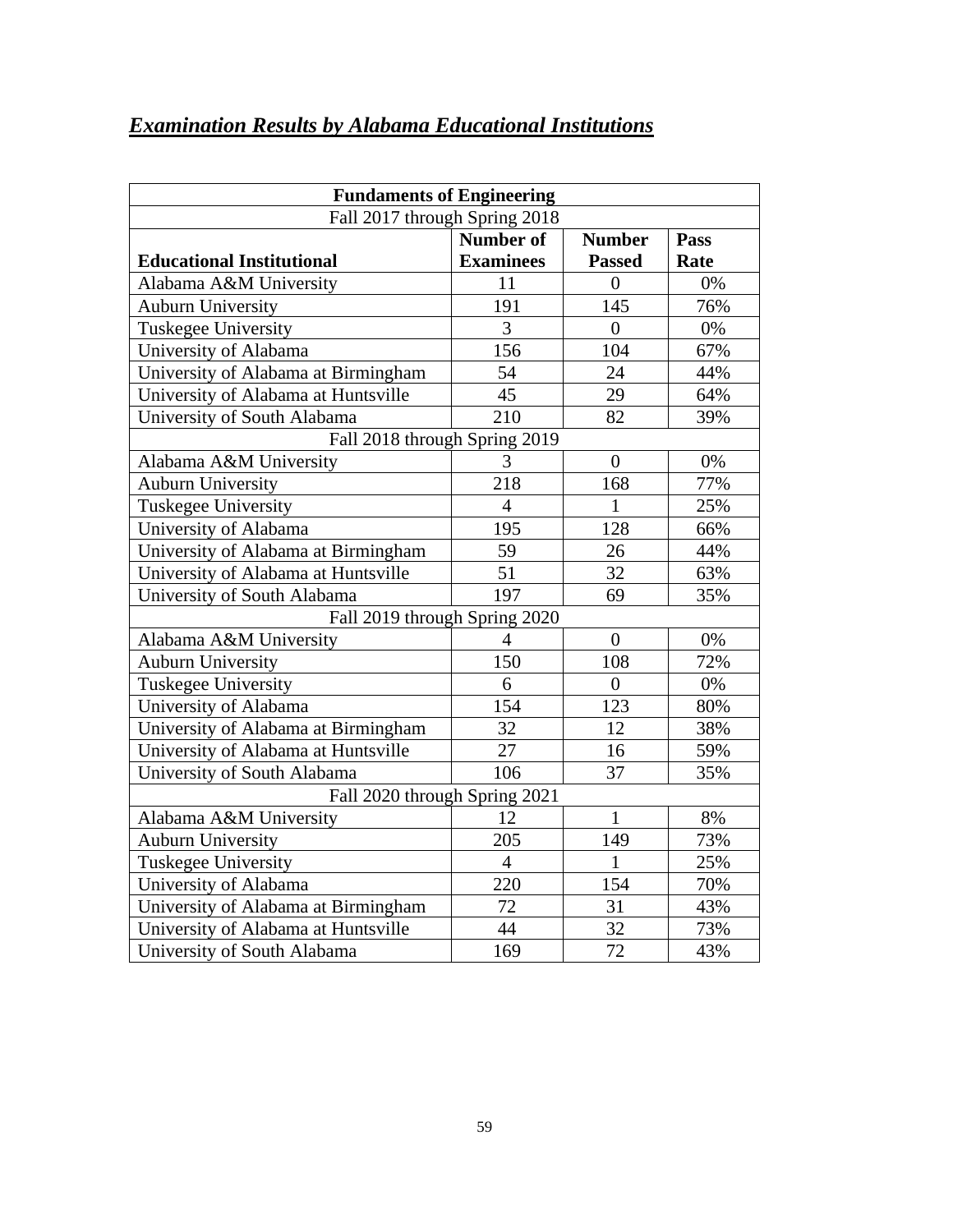| <b>Principles and Practice of Engineering</b> |                  |                  |      |  |  |  |  |
|-----------------------------------------------|------------------|------------------|------|--|--|--|--|
| Fall 2017 through Spring 2018                 |                  |                  |      |  |  |  |  |
| <b>Number of</b><br><b>Number</b><br>Pass     |                  |                  |      |  |  |  |  |
| <b>Educational Institutional</b>              | <b>Examinees</b> | <b>Passed</b>    | Rate |  |  |  |  |
| Alabama A&M University                        | $\overline{3}$   | 1                | 33%  |  |  |  |  |
| <b>Auburn University</b>                      | 5                | 5                | 100% |  |  |  |  |
| University of Alabama                         | 5                | $\overline{4}$   | 80%  |  |  |  |  |
| University of Alabama at Birmingham           | $\overline{4}$   | $\overline{3}$   | 75%  |  |  |  |  |
| University of Alabama at Huntsville           | $\overline{3}$   | 1                | 33%  |  |  |  |  |
| University of South Alabama                   | $\overline{4}$   | 3                | 75%  |  |  |  |  |
| Fall 2018 through Spring 2019                 |                  |                  |      |  |  |  |  |
| Alabama A&M University                        | $\overline{2}$   | $\boldsymbol{0}$ | 0%   |  |  |  |  |
| <b>Auburn University</b>                      | $\overline{4}$   | $\overline{3}$   | 75%  |  |  |  |  |
| <b>Troy University</b>                        | 1                | $\mathbf{1}$     | 100% |  |  |  |  |
| University of Alabama                         | $\overline{2}$   | $\mathbf{1}$     | 50%  |  |  |  |  |
| University of Alabama at Birmingham           | 5                | $\overline{2}$   | 40%  |  |  |  |  |
| University of Alabama at Huntsville           | $\overline{2}$   | $\overline{2}$   | 100% |  |  |  |  |
| University of South Alabama                   | 4                | 3                | 75%  |  |  |  |  |
| Fall 2019 through Spring 2020                 |                  |                  |      |  |  |  |  |
| Alabama A&M University                        | 1                | $\boldsymbol{0}$ | 0%   |  |  |  |  |
| <b>Auburn University</b>                      | $\overline{2}$   | $\overline{2}$   | 100% |  |  |  |  |
| <b>Tuskegee University</b>                    | $\mathbf{1}$     | $\overline{0}$   | 0%   |  |  |  |  |
| University of Alabama                         | $\overline{2}$   | $\mathbf{1}$     | 50%  |  |  |  |  |
| University of Alabama at Birmingham           | $\mathbf{1}$     | $\overline{0}$   | 0%   |  |  |  |  |
| University of Alabama at Huntsville           | $\overline{2}$   | $\overline{2}$   | 100% |  |  |  |  |
| University of South Alabama                   | 5                | $\overline{2}$   | 40%  |  |  |  |  |
| Fall 2020 through Spring 2021                 |                  |                  |      |  |  |  |  |
| Alabama A&M University                        | $\overline{2}$   | 1                | 50%  |  |  |  |  |
| <b>Auburn University</b>                      | $\overline{2}$   | 1                | 50%  |  |  |  |  |
| <b>Troy University</b>                        | $\overline{2}$   | $\mathbf{1}$     | 50%  |  |  |  |  |
| Tuskegee University                           | $\mathbf{1}$     | $\overline{0}$   | 0%   |  |  |  |  |
| University of Alabama                         | $\overline{2}$   | 1                | 50%  |  |  |  |  |
| University of Alabama at Birmingham           | $\overline{3}$   | 1                | 33%  |  |  |  |  |
| University of Alabama at Huntsville           | 3                | $\overline{2}$   | 67%  |  |  |  |  |
| University of South Alabama                   | 5                | $\overline{2}$   | 40%  |  |  |  |  |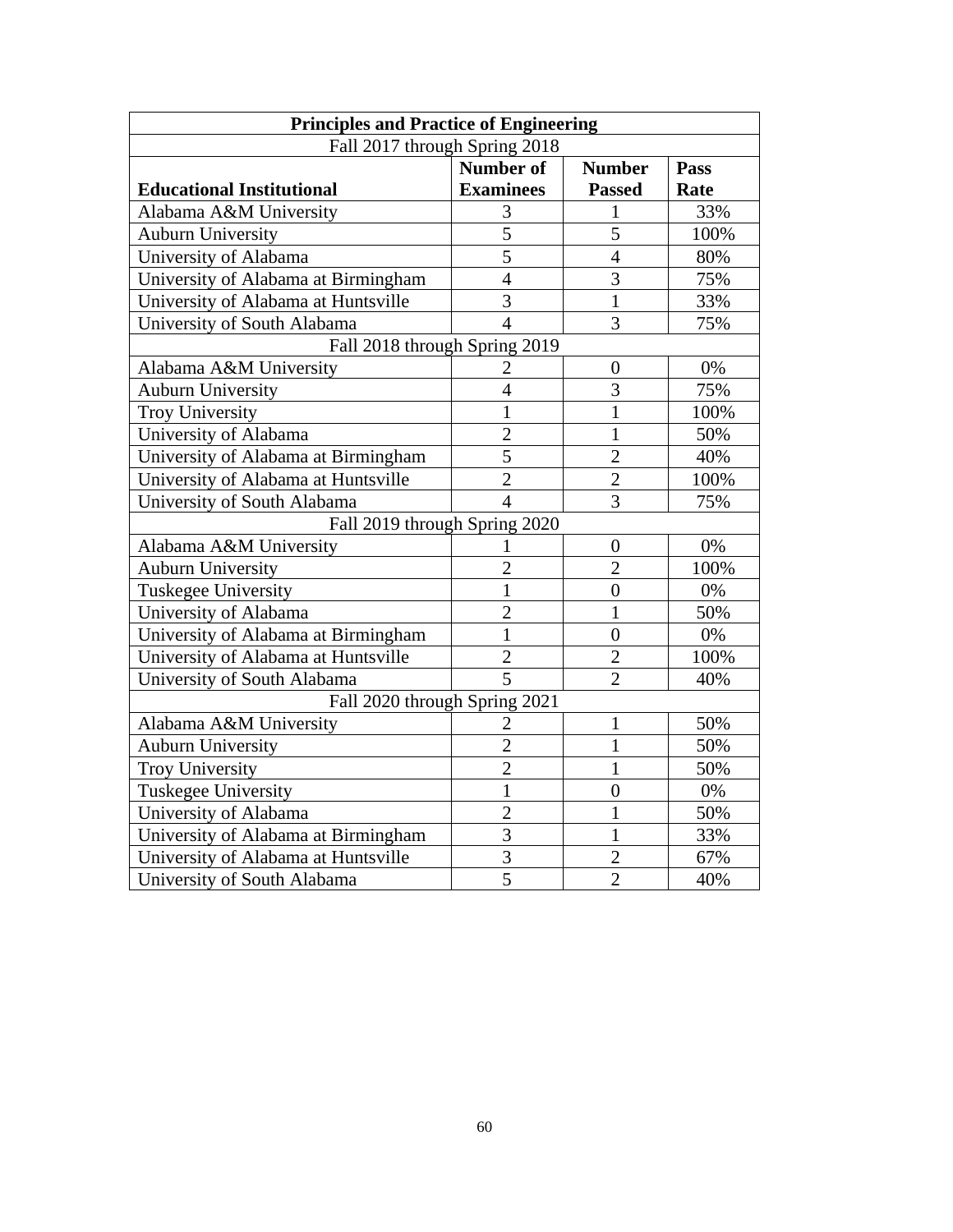| <b>Fundamentals of Surveying</b>    |                  |                             |             |  |  |
|-------------------------------------|------------------|-----------------------------|-------------|--|--|
| Fall 2017 through Spring 2018       |                  |                             |             |  |  |
|                                     | Number of        | <b>Number</b>               | <b>Pass</b> |  |  |
| <b>Educational Institutional</b>    | <b>Examinees</b> | <b>Passed</b>               | Rate        |  |  |
| <b>Troy University</b>              | h                | 5                           | 83%         |  |  |
| Fall 2018 through Spring 2019       |                  |                             |             |  |  |
| <b>Auburn University</b>            |                  | 0                           | 0%          |  |  |
| <b>Troy University</b>              | 12               | 8                           | 67%         |  |  |
| Fall 2019 through Spring 2020       |                  |                             |             |  |  |
| <b>Troy University</b>              |                  | $\mathcal{D}_{\mathcal{A}}$ | 29%         |  |  |
| University of Alabama at Birmingham |                  |                             | 100%        |  |  |
| Fall 2020 through Spring 2021       |                  |                             |             |  |  |
| <b>Auburn University</b>            |                  |                             | 100%        |  |  |
| <b>Troy University</b>              | 8                | 5                           | 63%         |  |  |
| University of Alabama               |                  |                             | 100%        |  |  |
| University of South Alabama         |                  |                             | 100%        |  |  |

| <b>Principles and Practice of Surveying</b> |                  |                             |      |  |  |
|---------------------------------------------|------------------|-----------------------------|------|--|--|
| Fall 2017 through Spring 2018               |                  |                             |      |  |  |
|                                             | Number of        | <b>Number</b>               | Pass |  |  |
| <b>Educational Institutional</b>            | <b>Examinees</b> | <b>Passed</b>               | Rate |  |  |
| <b>Auburn University</b>                    |                  |                             | 50%  |  |  |
| <b>Troy University</b>                      | 3                | 3                           | 100% |  |  |
| University of Alabama at Huntsville         |                  |                             | 100% |  |  |
| Fall 2018 through Spring 2019               |                  |                             |      |  |  |
| <b>Troy University</b>                      | 3                | $\mathcal{D}_{\mathcal{L}}$ | 67%  |  |  |
| University of Alabama                       |                  |                             | 100% |  |  |
| Fall 2019 through Spring 2020               |                  |                             |      |  |  |
| <b>Troy University</b>                      |                  | 6                           | 86%  |  |  |
| Fall 2020 through Spring 2021               |                  |                             |      |  |  |
| <b>Auburn University</b>                    |                  |                             | 100% |  |  |
| <b>Troy University</b>                      | 8                |                             | 88%  |  |  |
| University of Alabama at Birmingham         |                  |                             | 100% |  |  |